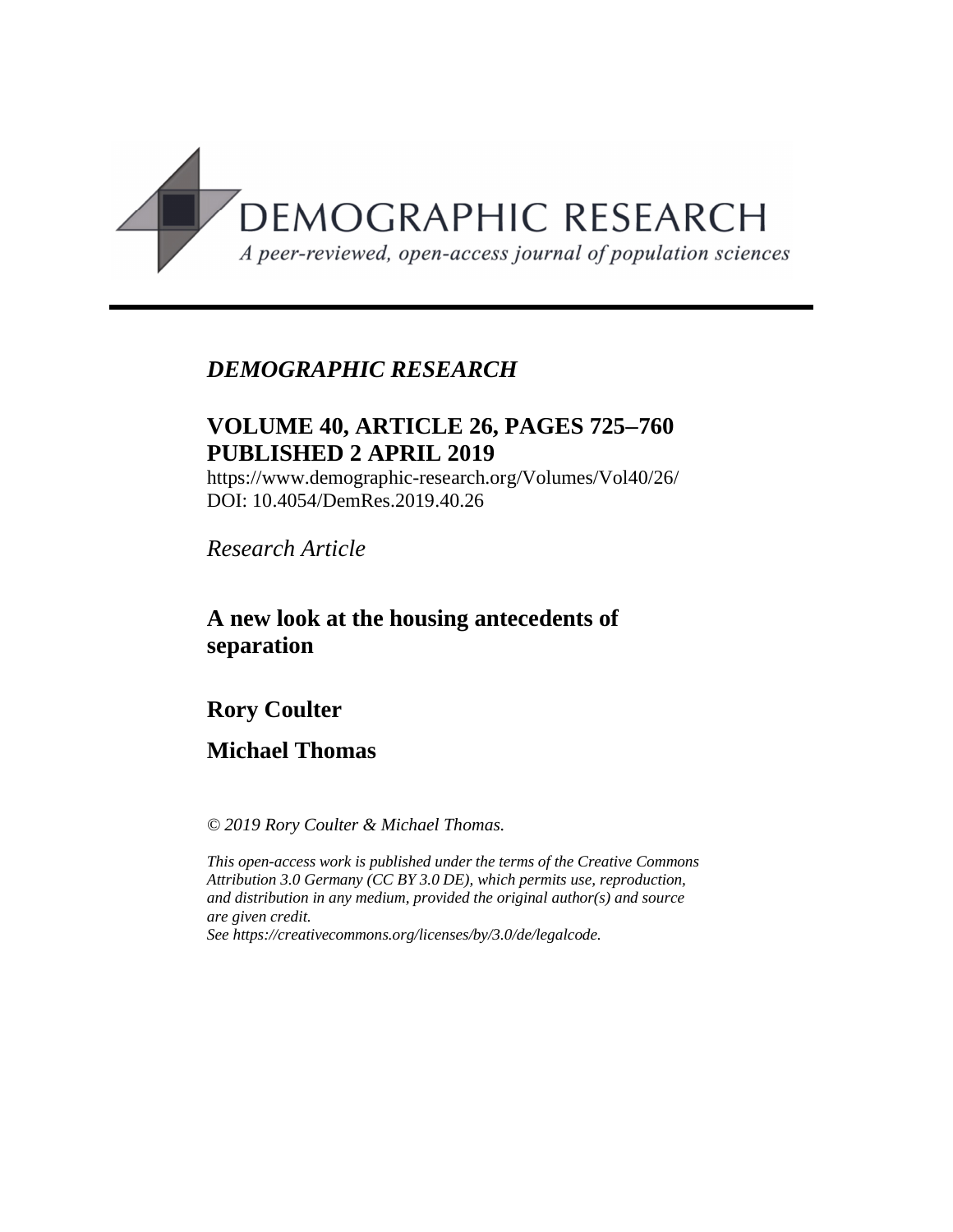# **Contents**

| $\mathbf{1}$   | Introduction                                    | 726 |
|----------------|-------------------------------------------------|-----|
| $\overline{2}$ | Theoretical framework                           | 728 |
| 2.1            | Housing as a legal institution                  | 729 |
| 2.2            | Housing as a lived environment                  | 731 |
| 2.3            | Ability to meet housing payments                | 732 |
| 2.4            | Other antecedents                               | 733 |
| 3              | Data and methods                                | 734 |
| 3.1            | Data and sample                                 | 734 |
| 3.2            | <b>Measures</b>                                 | 736 |
| 3.3            | Methods                                         | 739 |
| $\overline{4}$ | Results                                         | 740 |
| 4.1            | Descriptives and baseline models                | 740 |
| 4.2            | Modelling the housing antecedents of separation | 741 |
| 5              | Conclusion                                      | 746 |
| 6              | Acknowledgements                                | 749 |
|                | References                                      | 750 |
|                | Appendix                                        | 759 |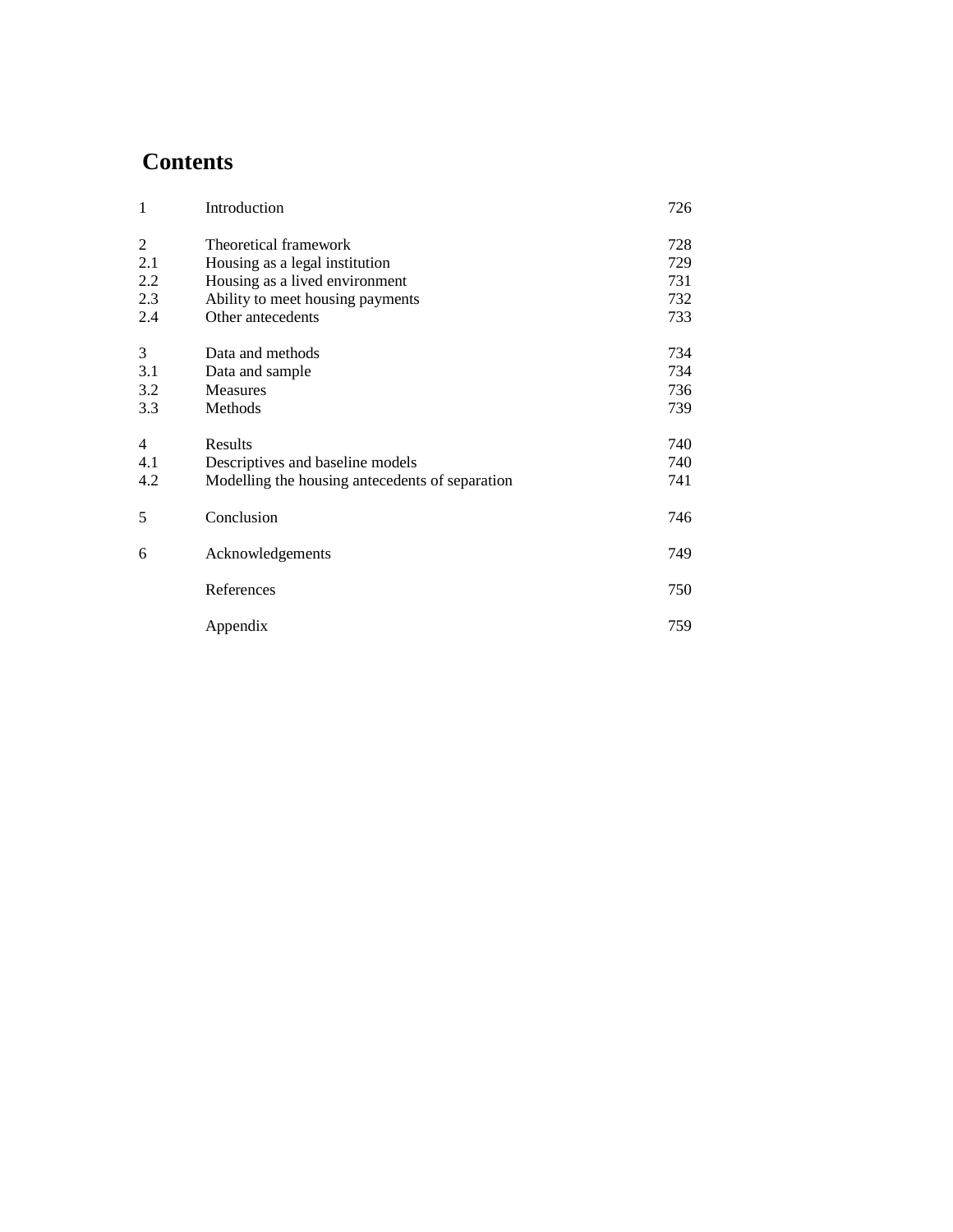# **A new look at the housing antecedents of separation**

**Rory Coulter[1](#page-2-0) Michael Thomas[2](#page-2-1)**

## **Abstract**

### **BACKGROUND**

Research connecting partnership dissolution to housing dynamics usually concentrates on the adverse and gendered effects of separation on housing careers. Much less is known about whether housing circumstances are also influential antecedents of separation.

### **OBJECTIVES**

This paper examines how three dimensions of housing circumstances are associated with separation: (1) legal arrangements of housing tenure and gendered housing contracts; (2) the lived environment (space) within dwellings; and (3) couples' ability to meet housing payments.

### **METHODS**

This theoretical framework is tested using event history probit models of separation among a large sample of couples drawn from the United Kingdom Household Longitudinal Study (UKHLS).

### **RESULTS**

The results show that all three dimensions of housing circumstances are associated with separation. Crucially, mortgage or rent arrears strongly increase the risk of partnership dissolution, especially among married couples who otherwise typically have a low propensity to separate. The risk of partnership dissolution is greater for renters than homeowners and greater female control over housing predicts separation, with partnership dissolution more likely when only the woman is written into the dwelling contract as compared to when both partners or only the man hold contractual rights.

<span id="page-2-0"></span><sup>&</sup>lt;sup>1</sup> University College London, UK. Email: [r.coulter@ucl.ac.uk.](mailto:r.coulter@ucl.ac.uk)

<span id="page-2-1"></span><sup>&</sup>lt;sup>2</sup> Rijksuniversiteit Groningen, the Netherlands. Email:  $m$ .j.thomas@rug.nl.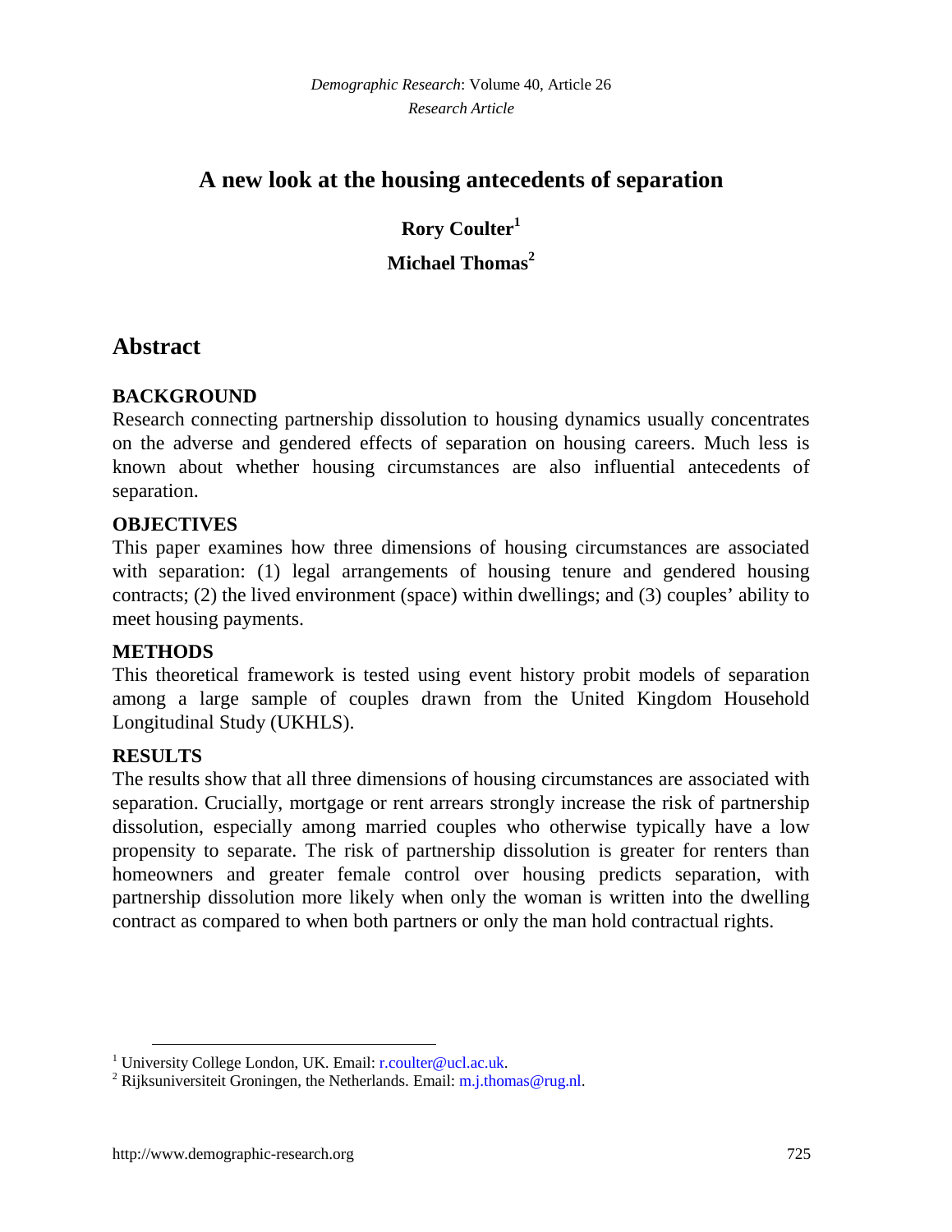### **CONTRIBUTION**

These results suggest that growing difficulties obtaining secure and affordable housing could have negative consequences for partnership stability. We therefore call for researchers to engage more thoroughly with housing as a potential driver of demographic change.

# **1. Introduction**

The demographic restructuring of Western societies in recent decades has been accompanied by transformations in housing systems (Graham and Sabater 2015). In Britain, increased separation and divorce rates since the  $1960s<sup>3</sup>$  $1960s<sup>3</sup>$  $1960s<sup>3</sup>$  have had particularly profound implications for housing dynamics (Feijten and van Ham 2010). At the macro level, high rates of partnership dissolution combined with greater longevity have helped fuel an affordability and distributional 'housing crisis' by driving down average household size while increasing the number of households demanding accommodation (Berrington and Simpson 2016). Although separation can be beneficial in enabling people to leave unhappy relationships, research shows that partnership dissolution often disrupts housing careers by triggering constrained residential mobility (Cooke, Mulder, and Thomas 2016; Thomas, Mulder, and Cooke 2017), returns to the parental home (Stone, Berrington, and Falkingham 2014), exits from homeownership (Feijten 2005) and downward shifts in housing and neighbourhood quality (Feijten and van Ham 2010). These adverse residential consequences can be persistent, gendered, and may compound the economic difficulties that many people experience after partnership dissolution (Aassve et al. 2007; Dewilde 2008; McManus and DiPrete 2001).

While demographers often focus on housing as an outcome of separation (e.g., Mikolai and Kulu 2018), related research linking housing conditions to patterns of home leaving (Bayrakdar and Coulter 2018), fertility (Clark 2012; Kulu and Steele 2013), and migration (Clark and Huang 2003) suggests that housing may also act as an antecedent of separation (Krapf and Wagner 2015; Lauster 2008). Housing circumstances could shape partnership stability in several ways. First, the legal institutions of housing tenure and dwelling contracts could influence the level of joint commitments that bind partners together, as well as the ease and financial costs of separation (Feijten 2005; Lersch and Vidal 2014; Wagner 1997). Second, the living

<span id="page-3-0"></span><sup>&</sup>lt;sup>3</sup> Divorce rates among two-sex couples in England and Wales stood at 0.2% (23,868 couples) in 1960 and peaked at 1.4% (165,018 couples) in 1993 (ONS 2017a). There has been some decline in the divorce rate since the early 1990s, with 106,959 couples (0.9%) divorcing in 2016 (ONS 2017a). The ONS does not record trends in separation from cohabitation.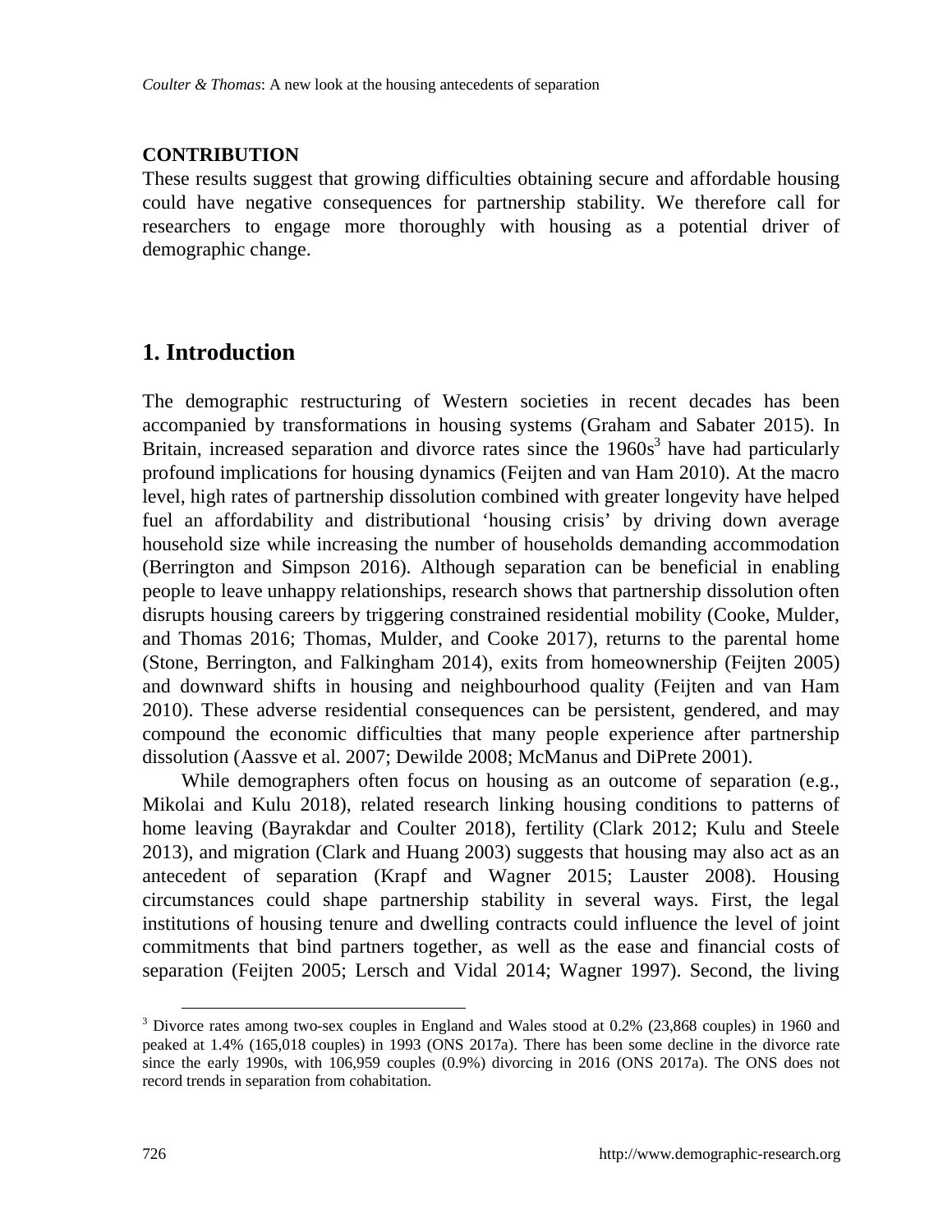environment within housing units, and particularly the amount of available space, could affect interpersonal interactions, psychological well-being, and opportunities for privacy in ways that alter the everyday stresses and frictions within coresidential partnerships (Jalovaara 2002). Finally, housing is usually the largest regular expenditure in household budgets, and the dire consequences of arrears-induced eviction or repossession could mean that difficulty keeping up with housing payments negatively affects relationship quality and the relative benefits that couples derive from staying together (Pleasence and Balmer 2012). To unpack these mechanisms it is important to analyse the multidimensional nature of housing circumstances, rather than treating housing as a commodity defined exclusively by tenure arrangements (Mulder 2013; Shlay 2015; Zavisca and Gerber 2016).

Disentangling how different dimensions of housing conditions are associated with separation is becoming increasingly pressing given recent changes in the UK economic and housing context. For many British households, housing affordability is being increasingly stretched by stagnant or declining real incomes, high rents, and curtailed public welfare provision, triggered partly by fiscal austerity (Gardiner and Alakeson 2014). These trends have combined with persistently high house prices and mortgage credit barriers to limit access to owner-occupation, thereby forcing a growing proportion of households to rely on relatively insecure privately rented accommodation (Kemp 2015). At the national level the distributions of living space and housing wealth are also becoming increasingly unequal across birth cohorts, regions, and social groups (Dorling 2014; Graham and Sabater 2015; McKee 2012). While housing systems and conditions are inherently spatial, similar housing trends that could influence the dynamics of partnership stability have been witnessed in the United States and continental Europe (Forrest and Hirayama 2015; Schwartz 2014).

In light of the above, this paper begins by outlining a theoretical framework linking three dimensions of housing conditions to the risk of separation. These hypothesised relationships are then tested using up-to-date data from a large, nationally representative panel survey of UK couples. After accounting for several well-known demographic and socioeconomic predictors of separation, the results indicate that housing tenure, dwelling contracts, and falling behind with housing payments are all associated with separation. Moreover, while housing payment arrears are shown to have a particularly adverse impact on partnership stability, we find the effects to be especially acute among married (as compared to cohabiting) couples. Precarious housing circumstances and partnership instability thus may be intertwined in a bidirectional relationship that reproduces social inequalities across time.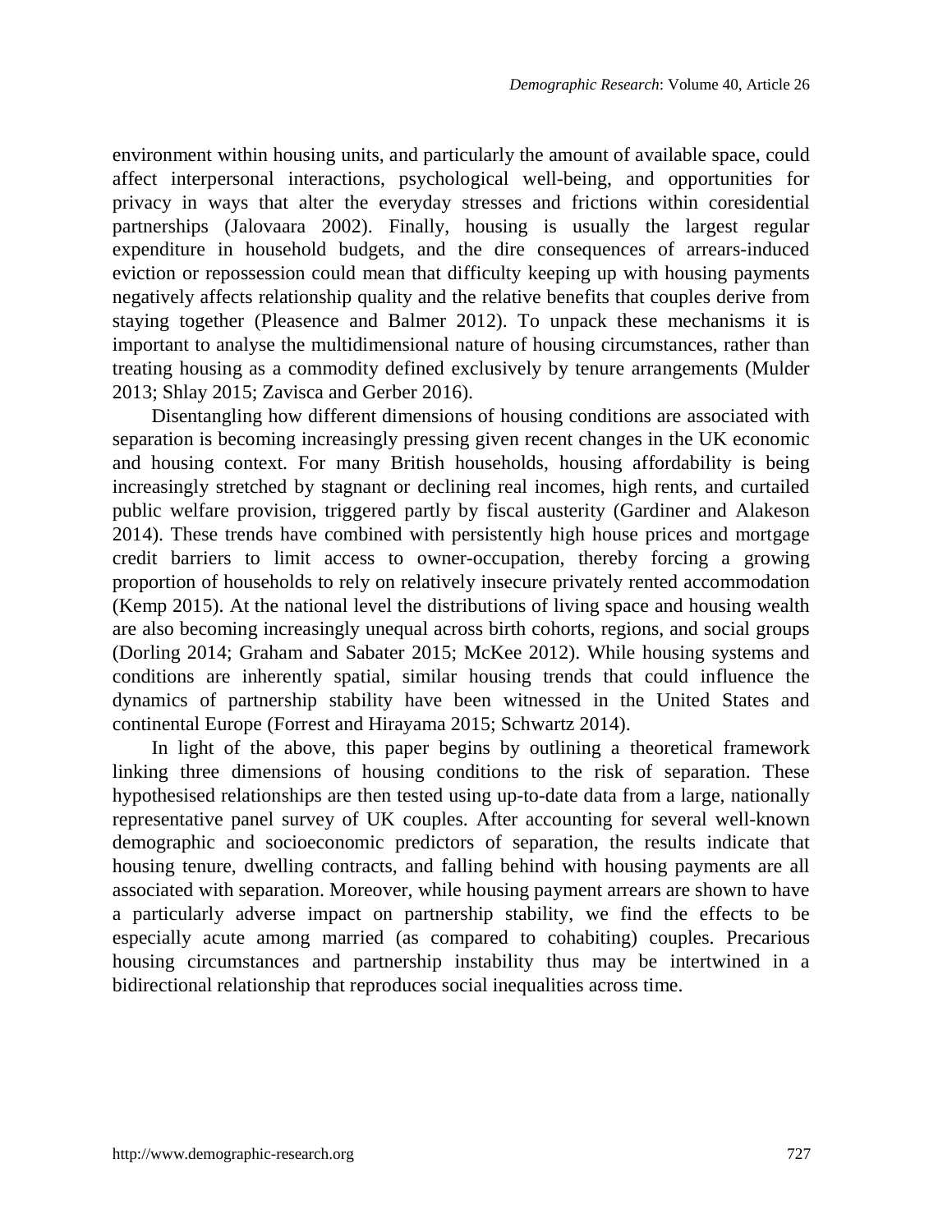### **2. Theoretical framework**

The 1948 Universal Declaration of Human Rights identifies housing as a fundamental human need that supports health and processes of social reproduction. At the individual level, housing is important for many aspects of life; these include personal privacy, health and subjective well-being, 'ontological security,' and economic prosperity (Dupuis and Thorns 1998; Padgett 2007; Zavisca and Gerber 2016). Dwellings are also a key site for identity construction, social interactions, and the acquisition and display of social status (Atkinson and Jacobs 2016).

Shlay (2015) and Zavisca and Gerber (2016) argue that this complexity in meaning and function demands housing be conceptualised as a multidimensional 'bundle' of attributes, each of which may have independent links to social processes. This approach indicates that different elements of the housing bundle could have differing links to partnership (in)stability. The cost-benefit calculus perspective outlined in the Social Exchange Theory of partnership satisfaction (Thibaut and Kelley 1959; Nakonezny and Denton 2008) suggests that housing circumstances might influence the risk of separation primarily through their effects on relationship stresses, partner interactions, and the perceived (non)monetary costs of separation. This chimes with Family Stress models which posit that hardship and money problems adversely affect partner interactions (both by directly fuelling stress and conflict and also by indirectly reducing partners' psychological well-being); which in turn reduces relationship quality and elevates the risk of separation (Kneale, Marjoribanks, and Sherwood 2014). Prior research indicates that three dimensions of housing circumstances are thus likely to be particularly important antecedents of partnership dissolution: (1) legal arrangements of housing tenure and dwelling contracts; (2) the lived environment within dwelling units; and (3) whether couples are able to meet their housing payments (Krapf and Wagner 2015). These dimensions and their hypothesised effects on the risk of separation are summarised in Table 1 and discussed in detail below.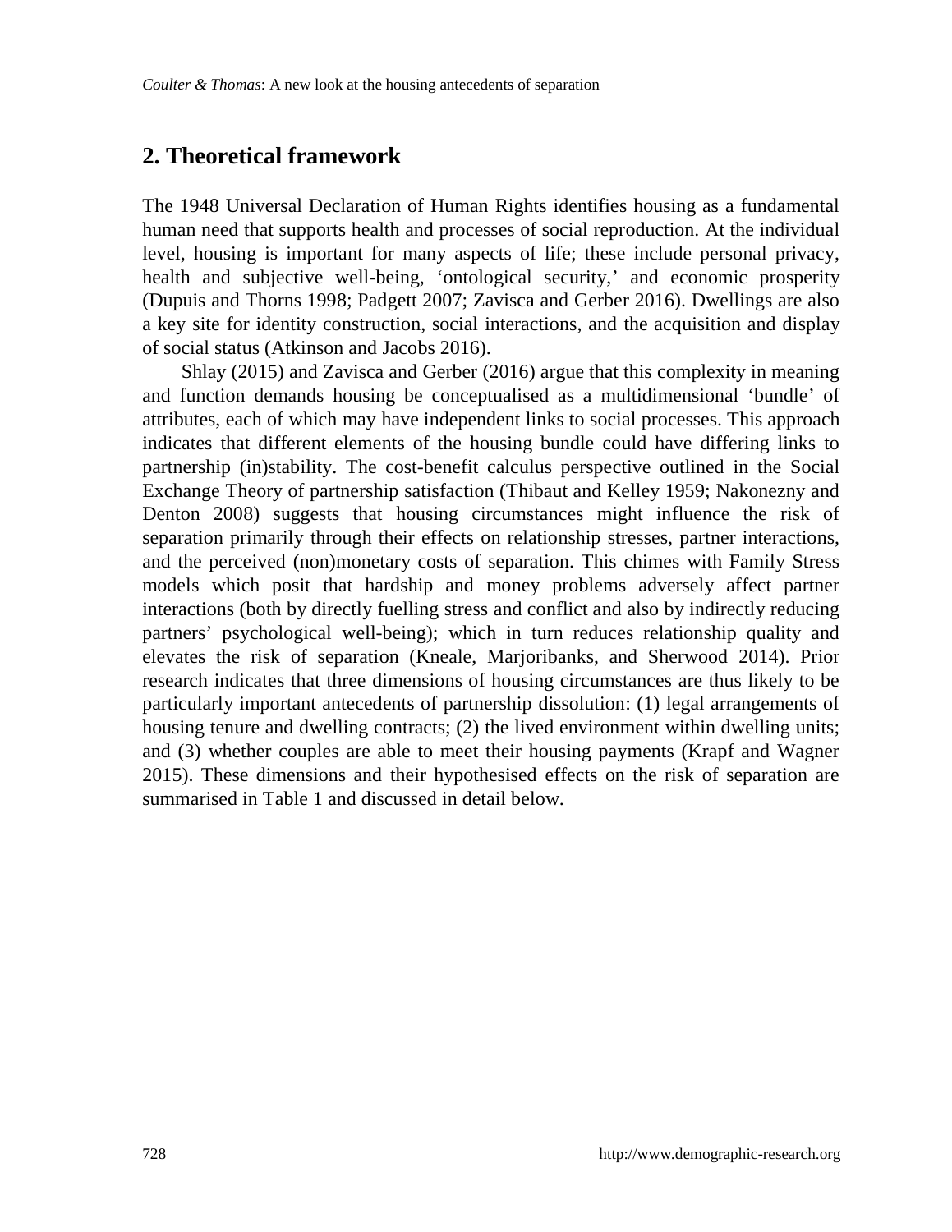| Dimension of housing<br>(relevant measures)                           | Potential links to separation                                                                                                                                                                                                | <b>Hypotheses</b>                                                                                                                          |
|-----------------------------------------------------------------------|------------------------------------------------------------------------------------------------------------------------------------------------------------------------------------------------------------------------------|--------------------------------------------------------------------------------------------------------------------------------------------|
| 1. Legal institution<br>(housing tenure and<br>contractual relations) | Homeownership is a joint commitment that makes<br>separation more disruptive and costly.                                                                                                                                     | H1a: Renting is associated with a higher<br>risk of separation than homeownership.                                                         |
|                                                                       | Less secure private rental tenancies offering limited<br>dwelling control undermine ontological security, locational<br>stability, and a shared project of 'home making.'                                                    |                                                                                                                                            |
|                                                                       | Joint housing contracts are a shared partnership<br>investment.                                                                                                                                                              | H <sub>1</sub> b: Couples where only the woman is a<br>housing contract holder have a higher risk<br>of separation than couples where both |
|                                                                       | Sole contract holding by women increases female<br>economic independence and lowers the relative cost of<br>leaving a coresidential partnership.                                                                             | partners are contract holders.                                                                                                             |
| 2. Lived environment<br>(space pressure)                              | Restricted dwelling space reduces privacy and generates<br>stress and friction between partners.                                                                                                                             | H2: Greater levels of space pressure in the<br>dwelling are associated with an increased<br>risk of separation.                            |
|                                                                       | Limited dwelling space reduces psychological well-being,<br>which in turn has a negative impact on relationship<br>interactions and quality.                                                                                 |                                                                                                                                            |
| 3. Ability to meet housing<br>payments (payment<br>arrears)           | Difficulties meeting housing costs and the ensuing risk of<br>debt collection or eviction/repossession create friction<br>between partners and lower the economic and ontological<br>security derived from staying together. | H3: Housing payment arrears are<br>associated with an increased risk of<br>separation.                                                     |
|                                                                       | Difficulties meeting housing costs undermine self-worth<br>and psychological well-being, which in turn has a negative<br>impact on relationship interactions and quality.                                                    |                                                                                                                                            |

#### **Table 1: Hypothesised links between housing circumstances and separation**

#### **2.1 Housing as a legal institution**

Research on legal issues in the separation process has focused on the stabilising role of marriage contracts, child custody arrangements, asset division, child support payments, and the introduction of no-fault divorce laws (Amato 2000; Gregg 2006). Relatively little is known about how the legal institution of housing, as "socially constructed configurations of property rights and obligations" (Kemp 2015: 602), might influence partnership stability and potentially the observed tendency for women to initiate more divorces than men (Brinig and Allen 2000; Hewitt, Western, and Baxter 2006).

Previous studies have consistently shown that housing tenure is linked to separation (Jalovaara 2002; Lersch and Vidal 2014; Wagner 1997). Investment models cast homeownership as a partnership-specific investment that acts to increase partners' joint commitments, as well as the financial costs and legal complexity of separating (Becker, Landes, and Michael 1977; Rainer and Smith 2010; Rusbult 1983). This perspective also explains how tenure selection affects separation, as those with longterm plans and expectations of relationship stability are disproportionately likely to enter homeownership in the first place (Feijten 2005; Lersch and Vidal 2014; Painter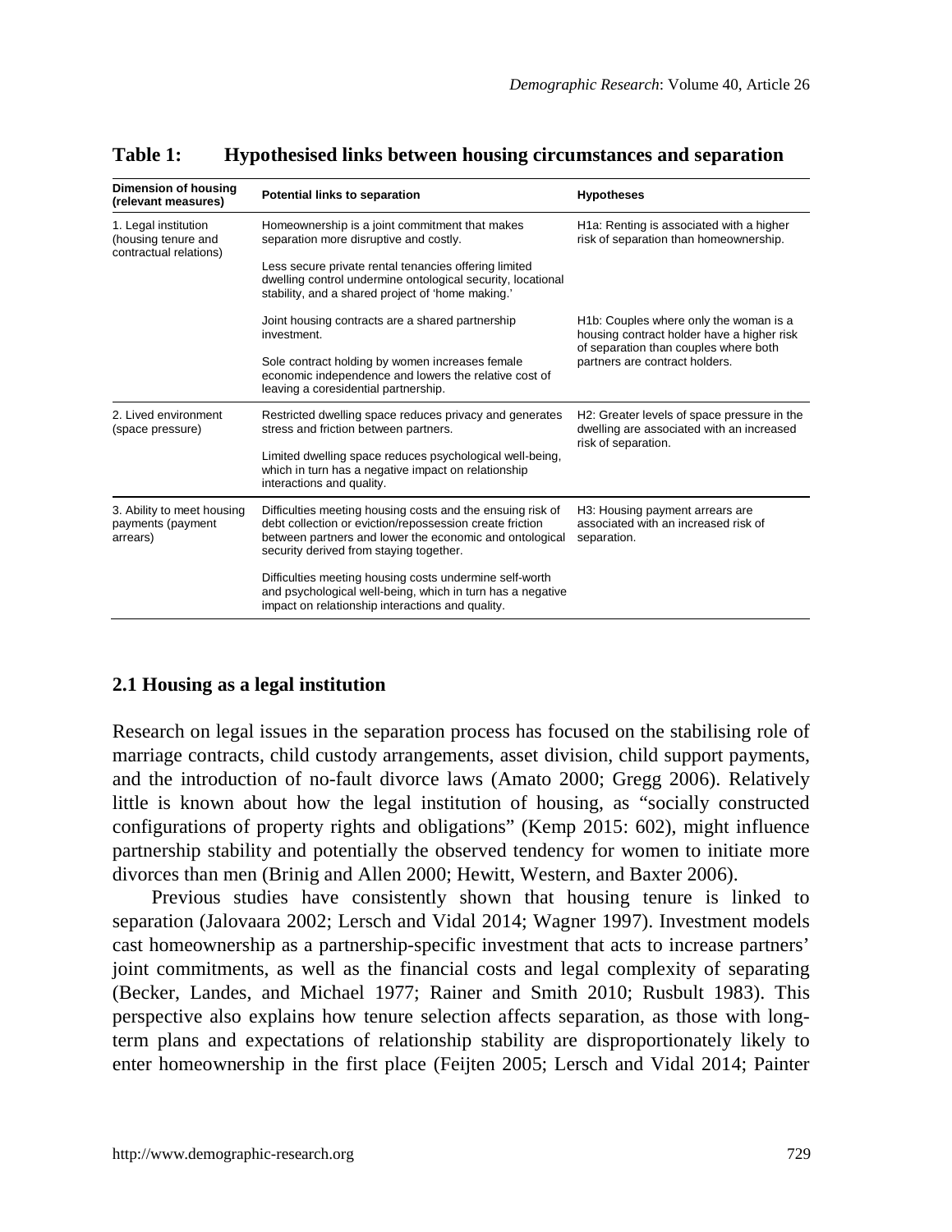and Vespa 2012). In Anglophone societies with strong ideologies of property ownership (Ronald 2008), the greater legal control and security offered by homeownership may further promote partnership stability by enhancing social status and allowing couples more freedom to construct a joint identity and a shared sense of 'home' (Hoolachan et al. 2017).

In Britain, legal rights and tenure security vary greatly between the social (not-forprofit housing let at below market rents) and private (market-based) rented sectors. Despite recent UK government attempts to reduce tenure security in the social sector (Fitzpatrick and Watts 2017), the majority of social tenants continue to possess the relatively high levels of security and residential constancy that are conducive to partnership stability. The scarcity of socially rented housing and strict needs-based allocations criteria could also dissuade social tenants from separating, as this would mean that at least one ex-partner is likely to be forced out of the sector altogether.<sup>[4](#page-7-0)</sup> However, selection of vulnerable populations with mediating characteristics that increase separation risks (such as deprivation, health issues, and histories of life course instability) into social housing could have countervailing effects.

UK wide laws governing access to social housing and post-separation dwelling rights also have the potential to structure which partner remains in the joint home after separation. Under the Housing Act (1977) local authorities are duty bound to provide housing to homeless families with dependent children, while the Children Act (1989) and the Family Law Act (1996) prioritise child well-being and thus aim to protect the living arrangements of the child(ren) and their primary caregiver. Where 91% of loneparent households are female-headed in the United Kingdom (ONS 2015), recent research suggests that separated mothers are considerably more likely to remain in the socially rented home than separated fathers (Thomas, Mulder, and Cooke 2017). From the perspective of New Home Economics models – which suggest that female economic independence increases the risk of partnership dissolution by reducing the relative costs women incur from exiting an unhappy partnership (Becker, Landes, and Michael 1977; Killewald 2016) – this combination of gendered caregiving roles and strict rules of tenure access may reduce the relative costs of separation for women living in social housing.

Housing rights are much less favourable in the deregulated British private rental market (Kemp 2015). While characteristics vary, the private rental sector is generally characterised by market rents and short-term fixed lets (typically six or twelve months), after which landlords can terminate the tenancy or adjust the rent. Private tenants are

<span id="page-7-0"></span><sup>4</sup> Ministry for Housing, Communities and Local Government (2018) figures indicate that 1.16 million English households were on the waiting list for social housing in 2017, down from a recent peak of 1.8 million in 2012. While there are geographic variations, official statistics show that virtually all English local authorities currently have a waiting list containing a thousand or more households.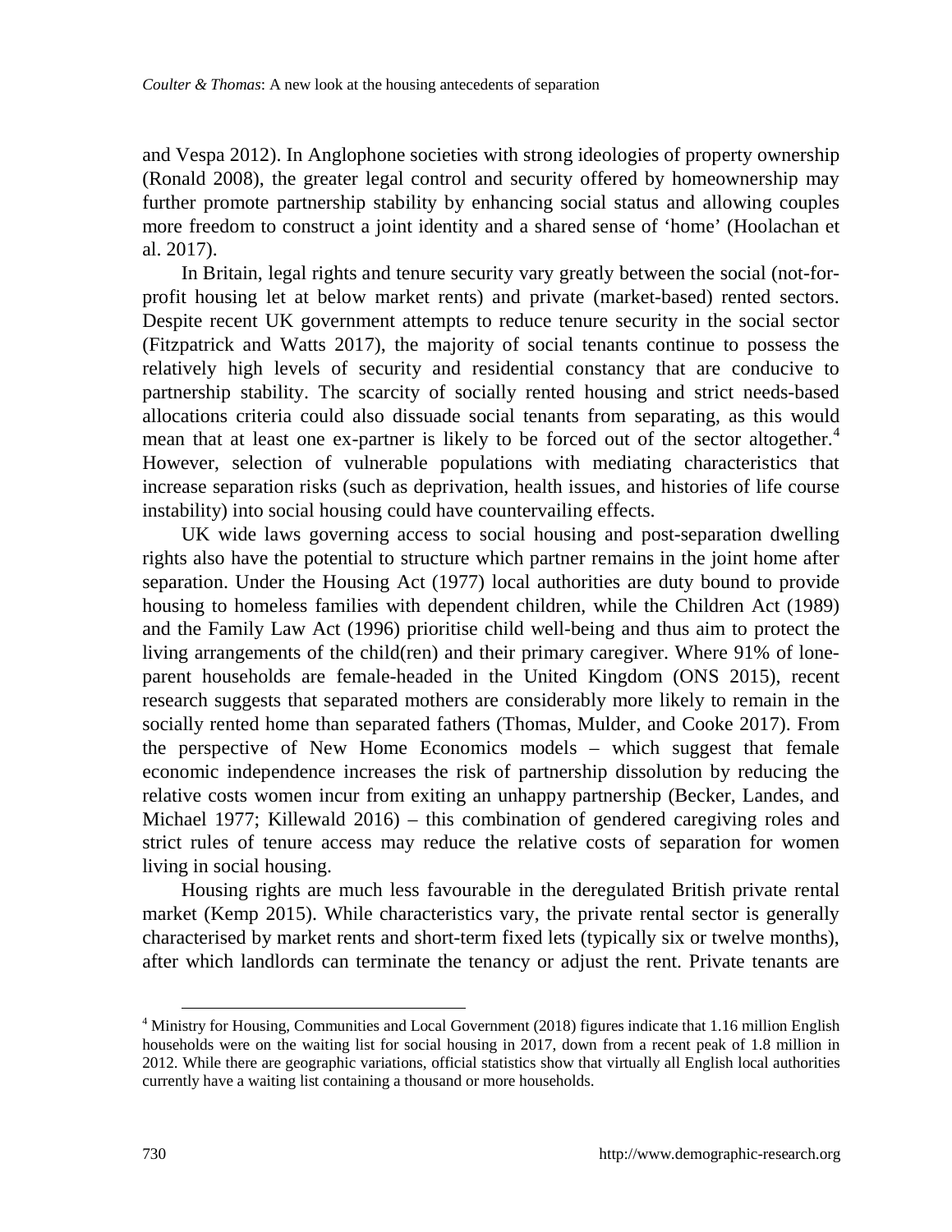frequently prohibited from making material adjustments (such as decorating the dwelling), while landlord inspections can further undermine the development of a secure 'sense of home' (Hulse and Milligan 2014). Ideas of housing insecurity suggest that the stress generated by residential uncertainty and a lack of control in private rental accommodation may lower psychological well-being, feed intra-couple conflict, and increase the risk of separation. However, the relative flexibility associated with private renting can also be desirable for certain people (particularly early in the life course), while easy termination of dwelling contracts could also allow partners to more quickly and amicably separate without incurring a major financial penalty.

Housing contract arrangements are another legal factor that could configure partnership dynamics and stability. From an investment perspective, the balance of rights and claims that come with joint dwelling ownership or tenancy could increase the costs and thus reduce the risks of separation (Gerber and Zavsica 2015; Wagner, Schmid, and Weiß 2015). In line with New Home Economics models, analysis of Russian data by Gerber and Zavisca (2015) shows that sole ownership by women is linked to an increased likelihood of divorce. By contrast, a lack of legal rights or claims to property is likely to increase female economic dependence and reduce the risk that women are willing to end unhappy partnerships where the man is the sole housing contract holder.

In Britain, having one's name on a dwelling contract offers legal protections in the event of separation. These protections include the ability to remain in the joint home and claim a financial share of any owner-occupied property (Lersch and Vidal 2016). In recent years the latter has become increasingly critical for maintaining one's housing conditions after separation, as high house prices and more stringent mortgage lending disadvantage potential buyers with little equity (Meen 2013). Such conditions could reduce the appeal of separation for partners who are not in the contract. Moreover, sole contract holding may indicate that the noncontracted partner moved into the other's dwelling and might therefore be expected to be the one to leave when the relationship ends (a customary 'last in, first out' principle). It should be noted that, even for those not in the contract, marriage provides additional legal protections and rights that are not available to cohabitants. These include the ability to maintain residence and in some cases claim a financial share of any joint property (Lersch 2017).

#### **2.2 Housing as a lived environment**

The distribution of housing space is becoming increasingly unequal in Britain, with some authors suggesting that inequality in space consumption has now returned to levels not seen since the First World War (Tunstall 2015). While some, predominantly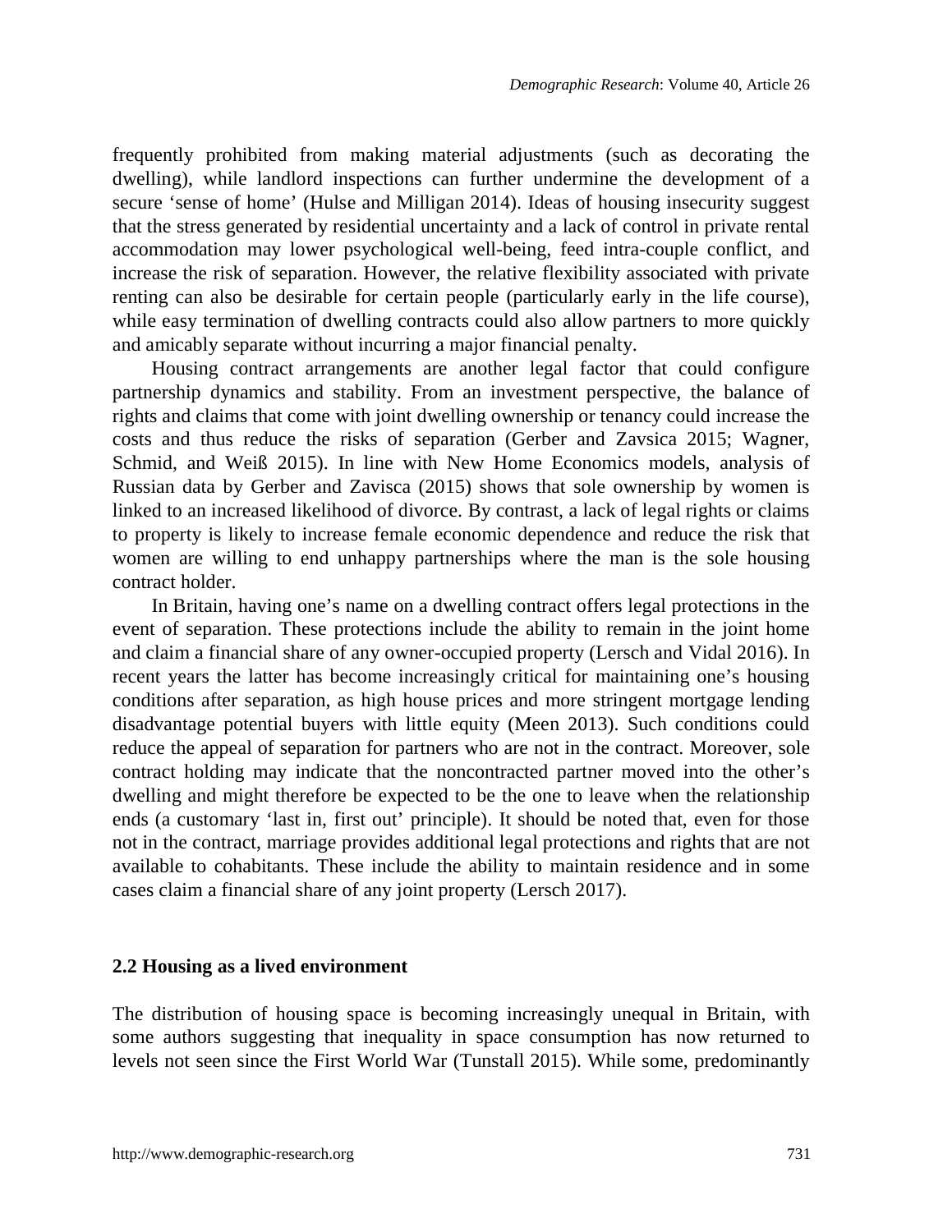older, households have access to large quantities of space (spread across multiple homes for 10% of the adult population), affordability pressures combined with a trend towards the construction of small units have forced many younger, poorer, and minority households into increasingly cramped living conditions (Gardiner 2017; Johnston et al. 2016).

A large body of research from various countries indicates that cramped housing and enforced nonfamilial sharing with strangers can have adverse consequences for a range of mental and physical health outcomes (Evans, Wells, and Moch 2003; Shaw 2004; Solari and Mare 2012; Wilkinson and Ortega-Alcázar 2017). As housing provides the key site for everyday routines and interactions, a real or perceived shortage of space may reduce privacy, disrupt sleep patterns, undermine coping resources, and induce psychological stress as well as social withdrawal or depression (Conley 2001; Wells and Harris 2007). These pressures could directly or indirectly cause friction in couples (Gove, Hughes, and Galle 1979). In two rare empirical tests of these ideas, fewer rooms and crowded housing were found to be linked to an increased risk of partnership dissolution in Finland and Germany (Jalovaara 2002; Krapf and Wagner 2015). However, in Jalovaara's (2002) study the adverse effects of overcrowding disappeared once other socioeconomic factors were accounted for; while for Krapf and Wagner (2015) the association disappeared with the inclusion of housing tenure.

#### **2.3 Ability to meet housing payments**

Previous US and UK studies show that financial strain reduces the stability of relationships (Killewald 2016; Kneale, Marjoribanks, and Sherwood 2014). Economic hardship caused by inadequate or insecure income is thought to increase partners' psychological stress, create conflicts over money, lower emotional support, and thus reduce relationship quality (Amato and Previti 2003; Conger et al. 1990; Dew and Yorgason 2010; Johnson and Booth 1990). However, others argue that hardship can also dampen the risk of separation if partners feel that they cannot afford to abandon their coresidential economies of scale, especially when the macroeconomic context is unfavourable (Harknett and Schneider 2012).

Much of the literature on hardship and separation concentrates on employment and incomes without considering housing. This is problematic for two reasons. First, housing tends to be the largest regular household expenditure throughout at least early adulthood and midlife (Schwartz and Seabrooke 2008). Excluding housing-related costs (i.e., utility bills, insurance, maintenance and taxes), recent English statistics (2015– 2016) indicate that households with mortgages devote an average of 18% of their income to repayments. By contrast, social and private renters spend proportionally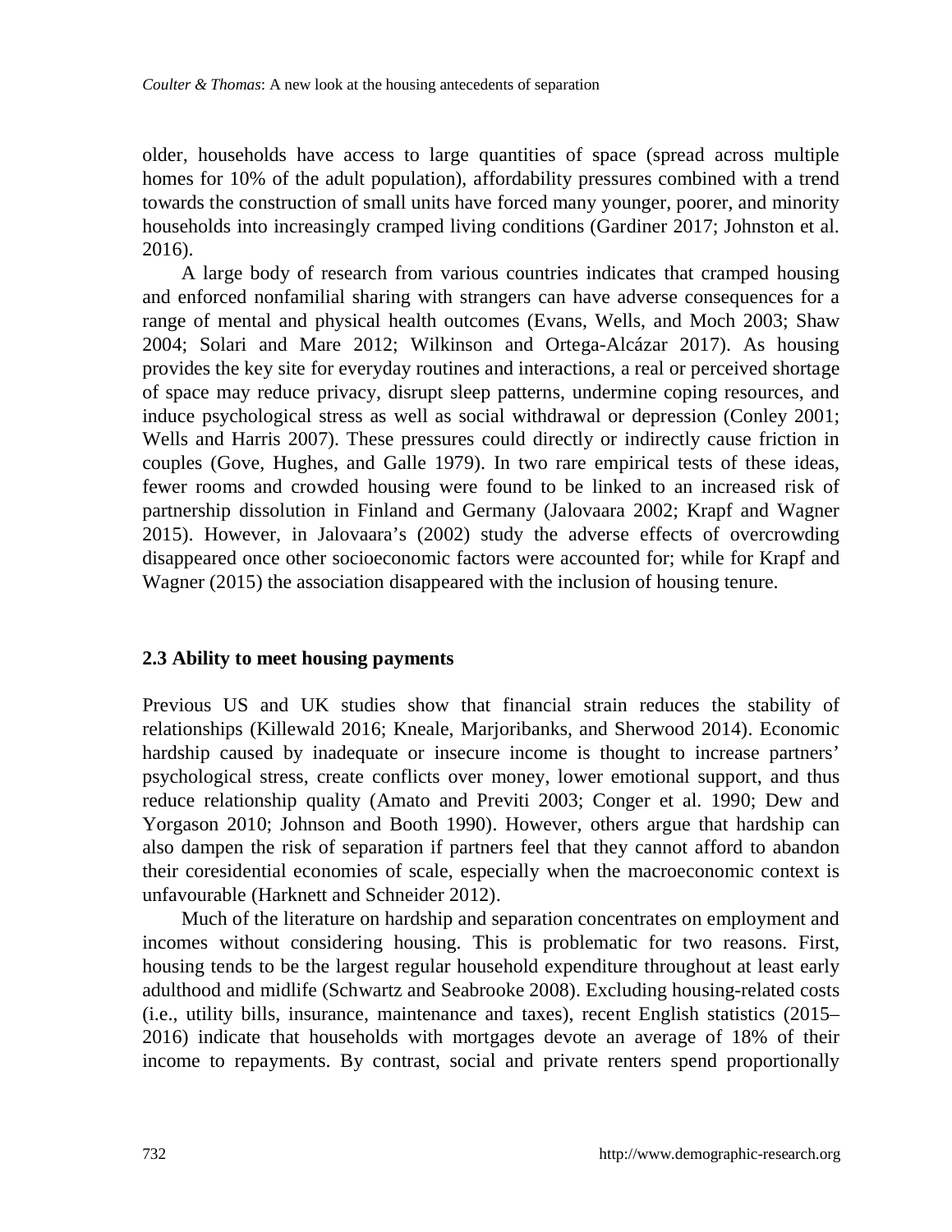greater amounts on rent (DCLG 2017). Studies by think tanks and pressure groups have charted the burden these costs place on British households who are often also grappling with declining real incomes, job insecurity, reduced public welfare provision and high levels of unsecured debt (Shelter 2017). Terms encapsulating aspects of these multifaceted strains – such as the 'precariat,' 'squeezed middle,' or 'Just About Managing' (JAM) families – have now become an established part of public debate and the political lexicon.

Second, problems paying for housing and falling into arrears are likely to have particularly adverse consequences for partnership stability (Bridges and Disney 2012; Pleasence and Balmer 2012). As housing is so central to people's well-being and identity, perceived threats to housing security such as the risk of debt collection or eviction/repossession following rent or mortgage arrears are likely to have extremely negative impacts on well-being, stress, partner interactions, and thus relationship quality (Pleasence and Balmer 2012; Taylor, Pevalin, and Todd 2007). This means that problems specifically with housing payments could have particularly potent links to separation, and ones that are not necessarily mediated by general levels of hardship.

In a rare test of this idea, Lauster's (2008) Swedish study showed that an inability to afford rents resulted in a marginal increase in separation risk. However, Lauster's (2008) measure of affordability was defined using aggregate house price data at the regional administrative level (*Län*) rather than the household scale where economic risks and stresses are actually experienced. Household level affordability metrics defined using cost-to-income ratios are also likely to only partially capture the housing insecurity and stress generated by difficulties paying for housing because they fail to account for the buffering effects of wealth holdings and intra-family transfers and support practices. Moreover, the proportion of income that households can devote to housing without undermining their welfare can, and often does, grow as absolute income increases (Dewilde and De Dekker 2016). For example, paying 30% of an income of £12,000 on housing leaves much less to survive on than paying 60% of an income of £100,000.

#### **2.4 Other antecedents**

Debates about whether marriage bolsters relationship stability suggest that housing circumstances could have different links to the risk of separation from cohabiting and married partnerships. In general, we might expect that the marital bond and the unobserved selection of highly committed partners into marriage might insulate spouses from the effects of housing conditions and stresses. By contrast, the relative informality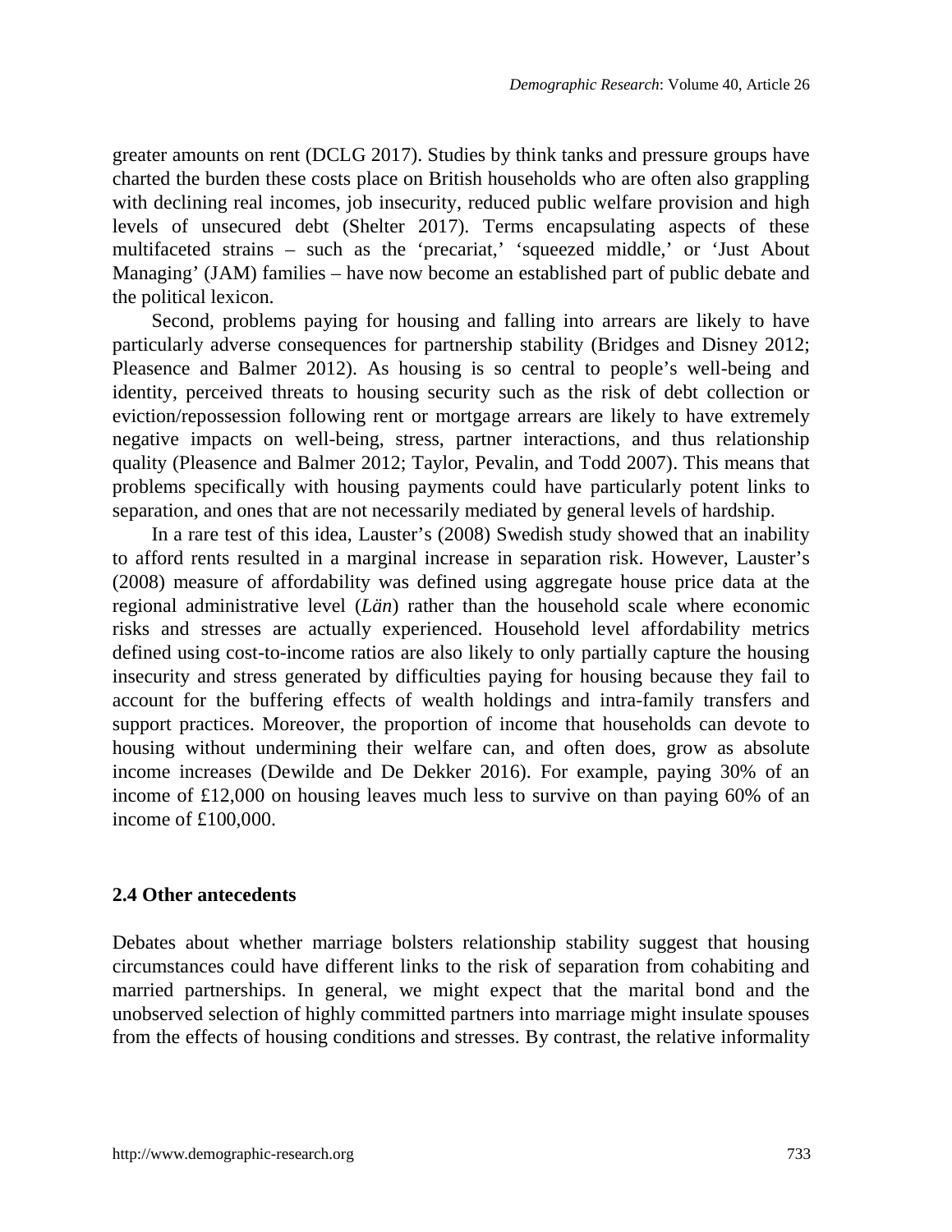and 'trial' nature of many cohabiting relationships could mean that factors such as housing insecurity have more potent links to separations from cohabitation.

Several reviews and empirical studies have identified multiple other life course predictors of separation (Böheim and Ermisch 2001; Jalovaara 2002; Krapf and Wagner 2015; Lyngstad and Jalovaara 2010). Generally speaking, this work shows that the risk of separating declines with union duration (in part due to selective survival); the risk of dissolution is higher for partnerships formed early in life or second unions; and the risk of separation is transmitted between generations (Amato and DeBoer 2001; Lyngstad and Jalovaara 2010). By contrast, markers of life course stability and joint commitments (such as marriage or having joint children) are associated with partnership stability. Again, this is probably partly due to selection effects (Lyngstad and Jalovaara 2010), for example as more committed couples disproportionately opt to have children, who then constitute an additional shared commitment (Feijten 2005).

The influence of socioeconomic characteristics is more complex. In absolute terms, financial hardship and Family Stress models propose that greater income, resources from employment, and educational attainments reduce economic stress. This reduced pressure generates better quality interactions between partners, fewer conflicts, and hence partnership satisfaction and stability (Killewald 2016; Kneale, Marjoribanks, and Sherwood 2014). Papp, Cummings, and Goeke-Morey's (2009: 99) US diary analysis indicates that money conflicts are more toxic for relationships than other sources of friction (e.g., arguments about children or division of labour) as they are 'more likely to persist as important issues, be mishandled, and remain unresolved.' In contrast, New Home Economics models argue that the gendered division of human capital and resources in couples also matters as greater female economic independence allows women to more easily leave an unfulfilling relationship (Becker, Landes, and Michael 1977). To isolate the housing antecedents of separation our models therefore include a wide range of life course controls and couple attributes.

## **3. Data and methods**

### **3.1 Data and sample**

Our data comes from the first seven waves of the United Kingdom Household Longitudinal Study (UKHLS, also known as Understanding Society). UKHLS began in 2009 as the larger successor to the British Household Panel Survey (BHPS). In the first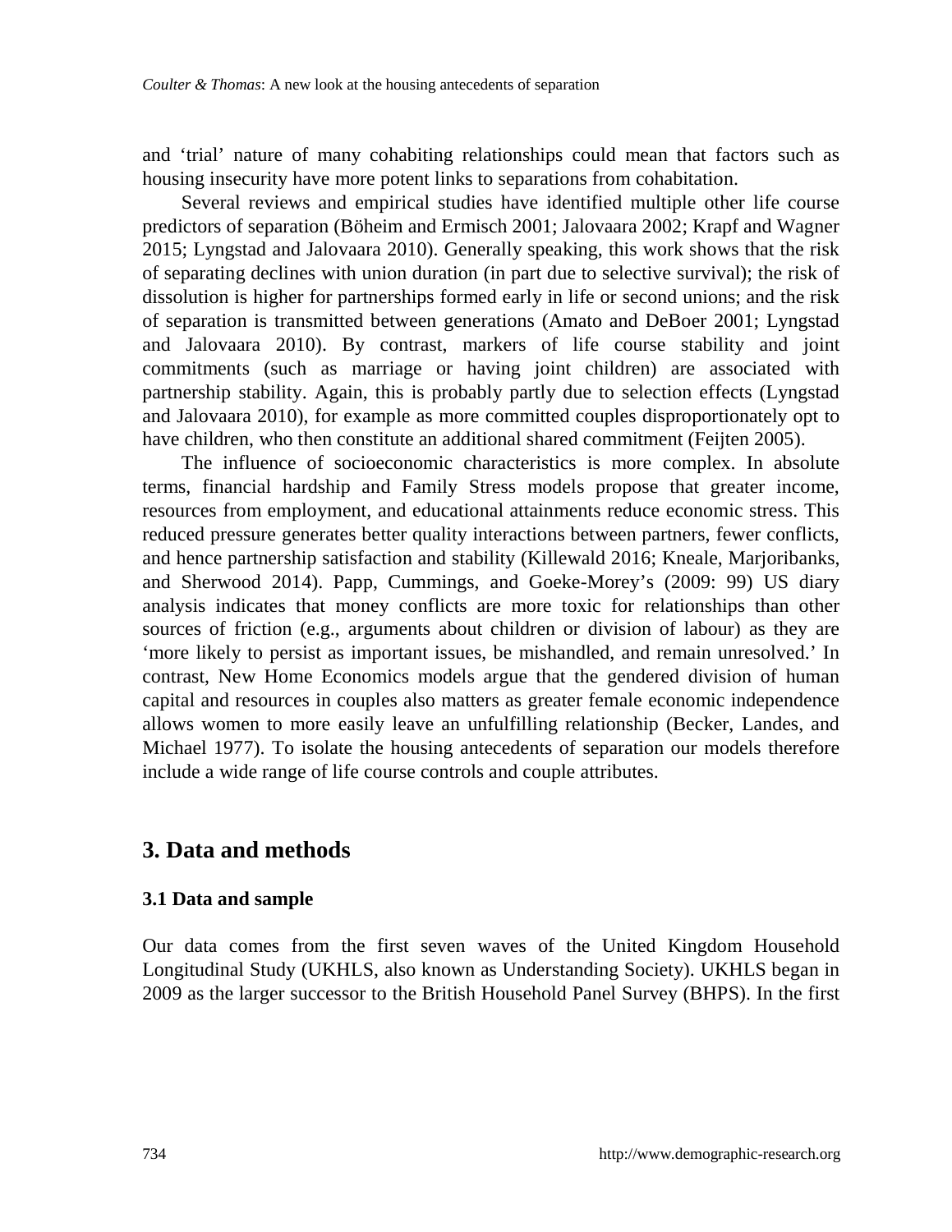wave of UKHLS approximately [5](#page-12-0)1,000 adults, from a nationally representative sample<sup>5</sup> of 30,000 households, completed face-to-face interviews (Knies 2017). Participants have subsequently been tracked and re-interviewed at annual intervals, although data collection for each wave is spread across two calendar years (Knies 2017).

Our initial sample comprised the female partner from all opposite-sex coresident couples who completed full interviews in the first wave of UKHLS. We then used data from the household relationship grid and each annual interview to track the progress of these partnerships through the first seven waves of UKHLS. New partnerships forming during the panel were absorbed into the sample and followed in the same way if the woman had not previously been in a tracked relationship with a different partner. Cases where either partner was aged 65 or above when first interviewed were removed as retirement means that the economic determinants of 'silver separations' probably differ from partnership dissolutions in the working age population (cf., Böheim and Ermisch 2001).

After converting the data file to couple-year format, we tracked the progress of the selected partnerships across each subsequent wave *t* to *t+1* interval. There are four competing termination outcomes for observed relationships between each of the consecutive pair of waves: (1) the partnership ends in separation; (2) the partnership ends in the death of one or both partner(s); (3) the couple drop out of UKHLS; or (4) the partnership is censored by the end of the survey in wave seven. Separation was defined following Jenkins (2009) and Brewer and Nandi (2014) as a transition from a coresidential marriage or a cohabiting partnership observed at *t* to living apart from the wave *t* spouse or partner at  $t+1$ . Where only one partner was observed to  $t+1$  we used their records to infer if separation had occurred. A small number of cases where relationships appeared to dissolve but the partners stayed living in the same household were discarded. A handful of apparent separations, that closer inspection revealed were triggered by one partner making a health, infirmity, or care related move, were also excluded.

Partnerships ending in widowhood, attrition and those terminated by the end of the study period were included in the sample until the final wave at which they were at risk of separating at *t+1*. In practice this meant that all couple-years in wave seven were discarded as all were censored by design (at  $t+1$ ). Couples could not re-enter the sample after a gap in their participation history because we do not know about their circumstances during the intervening period. After discarding a very small proportion of cases with missing data, the final sample comprised 35,657 couple-years containing 632 separations (1.8% of cases), 106 widowhood events (0.3%), 3,781 attritions

<span id="page-12-0"></span><sup>&</sup>lt;sup>5</sup> UKHLS also contains an Ethnic Minority Boost (EMB) oversample of five large minority groups (Knies 2017). Further tests of model fit (not shown) indicate that controlling for EMB sample membership did not affect the results.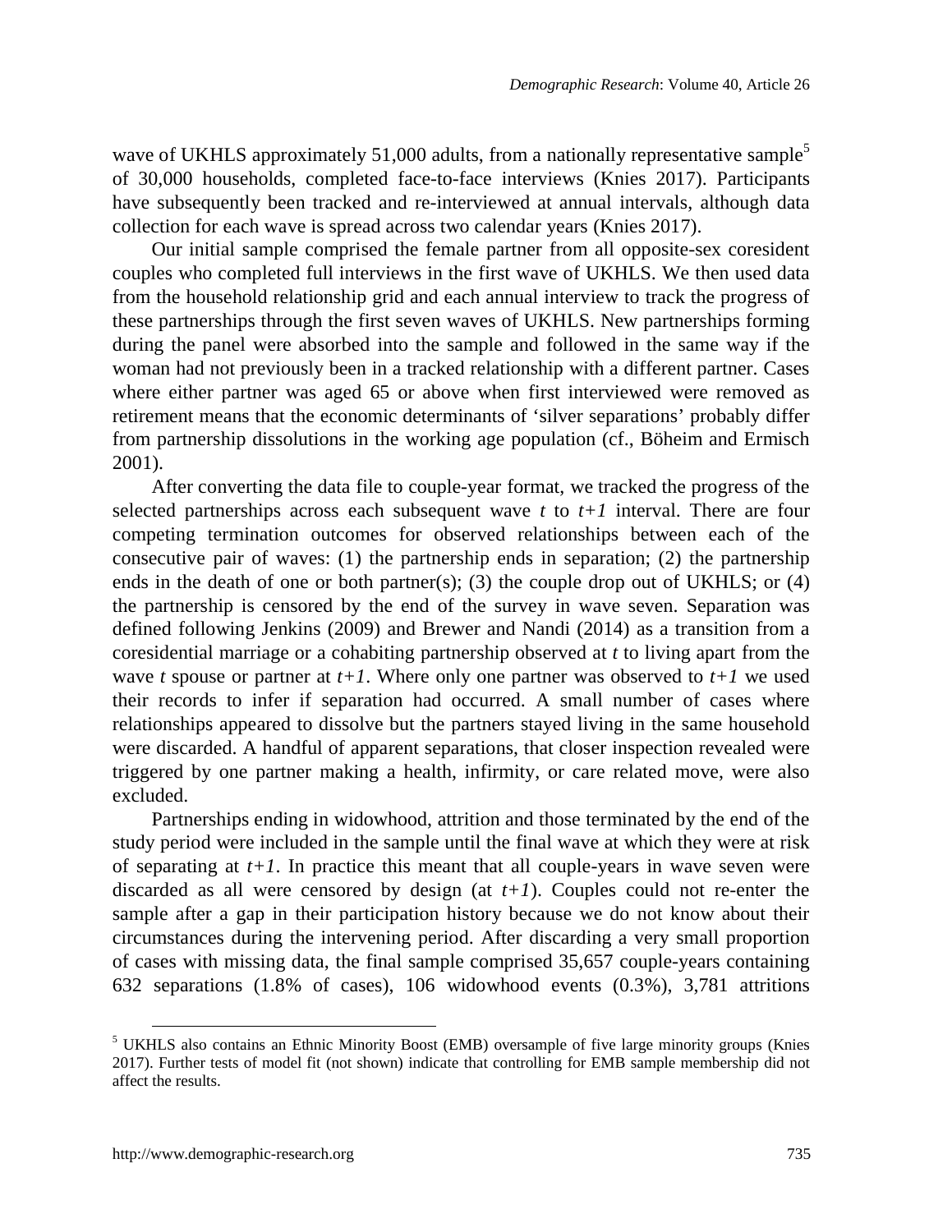(10.6%) and 31,138 continuing relationship observations (87.3%). In some of the analyses (discussed further below) we treat cases where a partnership ended in attrition as missing data rather than noninformatively censored relationships (i.e., we replaced a 0 in the separations model with a missing value where the competing event of attrition subsequently occurred) in order to test whether selective dropout from UKHLS could have induced bias into our results. Further exploration of the baseline characteristics of couples who drop out of UKHLS showed that youth, being born outside Britain, Ethnic Minority Boost subsample membership, lower levels of education, lower socioeconomic status, renting privately, residential crowding, living in London, and wanting to move were associated with attrition. To reduce the risk of selection bias we included most of these well-known attrition predictors in the regression models (Brewer and Nandi  $2014$ .<sup>[6](#page-13-0)</sup>

#### **3.2 Measures**

As partnerships could have been in progress for different lengths of time at wave one, we used the relationship history questions asked in the first wave of UKHLS, together with the survey's 'annual events' module, to identify the date when each partnership began (Böheim and Ermisch 2001). A variable measuring the elapsed number of months since the couple first began to live together was then defined, log transformed, and included in the regression models to capture the duration dependence of separation risk. Further tests (not shown) rejected more complex polynomial specifications of relationship duration.

Four variables are used to test the hypothesised associations between housing attributes at *t* and the risk of subsequent partnership dissolution to  $t+1$ . Categorical indicators of housing tenure and housing contract status were used to capture the legal dimension of housing and test Hypotheses 1a and 1b. The links between the residential living environment and partnership stability (Hypothesis 2) were measured with a 'roomstress' variable.<sup>[7](#page-13-1)</sup> This is defined as the log of the number of household members divided by the number of rooms (excluding kitchens and bathrooms). Finally, we created a dummy identifying households who reported falling behind with their rent or

<span id="page-13-0"></span><sup>&</sup>lt;sup>6</sup> The poor fit of supplementary probit models predicting attrition as a function of baseline characteristics suggests that survey dropout is largely unrelated to our main independent variables (results not shown). The selection models of sample retention shown in Appendix Table A-1 also have low predictive power.

<span id="page-13-1"></span><sup>&</sup>lt;sup>7</sup> We also tested whether sharing with unrelated individuals predicts separation. This variable was not included in the final models as it did not improve model fit, alter other parameters, or approach conventional levels of statistical significance.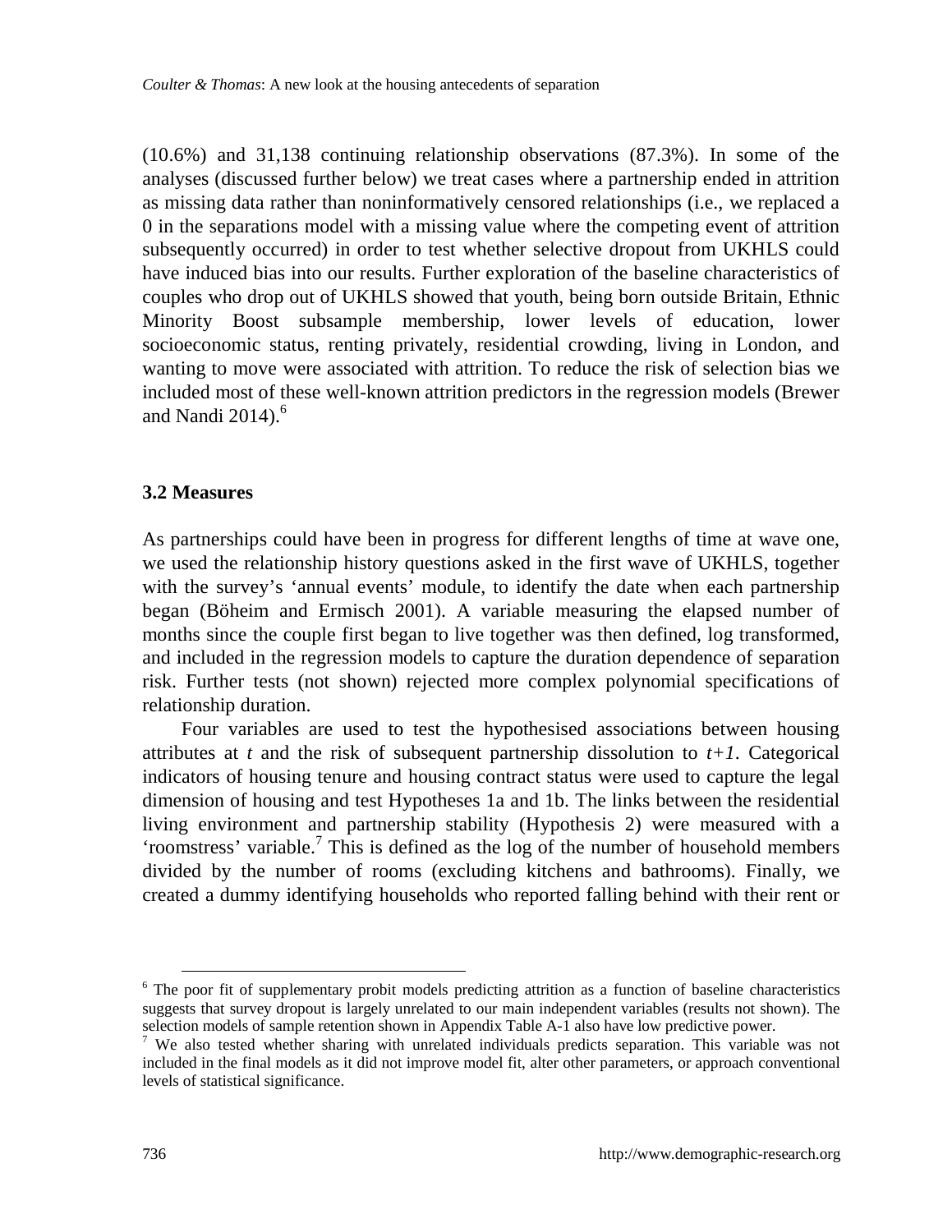mortgagepayments at any point over the last twelve months to test Hypothesis  $3.8$ <sup>8</sup> As this is a household level variable and noncontracted couples may not be responsible for housing-related payments, we have rerun all models after restricting the sample to cases where at least one partner is a housing contract holder. This had no impact on the substantive findings.

A number of additional controls were defined. These include a time-varying cohabitation dummy, with married as the reference category, and a computed measure of female age at partnership formation. Kalmijn (1998) notes that homogamy can strengthen partnerships and so we defined indicators of similarity in age and attainment of university degree level qualifications.<sup>[9](#page-14-1)</sup> To probe the New Home Economics model's predictions these variables are broken down by gender and we controlled for the woman's share of the couple's labour income<sup>[10](#page-14-2)</sup> (see Killewald 2016 for evidence that time use and breadwinner norms may also be relevant explanations for the effects of gendered economic status).

We used a categorical indicator to identify couples living with joint children of different ages and dummies were also defined for previous marriages and the presence of children belonging to only one partner. A categorical indicator of the woman's assessment of her current financial position was also defined to disentangle whether general economic hardship confounds the effects of housing arrears.<sup> $1$ </sup> While a sufficiently detailed analysis of geographic variations in local and regional housingmarket conditions demands a larger sample and is beyond the scope of the current study, the models also account for variation across Government Office Regions and survey waves. All variables included in the analyses are measured at *t* and summary statistics are reported in Table 2.

<span id="page-14-0"></span><sup>&</sup>lt;sup>8</sup> It is not possible to generate a richer measure because UKHLS does not ask respondents the value and duration of their arrears. We also cannot know how forbearing different landlords or mortgage lenders are likely to be over late payments. However, households usually assign a very high priority to meeting their housing costs and so we consider the existence of any arrears to be a potent indicator of problems.

<span id="page-14-1"></span><sup>&</sup>lt;sup>9</sup> Further tests were conducted to assess whether religious affiliation or childhood experience of partnership dissolution predict separation. These models showed that the risk of separation is higher for couples who do not belong to a religion. Couples where either partners' parents separated early in life also have an elevated risk of splitting up. However, we opted to drop these variables from the final analyses because they have relatively large numbers of missing values and because including them did not change the other parameters. <sup>10</sup> This variable performed better than an indicator of gendered labour force participation.

<span id="page-14-3"></span><span id="page-14-2"></span> $11$  This variable performed better than observed income measures and should help pick up any effects of income volatility associated with employment insecurity. A subjective measure also better captures the way that relative economic deprivation (i.e., a perceived inability to 'keep up with the Joneses') and not just objective hardship can generate stress and money-related strife within relationships (Papp, Cummings, and Goeke-Morey 2009).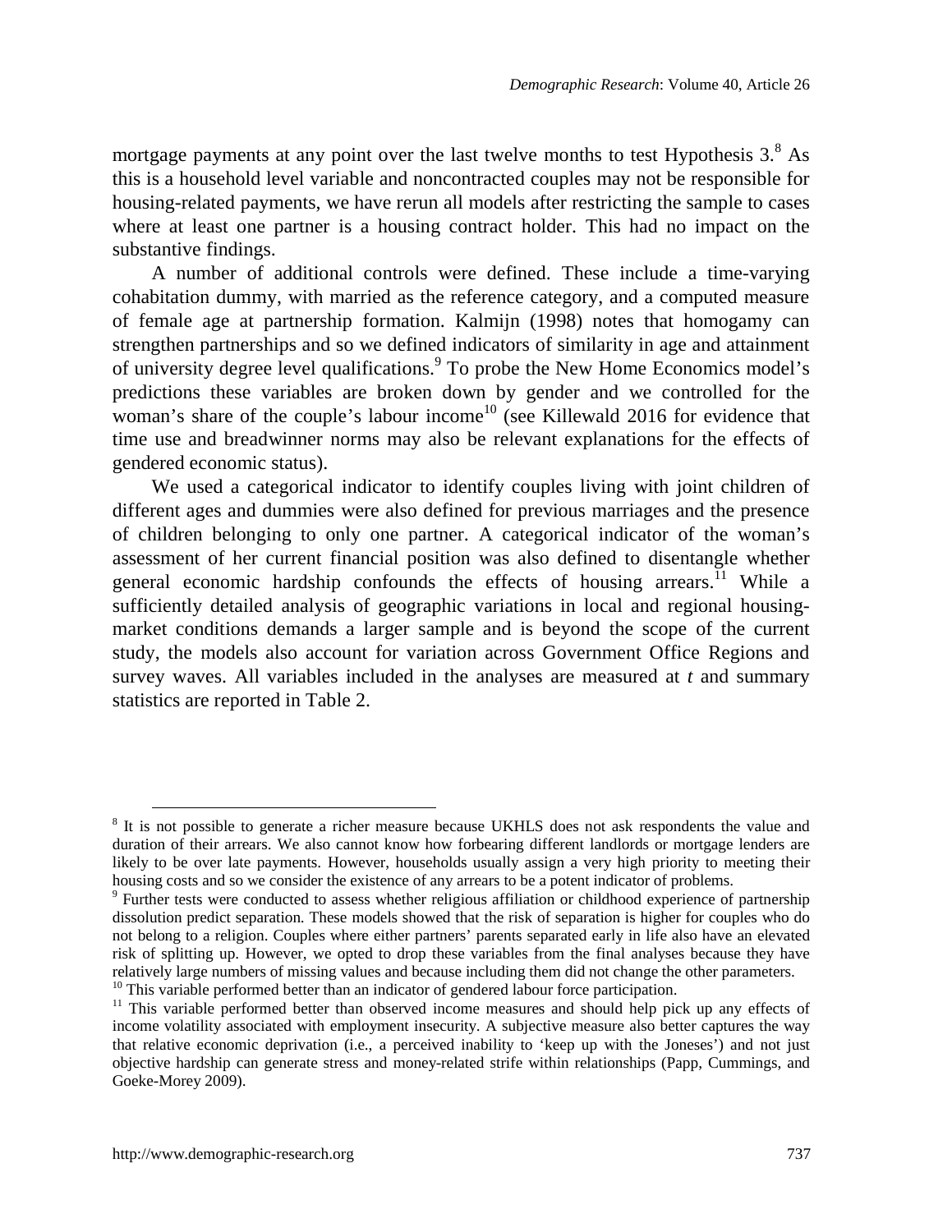|                                      | <b>Full sample</b> |       | Separate to t+1 |       | <b>Separation rate</b> |  |
|--------------------------------------|--------------------|-------|-----------------|-------|------------------------|--|
| Categorical variable (measured at t) | Col %              | Range | Col %           | Range | (1.8% overall)         |  |
| Housing tenure                       |                    |       |                 |       |                        |  |
| homeownership                        | 75.4               | 0,1   | 48.9            | 0,1   | 1.2                    |  |
| social rent                          | 12.5               | 0,1   | 27.9            | 0,1   | 4.0                    |  |
| private rent                         | 12.1               | 0,1   | 23.3            | 0,1   | 3.4                    |  |
| Housing contract status              |                    |       |                 |       |                        |  |
| both partners                        | 77.0               | 0,1   | 56.0            | 0,1   | 1.3                    |  |
| man only                             | 11.6               | 0,1   | 13.3            | 0,1   | 2.0                    |  |
| woman only                           | 9.7                | 0,1   | 24.5            | 0,1   | 4.5                    |  |
| neither partner                      | 1.7                | 0,1   | 6.2             | 0,1   | 6.3                    |  |
| Housing payment arrears              | 8.4                | 0,1   | 19.3            | 0,1   | 4.1                    |  |
| Cohabiting                           | 18.2               | 0,1   | 51.0            | 0,1   | 5.0                    |  |
| Age gap between partners             |                    |       |                 |       |                        |  |
| $man > 5$ years older                | 20.2               | 0,1   | 25.0            | 0,1   | 2.2                    |  |
| similar ages                         | 75.6               | 0,1   | 68.5            | 0,1   | 1.6                    |  |
| woman > 5 years older                | 4.2                | 0,1   | 6.5             | 0,1   | 2.7                    |  |
| Country of birth                     |                    |       |                 |       |                        |  |
| both UK                              | 76.8               | 0,1   | 78.0            | 0,1   | 1.8                    |  |
| man overseas                         | 5.1                | 0,1   | 5.1             | 0,1   | 1.8                    |  |
| woman overseas                       | 6.1                | 0,1   | 7.4             | 0,1   | 2.2                    |  |
| both overseas                        | 12.0               | 0,1   | 9.5             | 0,1   | 1.4                    |  |
| Joint coresident children            |                    |       |                 |       |                        |  |
| none                                 | 40.3               | 0,1   | 46.5            | 0,1   | 2.1                    |  |
| youngest aged < 5 years              | 22.6               | 0,1   | 30.1            | 0,1   | 2.4                    |  |
| youngest aged $\geq$ 5 years         | 37.1               | 0,1   | 23.4            | 0,1   | 1.1                    |  |
| Other coresident children            | 8.4                | 0,1   | 20.7            | 0,1   | 4.4                    |  |
| Previously married                   | 25.0               | 0,1   | 29.4            | 0,1   | 2.1                    |  |
| Education                            |                    |       |                 |       |                        |  |
| neither has degree                   | 58.2               | 0,1   | 67.9            | 0,1   | 2.1                    |  |
| man has degree                       | 11.4               | 0,1   | 8.2             | 0,1   | 1.3                    |  |
| woman has degree                     | 11.8               | 0,1   | 12.7            | 0,1   | 1.9                    |  |
| both have degrees                    | 18.6               | 0,1   | 11.2            | 0,1   | 1.1                    |  |
| Woman's share of labour income       |                    |       |                 |       |                        |  |
| < 40%                                | 51.2               | 0,1   | 46.0            | 0,1   | 1.6                    |  |
| 40-60%                               | 33.3               | 0,1   | 34.5            | 0,1   | 1.8                    |  |
| >60%                                 | 15.5               | 0,1   | 19.5            | 0,1   | 2.2                    |  |
| Financial situation                  |                    |       |                 |       |                        |  |
| alright/comfortable                  | 64.1               | 0,1   | 45.3            | 0,1   | 1.3                    |  |
| getting by                           | 25.1               | 0,1   | 34.8            | 0,1   | 2.5                    |  |
| difficulties                         | 10.8               | 0,1   | 19.9            | 0,1   | 3.3                    |  |
|                                      |                    |       |                 |       |                        |  |
| Survey wave                          |                    |       |                 |       |                        |  |
| wave 1 (2009-2010)                   | 24.3               | 0,1   | 28.0            | 0,1   | 2.0                    |  |
| wave 2 (2010-2011)                   | 19.3               | 0,1   | 18.8            | 0,1   | 1.7                    |  |
| wave 3 (2011-2012)                   | 16.2               | 0,1   | 15.2            | 0,1   | 1.7                    |  |
| wave 4 (2012-2013)                   | 14.7               | 0,1   | 14.7            | 0,1   | 1.8                    |  |
| wave 5 (2013-2014)                   | 13.5               | 0,1   | 14.4            | 0,1   | 1.9                    |  |
| wave 6 (2014-2015)                   | 12.0               | 0,1   | 8.9             | 0,1   | 1.3                    |  |

### **Table 2: Summary statistics**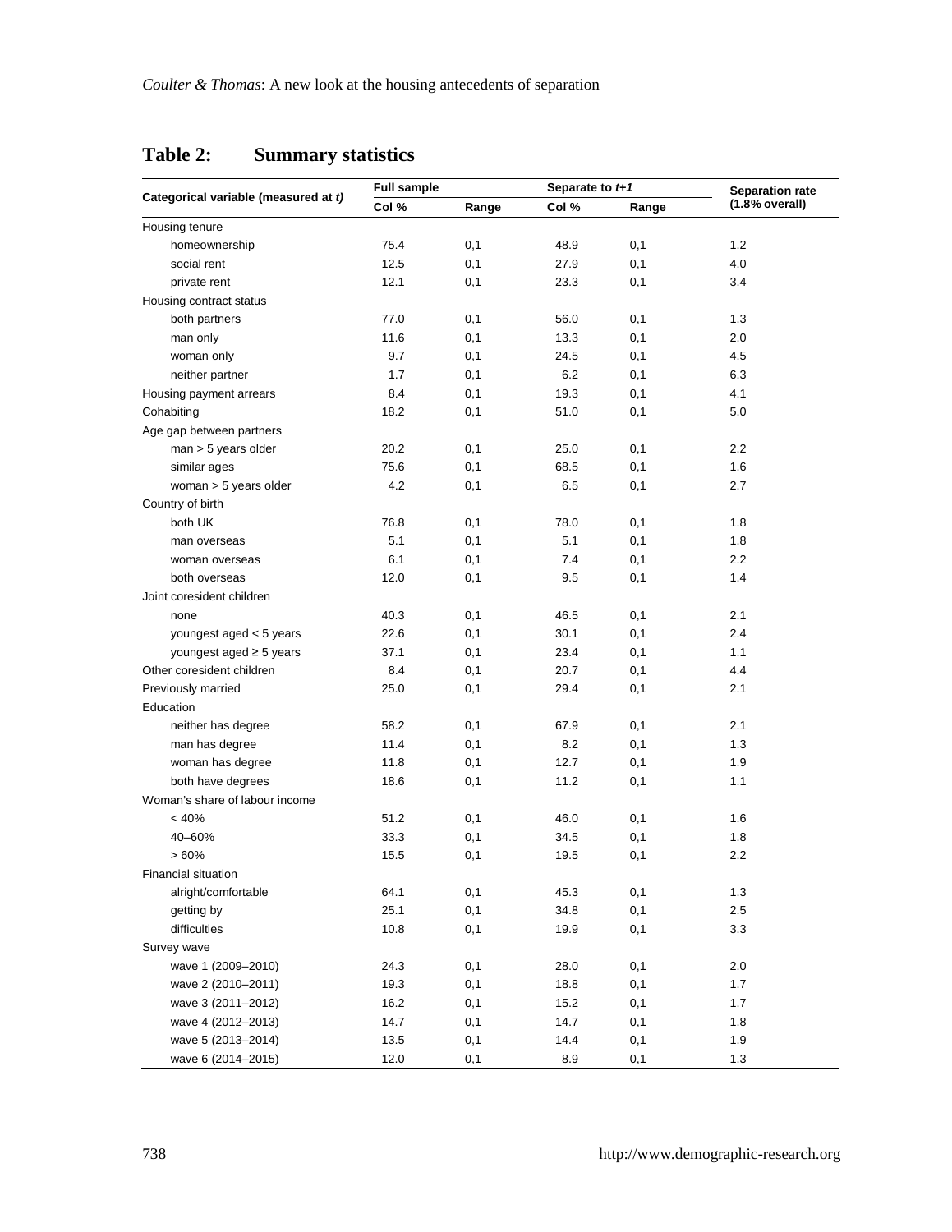|                                      | <b>Full sample</b> |             | Separate to t+1 |             | Separation rate |  |
|--------------------------------------|--------------------|-------------|-----------------|-------------|-----------------|--|
| Categorical variable (measured at t) | Col %              | Range       | Col %           | Range       | (1.8% overall)  |  |
| Region                               |                    |             |                 |             |                 |  |
| North East                           | 4.2                | 0,1         | 4.4             | 0,1         | 1.9             |  |
| North West                           | 11.2               | 0,1         | 12.3            | 0,1         | 2.0             |  |
| Yorkshire and the Humber             | 8.2                | 0,1         | 8.9             | 0,1         | 1.9             |  |
| East Midlands                        | 8.3                | 0,1         | 8.1             | 0,1         | 1.7             |  |
| West Midlands                        | 8.8                | 0,1         | 7.0             | 0,1         | 1.4             |  |
| East of England                      | 9.6                | 0,1         | 9.3             | 0,1         | 1.7             |  |
| London                               | 12.3               | 0,1         | 12.3            | 0,1         | 1.8             |  |
| South East                           | 13.3               | 0,1         | 13.5            | 0,1         | 1.8             |  |
| South West                           | 8.6                | 0,1         | 9.5             | 0,1         | 2.0             |  |
| Wales                                | 4.7                | 0,1         | 5.5             | 0,1         | 2.1             |  |
| Scotland                             | 6.8                | 0,1         | 7.3             | 0,1         | 1.9             |  |
| Northern Ireland                     | 4.1                | 0,1         | 1.9             | 0,1         | 0.8             |  |
| Roomstress (persons/room)            | 0.7                | $0.1 - 6.0$ | 0.9             | $0.1 - 2.5$ |                 |  |
| Partnership duration (months)        | 214.3              | $0 - 609$   | 107.0           | $0 - 533$   |                 |  |
| Age at partnership formation (years) | 26.5               | $15 - 63$   | 26.4            | $15 - 61$   |                 |  |
| N cases                              | 35657              |             | 632             |             | 35657           |  |

### **Table 2: (Continued)**

#### **3.3 Methods**

A series of discrete-time event history probit<sup>[12](#page-16-0)</sup> models of separation between *t* and  $t+1$ were fitted where elapsed partnership duration captures the time dependent nature of separation risk (Allison 2014; Böheim and Ermisch 2001). These models began by testing for associations between housing factors and separation, before proceeding to explore whether housing attributes still matter after controlling for potential confounders. Finally, we interacted the rent/mortgage arrears variable with partnership type to test if difficulty meeting housing costs plays a different role in the stability of marital and cohabiting relationships. Extra models interacting partnership type with tenure, housing contract status, and roomstress found no evidence of relevant interactions and so are not reported.

As UKHLS suffers from participant attrition (Knies 2017), we explored whether selective dropout is likely to influence our findings by comparing our main probit estimates with the results of two-step probit models fitted with the 'heckprob' command in Stata 14. In the first step we modelled the risk of retention, before using this information in the second equation to model separation conditional on remaining part of the sample to  $t+1$ . This approach requires identifying at least one plausible

<span id="page-16-0"></span> $12$  As observed separations are rare in the data we refitted the models using logit and cloglog link functions. The results were very similar.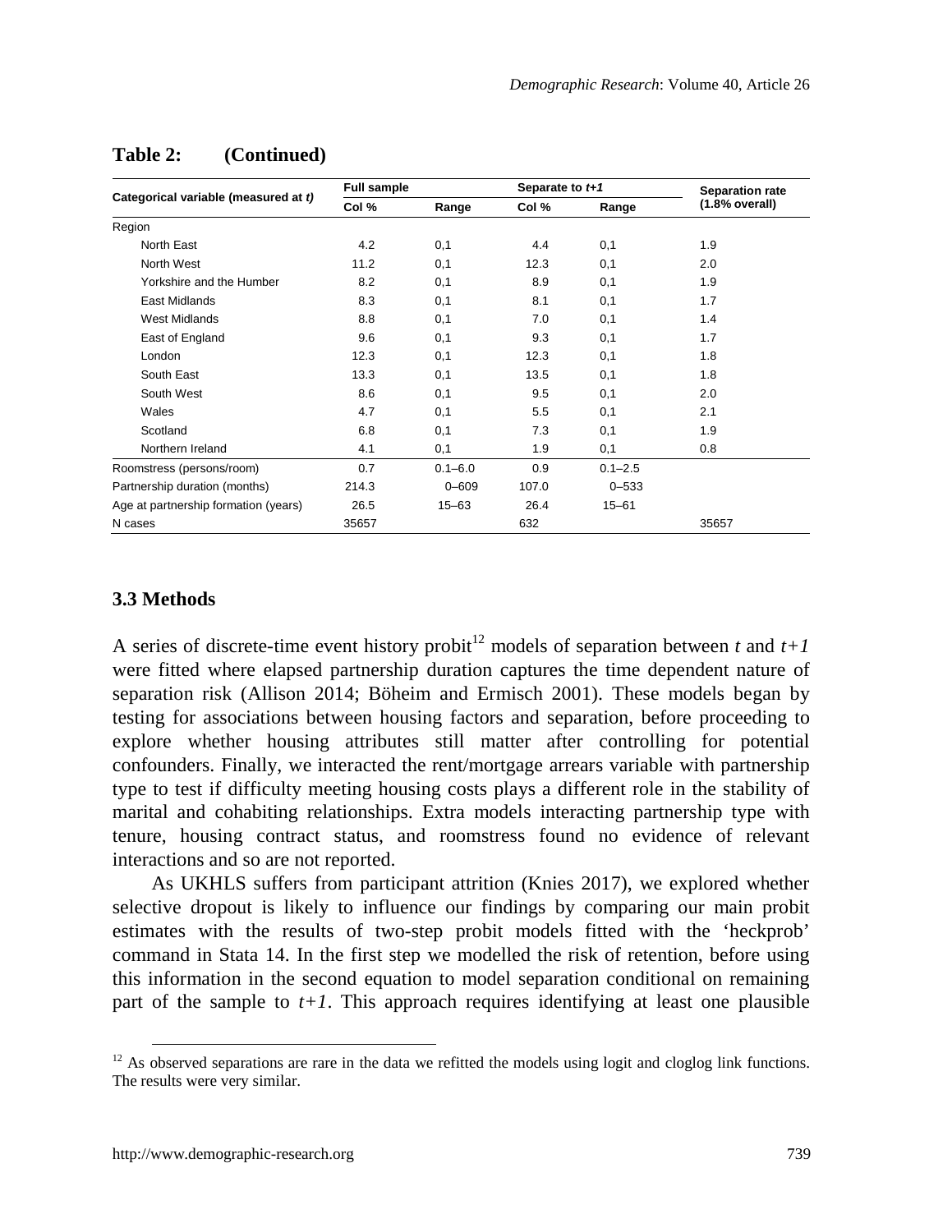instrument predicting panel retention but not separation (Stone, Berrington, and Falkingham 2014). For this study we used a survey paradata instrument measuring whether the interviewer reported that one or both partners were previously suspicious of the survey (Bayrakdar and Coulter 2018; Stone, Berrington, and Falkingham 2014 for similar approaches). This variable was not found to predict separation but including it improved the retention model. As the *rho* term indicating correlated residuals was never significant and the heckprob parameter estimates were very similar to the standard probits, we conclude – insofar as is possible – that attrition has not introduced significant bias into our findings. We therefore report the results of the standard probits in the main text. The results of the two-step models are shown in Appendix Table A-1.

## **4. Results**

#### **4.1 Descriptives and baseline models**

Table 2 shows a suite of descriptive statistics for categorical (upper panel) and continuous variables (lower panel). Columns two to five contrast the attributes of partnerships ending in separation at  $t+1$  (columns four and five) with those of the entire sample (columns two and three). The raw separation rate for categories of each independent variable is then shown in column six.

The results in Table 2 correspond with the predictions of all three hypotheses. Renters are over-represented among separating cases and the separation rate for private (3.4%) and social (4.0%) tenants is much higher than for homeowners (1.2%). The separation rate is much higher if neither partner  $(6.3% - \text{but based on a low } n)$  or only the woman  $(4.5\%)$  is a housing contract holder than if only the man  $(2.0\%)$  or both partners (1.3%) are on the housing contract. Average levels of roomstress are greater for separating couples, while 19.3% of separators had been behind with their mortgage or rent payments as opposed to just 8.4% of observations from stable partnerships. The risk of separation for couples in housing payment arrears is over twice the sample average. This result fits with analyses of pre-2010 UK data that documents a strong association between debt or payment arrears and separation (Bridges and Disney 2012; Pleasance and Balmer 2012).

In addition to housing, Table 2 shows that most of the remaining independent variables have the expected links with separation. Cohabitation is much more common for separating couples (51%) than among the entire sample (18.2%) and the 5% separation rate for cohabitants is far above the 1.8% sample average. Couples with a large gap in partner age are particularly prone to separate, as are couples where neither partner has bachelor degree level qualifications. Previous marriages and the presence of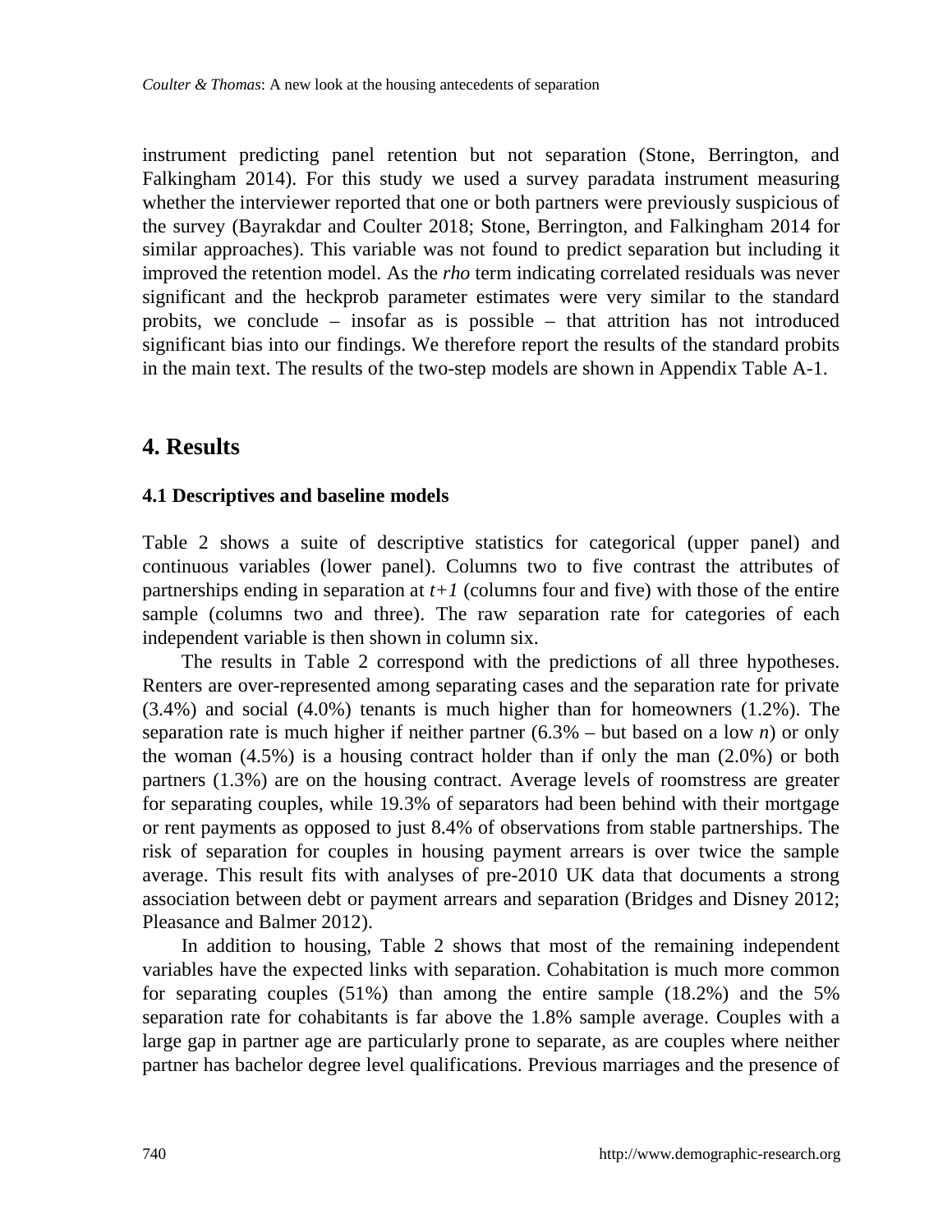children from previous relationships are associated with an elevated propensity to separate. As predicted by New Home Economics models, the risk of separation is slightly increased if the female partner earns over 60% of the joint labour income. Rates of self-reported financial difficulties are twice the sample average for separating cases, with 3.3% of couples reporting financial difficulties subsequently separating as opposed to 1.3% of those reporting that they are 'doing alright' or 'living comfortably.'

Table 3 presents the results of three initial probit models of separation, one for each of our three housing dimensions, controlling only for partnership duration. As anticipated from previous research, all models show that the risk of partnership dissolution falls as the duration of relationships increases. Model 1 provides initial support for H1a and H1b as renting (both private and social) and sole contract holding by women are both associated with a considerably higher risk of separation when compared against homeowners and joint contract holders. Models 2 and 3 support H2 and H3 respectively as greater levels of roomstress (Model 2) and housing arrears (Model 3) are associated with a considerably higher risk of separation.

|                                     |                  |    | Model 1: Legal/institutional                                                                                         | <b>Model 2: Living conditions</b> |           |                | <b>Model 3: Arrears</b> |              |    |                                 |  |
|-------------------------------------|------------------|----|----------------------------------------------------------------------------------------------------------------------|-----------------------------------|-----------|----------------|-------------------------|--------------|----|---------------------------------|--|
| <b>Variables</b>                    | Coeff.           | SE | 95% CI                                                                                                               | Coeff.                            | <b>SE</b> | 95% CI         |                         | Coeff.       | SE | 95% CI                          |  |
| Ln partnership duration             |                  |    | $-0.252***$ 0.015 [ $-0.282, -0.223$ ] $-0.293***$ 0.014 [ $-0.320, -0.266$ ] $-0.304***$ 0.013 [ $-0.330, -0.278$ ] |                                   |           |                |                         |              |    |                                 |  |
| Tenure (ref. homeownership)         |                  |    |                                                                                                                      |                                   |           |                |                         |              |    |                                 |  |
| social rent                         | $0.351***$ 0.044 |    | [0.266, 0.437]                                                                                                       |                                   |           |                |                         |              |    |                                 |  |
| private rent                        | $0.203***$ 0.046 |    | [0.112, 0.293]                                                                                                       |                                   |           |                |                         |              |    |                                 |  |
| Housing contract status (ref. both) |                  |    |                                                                                                                      |                                   |           |                |                         |              |    |                                 |  |
| man only                            | 0.014            |    | $0.052$ [-0.089, 0.116]                                                                                              |                                   |           |                |                         |              |    |                                 |  |
| woman only                          | $0.218***$ 0.049 |    | [0.123, 0.314]                                                                                                       |                                   |           |                |                         |              |    |                                 |  |
| neither partner                     | $0.315***$ 0.087 |    | [0.144, 0.485]                                                                                                       |                                   |           |                |                         |              |    |                                 |  |
| Ln roomstress                       |                  |    |                                                                                                                      | $0.290***0.040$                   |           | [0.211, 0.369] |                         |              |    |                                 |  |
| Arrears                             |                  |    |                                                                                                                      |                                   |           |                |                         |              |    | $0.340***$ 0.046 [0.249, 0.431] |  |
| Constant                            |                  |    | $-1.060***$ 0.080 [-1.216, -0.903] $-0.623***$ 0.064 [-0.749, -0.498] $-0.716***$ 0.063 [-0.840, -0.591]             |                                   |           |                |                         |              |    |                                 |  |
| N                                   | 35657            |    |                                                                                                                      | 35657                             |           |                |                         | 35657        |    |                                 |  |
| Log-pseudolikelihood                | $-2891.648$      |    |                                                                                                                      | $-2919.630$                       |           |                |                         | $-2922.783$  |    |                                 |  |
| McFadden's pseudo-r2                | 0.089            |    |                                                                                                                      | 0.080                             |           |                |                         | 0.079        |    |                                 |  |
| AIC (degrees of freedom)            | 5797.296 (6)     |    |                                                                                                                      | 5845.259 (2)                      |           |                |                         | 5851.565 (2) |    |                                 |  |

**Table 3: Probit models of the housing antecedents of separation**

*Note*: \*\*\* *p*<0.001, \*\**p*<0.01, \**p*<0.05. AIC = Akaike's Information Criterion. 95% CI = 95% confidence interval. Cluster robust standard errors.

#### **4.2 Modelling the housing antecedents of separation**

Table 4 presents the results of a probit model that tests the hypotheses after controlling for a range of potentially confounding demographic and socioeconomic characteristics.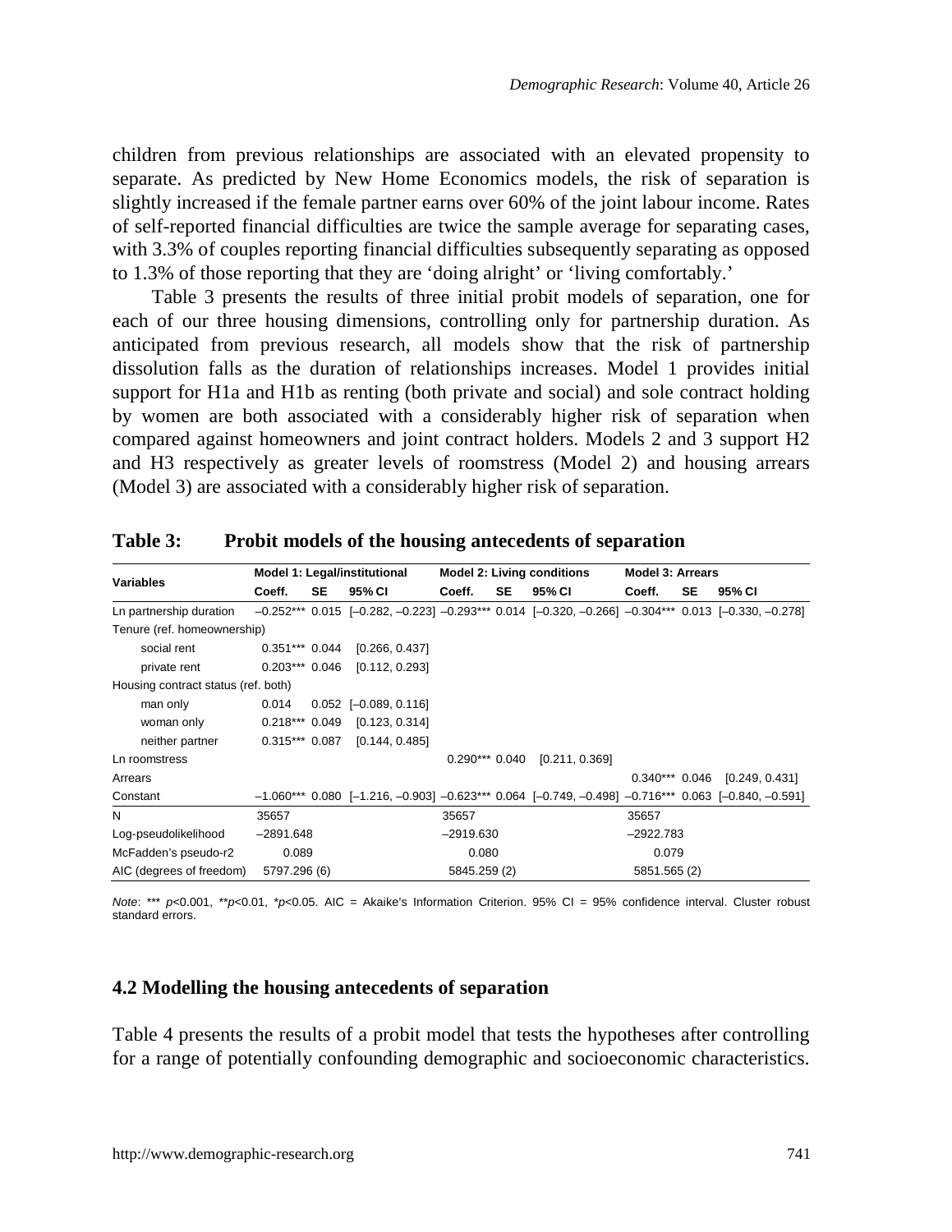The estimates are reported as both standard probit coefficients (columns two to four) and Average Marginal Effects (AMEs – columns five to seven), which provide a useful way to gauge the average magnitude of each variable's effect on the absolute probability of separation. Overall, the model provides evidence that multiple dimensions of housing circumstances are important independent antecedents of separation. Even after accounting for demographic and socioeconomic composition, the magnitude of the housing variables' AMEs is comparable to those of more frequently discussed predictors of partnership dissolution, such as the presence of joint children, economic hardship, and the gendered division of couple income.

| Variable                                     | Coeff.      | <b>SE</b> | 95% CI             | <b>AME</b>  | <b>SE</b> | 95% CI             |
|----------------------------------------------|-------------|-----------|--------------------|-------------|-----------|--------------------|
| Ln partnership duration                      | $-0.223***$ | 0.020     | $[-0.263, -0.183]$ | $-0.009***$ | 0.001     | $[-0.010, -0.007]$ |
| Tenure (ref. homeownership)                  |             |           |                    |             |           |                    |
| social rent                                  | $0.132*$    | 0.054     | [0.027, 0.237]     | $0.005*$    | 0.002     | [0.001, 0.010]     |
| private rent                                 | 0.091       | 0.051     | $[-0.008, 0.190]$  | 0.004       | 0.002     | $[-0.001, 0.008]$  |
| Housing contract status (ref. both)          |             |           |                    |             |           |                    |
| man only                                     | 0.024       | 0.055     | $[-0.083, 0.131]$  | 0.001       | 0.002     | $[-0.003, 0.005]$  |
| woman only                                   | $0.145**$   | 0.052     | [0.043, 0.247]     | $0.006*$    | 0.002     | [0.001, 0.011]     |
| neither partner                              | $0.212*$    | 0.093     | [0.031, 0.394]     | 0.010       | 0.005     | $[-0.000, 0.019]$  |
| Ln roomstress                                | $0.131*$    | 0.060     | [0.014, 0.248]     | $0.005*$    | 0.002     | [0.001, 0.010]     |
| Arrears                                      | $0.184***$  | 0.051     | [0.084, 0.285]     | $0.008**$   | 0.003     | [0.003, 0.013]     |
| Cohabiting                                   | $0.289***$  | 0.045     | [0.201, 0.377]     | $0.013***$  | 0.002     | [0.008, 0.017]     |
| Age at partnership formation - 25            | $-0.018***$ | 0.003     | $[-0.025, -0.012]$ | $-0.001***$ | 0.000     | $[-0.001, -0.000]$ |
| Age gap (ref. similar)                       |             |           |                    |             |           |                    |
| $man > 5$ years older                        | 0.000       | 0.044     | $[-0.087, 0.086]$  | 0.000       | 0.002     | $[-0.003, 0.003]$  |
| woman $>$ 5 years older                      | $0.217**$   | 0.082     | [0.056, 0.378]     | $0.010*$    | 0.005     | [0.001, 0.019]     |
| Country of birth (ref. both UK)              |             |           |                    |             |           |                    |
| man overseas                                 | $-0.071$    | 0.080     | $[-0.228, 0.086]$  | $-0.003$    | 0.003     | $[-0.008, 0.003]$  |
| woman overseas                               | 0.127       | 0.067     | $[-0.005, 0.260]$  | 0.006       | 0.003     | $[-0.001, 0.012]$  |
| both overseas                                | $-0.131$    | 0.069     | $[-0.267, 0.004]$  | $-0.005*$   | 0.002     | $[-0.009, -0.000]$ |
| Joint coresident children (ref. none)        |             |           |                    |             |           |                    |
| youngest aged < 5 years                      | $-0.074$    | 0.052     | $[-0.175, 0.028]$  | $-0.003$    | 0.002     | $[-0.007, 0.001]$  |
| youngest aged ≥5 years                       | $-0.030$    | 0.054     | $[-0.136, 0.077]$  | $-0.001$    | 0.002     | $[-0.005, 0.003]$  |
| Other coresident children                    | $0.134*$    | 0.056     | [0.024, 0.244]     | $0.006*$    | 0.003     | [0.001, 0.011]     |
| Previously married                           | $0.123*$    | 0.051     | [0.023, 0.223]     | $0.005*$    | 0.002     | [0.001, 0.009]     |
| Education (ref. neither has degree)          |             |           |                    |             |           |                    |
| man has degree                               | $-0.038$    | 0.062     | $[-0.159, 0.084]$  | $-0.001$    | 0.002     | $[-0.006, 0.003]$  |
| woman has degree                             | 0.003       | 0.056     | $[-0.106, 0.113]$  | 0.000       | 0.002     | $[-0.004, 0.005]$  |
| both have degrees                            | $-0.113*$   | 0.057     | $[-0.226, -0.001]$ | $-0.004*$   | 0.002     | $[-0.008, -0.000]$ |
| Woman's share labour income (ref. < 40%)     |             |           |                    |             |           |                    |
| 40-60%                                       | 0.014       | 0.040     | $[-0.065, 0.093]$  | 0.001       | 0.002     | $[-0.002, 0.003]$  |
| $\geq 60\%$                                  | $0.143**$   | 0.049     | [0.047, 0.240]     | $0.006**$   | 0.002     | [0.002, 0.010]     |
| Financial situation (ref. alright or better) |             |           |                    |             |           |                    |
| getting by                                   | $0.148***$  | 0.042     | [0.067, 0.229]     | $0.006***$  | 0.002     | [0.002, 0.009]     |
| difficulties                                 | $0.218***$  | 0.053     | [0.113, 0.322]     | $0.009***$  | 0.002     | [0.004, 0.014]     |

**Table 4: Probit regression model of separation with controls (Model 4)**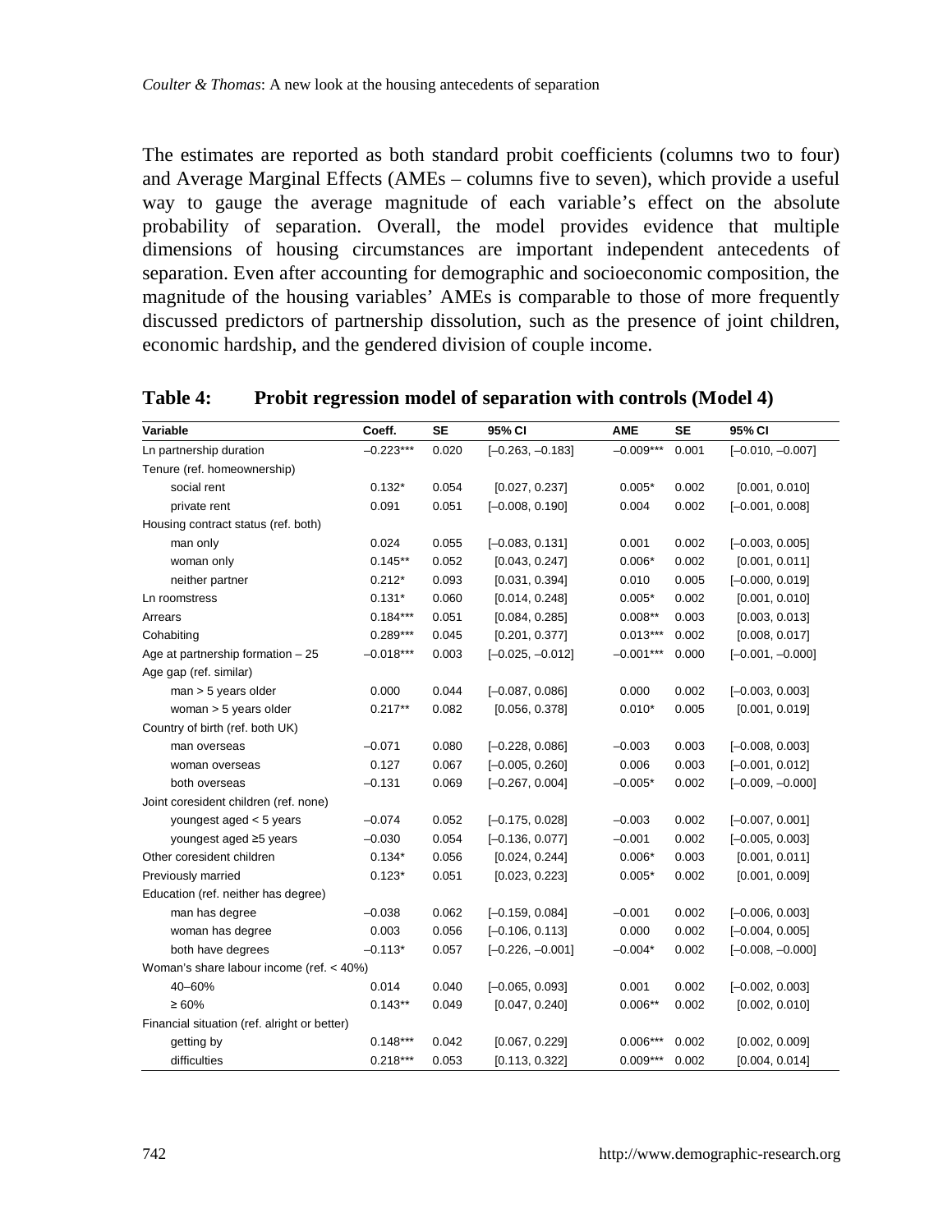| Variable                        | Coeff.        | <b>SE</b> | 95% CI             | <b>AME</b> | <b>SE</b> | 95% CI             |
|---------------------------------|---------------|-----------|--------------------|------------|-----------|--------------------|
| Region (ref. South East)        |               |           |                    |            |           |                    |
| North East                      | $-0.097$      | 0.098     | $[-0.288, 0.095]$  | $-0.004$   | 0.004     | $[-0.011, 0.003]$  |
| North West                      | $-0.021$      | 0.068     | $[-0.155, 0.113]$  | $-0.001$   | 0.003     | $[-0.006, 0.005]$  |
| Yorkshire and the Humber        | $-0.067$      | 0.075     | $[-0.213, 0.079]$  | $-0.003$   | 0.003     | $[-0.008, 0.003]$  |
| <b>East Midlands</b>            | $-0.040$      | 0.078     | $[-0.193, 0.113]$  | $-0.002$   | 0.003     | $[-0.008, 0.005]$  |
| <b>West Midlands</b>            | $-0.128$      | 0.079     | $[-0.283, 0.027]$  | $-0.005$   | 0.003     | $[-0.010, 0.001]$  |
| East of England                 | $-0.005$      | 0.075     | $[-0.151, 0.141]$  | 0.000      | 0.003     | $[-0.006, 0.006]$  |
| London                          | $-0.022$      | 0.072     | $[-0.163, 0.120]$  | $-0.001$   | 0.003     | $[-0.007, 0.005]$  |
| South West                      | 0.034         | 0.075     | $[-0.112, 0.180]$  | 0.001      | 0.003     | $[-0.005, 0.008]$  |
| Wales                           | $-0.017$      | 0.087     | $[-0.188, 0.154]$  | $-0.001$   | 0.004     | $[-0.008, 0.006]$  |
| Scotland                        | $-0.024$      | 0.082     | $[-0.184, 0.136]$  | $-0.001$   | 0.003     | $[-0.007, 0.006]$  |
| Northern Ireland                | $-0.267*$     | 0.121     | $[-0.504, -0.031]$ | $-0.009**$ | 0.003     | $[-0.015, -0.002]$ |
| Survey wave (ref. 1, 2009-2010) |               |           |                    |            |           |                    |
| wave 2 (2010-2011)              | 0.014         | 0.052     | $[-0.089, 0.117]$  | 0.000      | 0.002     | $[-0.003, 0.004]$  |
| wave 3 (2011-2012)              | 0.066         | 0.056     | $[-0.044, 0.176]$  | 0.002      | 0.002     | $[-0.002, 0.007]$  |
| wave 4 (2012-2013)              | 0.103         | 0.057     | $[-0.009, 0.215]$  | 0.004      | 0.002     | $[-0.000, 0.008]$  |
| wave 5 (2013-2014)              | $0.181**$     | 0.058     | [0.067, 0.295]     | $0.008**$  | 0.003     | [0.002, 0.013]     |
| wave 6 (2014-2015)              | 0.038         | 0.067     | $[-0.093, 0.170]$  | 0.001      | 0.002     | $[-0.003, 0.006]$  |
| Constant                        | $-1.289***$   | 0.123     | $[-1.530, -1.047]$ |            |           |                    |
| N                               | 35657         |           |                    |            |           |                    |
| Log-pseudolikelihood            | $-2784.487$   |           |                    |            |           |                    |
| McFadden's pseudo-r2            | 0.123         |           |                    |            |           |                    |
| AIC (degrees of freedom)        | 5654.973 (42) |           |                    |            |           |                    |

**Table 4: (Continued)**

*Note*: \*\*\* *p*<0.001, \*\* *p*<0.01, \* *p*<0.05. AIC = Akaike's Information Criterion. 95% CI = 95% confidence interval. AME = Average Marginal Effect. Cluster robust standard errors.

Although selection processes can at least partly explain observed associations between housing tenure and partnership dissolution (Lersch and Vidal 2014), Table 4 supports H1a by showing that the risk of separation is higher for social tenants and, to a lesser extent, private renters than for homeowners. While the estimate for private renting comes with relatively large standard errors, the general direction of the coefficient and AME fits with the idea that flexibility or insecurity in the market rental sector is associated with flexibility or instability in partner relationships. As tenure security and rights are stronger in the low cost social rental sector, the increased propensity for separation among social renters  $\approx 0.5$  percentage points higher than homeowners<sup>[13](#page-20-0)</sup>) could be due to administrative housing allocations channelling more disadvantaged groups, with less stable life course histories, into the sector. This fits with the perception that social housing is becoming an increasingly residual 'ambulance service' tenure for the most vulnerable (Fitzpatrick and Watts 2017).

<span id="page-20-0"></span><sup>&</sup>lt;sup>13</sup> The magnitude of the AMEs looks very small but these should be judged in relation to the very low baseline risk of separation.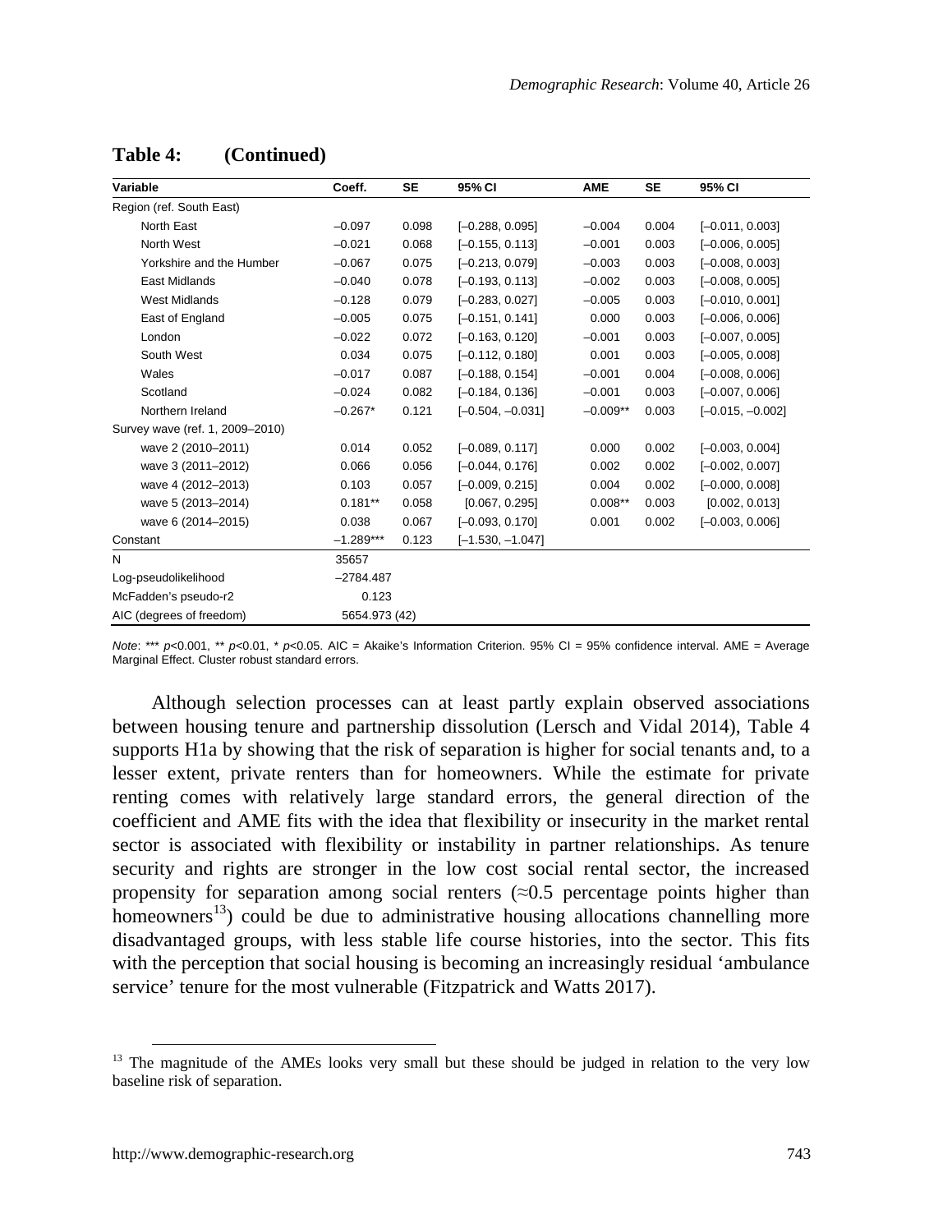A measure of whether the man, woman, or both partners are written into the housing contract (rental or ownership) provides a more direct measure of micro-level patterns of legal dwelling rights within couples, and is likely more robust to confounding selection effects than measures of housing tenure. As predicted by H1b, the risk of separation is greater when women are sole owners or sole renters as compared with couples where both partners are contract holders. This could be because women with sole property rights are empowered to end unhappy relationships without being put off by a fear of adverse housing consequences or having to move out. By contrast, the estimated pattern in cases where the man is the sole owner or renter is very similar to cases where both partners are contract holders. In particularly precarious cases where neither partner is in the housing contract,  $\frac{1}{4}$  we observe a considerable increase in separation risk  $(\approx 1)$  percentage point higher than cases where both are contracted). While women tend to more often initiate divorce than men (Brinig and Allen 2000; Hewitt, Western, and Baxter 2006), these dwelling contract-related findings are broadly consistent with New Home Economics models. Where previous literature has emphasised how between-partner differences in income, education and age interact with gender to inform relative levels of 'marital power' and female independence, gender asymmetries in housing contract rights appear to carry similar weight in informing individual cost-benefit calculations of whether to stay in a relationship. Contrasting with previous studies (Jalovaara 2002; Krapf and Wagner 2015), Table 4 shows that space pressure in dwellings is associated with separation, even after accounting for numerous demographic and socioeconomic variables. Preliminary analyses also tested whether the presence of 'other' household members, unrelated to the focal couple, increases the risk of separation. Although this variable had large standard errors and was removed from the final models (see footnote 5), the general direction of its effect indicated that living with nonrelatives is positively associated with separation.

The centrality of housing in people's lives may mean that perceived economic threats to residential security have especially potent effects on individual well-being and partnership stability (Taylor, Pevalin, and Todd 2007). With this in mind, H3 posited that arrears with mortgage or rent payments will be a particularly important measure of housing instability that should feed through into an increased risk of separation. The model in Table 4 supports this hypothesis, with arrears substantially increasing the risks of separation (by  $\approx 0.8$  percentage points), even after controlling for a self-reported measure of broader financial hardship. This is a concerning result as a

<span id="page-21-0"></span><sup>&</sup>lt;sup>14</sup> A coresident parent or parent-in-law of the focal woman is the legal owner or tenant of the couple's dwelling in approximately 54% of these cases. Someone living outside the household holds the dwelling contract for a further 26% of noncontracted couples (the data do not record who this individual is). We can speculate that these external contract holders are often family members as in the majority of instances the couple live rent free or in a dwelling that is owned outright.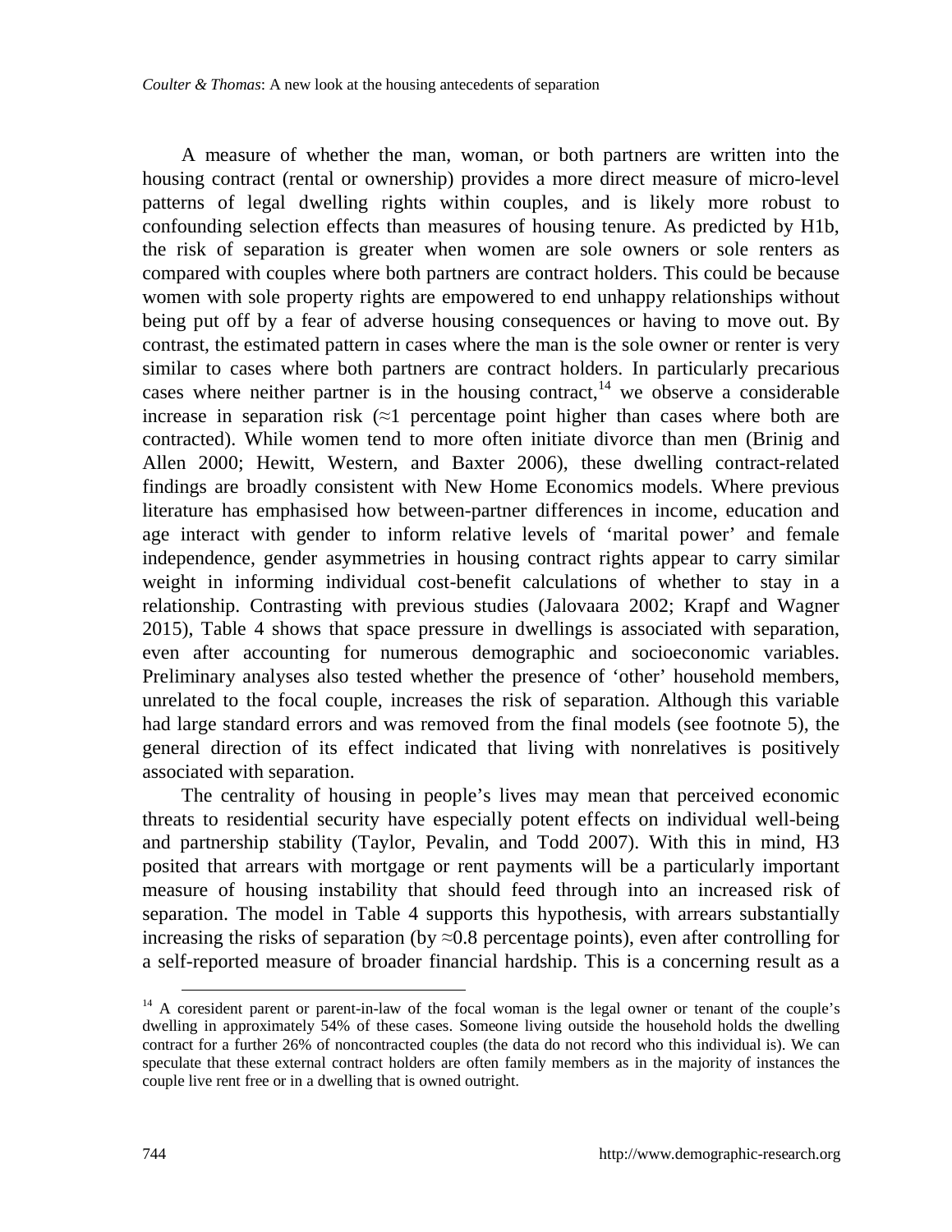growing proportion of households in Britain and other Western countries are struggling to meet the burden of housing costs (Gardiner and Alakeson 2014).

Model 5 in Table 5 includes an interaction between the rent/mortgage arrears variable and marital status to test if difficulties meeting housing payments play a different role in the stability of marital and cohabiting relationships. The difference in the risk of separation between married people who have experienced arrears and married people who have not, is greater than that which separates cohabiting couples with and without arrears. This finding runs in the opposite direction to our expectation, with married couples, who typically have a lower probability of separating, being apparently more sensitive to the pressures that housing affordability problems can place on relationships. There are no immediately obvious mechanisms to explain this interesting and unexpected finding, although normative expectations of marriage may play a role. Lauster (2010) has argued that status as a homeowner, in a spacious detached dwelling with more than one bathroom, has become an increasingly important prerequisite in the performance of 'proper motherhood,' with sizable differences in childbearing between mothers with and without these prerequisites. In a similar manner, housing is likely deeply ingrained in normative imaginings of the proper performance of marriage, where the 'shock' of housing arrears and housing insecurity are diametrically opposed to expectations of economic and residential stability within marriage

| Table 5: | Probit model of separation interacting cohabitation with arrears |
|----------|------------------------------------------------------------------|
|          | (Model 5)                                                        |

| Variable                            | Coeff         | SE    | 95% CI             |  |
|-------------------------------------|---------------|-------|--------------------|--|
| Ln partnership duration             | $-0.223***$   | 0.020 | $[-0.263, -0.183]$ |  |
| Tenure (ref. homeownership)         |               |       |                    |  |
| social rent                         | $0.137*$      | 0.053 | [0.032, 0.241]     |  |
| private rent                        | 0.088         | 0.051 | $[-0.011, 0.187]$  |  |
| Housing contract status (ref. both) |               |       |                    |  |
| man only                            | 0.024         | 0.055 | $[-0.083, 0.131]$  |  |
| woman only                          | $0.147**$     | 0.052 | [0.046, 0.248]     |  |
| neither partner                     | $0.210*$      | 0.092 | [0.030, 0.391]     |  |
| Ln roomstress                       | $0.130*$      | 0.060 | [0.012, 0.247]     |  |
| Arrears                             | $0.280***$    | 0.063 | [0.157, 0.404]     |  |
| Cohabiting                          | $0.327***$    | 0.047 | [0.235, 0.419]     |  |
| arrears x cohabiting                | $-0.239*$     | 0.098 | $[-0.431, -0.047]$ |  |
| Constant                            | $-1.301***$   | 0.124 | $[-1.543, -1.059]$ |  |
| N                                   | 35657         |       |                    |  |
| Log-pseudolikelihood                | $-2781.523$   |       |                    |  |
| McFadden's pseudo-r2                | 0.124         |       |                    |  |
| AIC (degrees of freedom)            | 5651.047 (43) |       |                    |  |

*Note*: \*\*\* *p*<0.001, \*\* *p*<0.01, \* *p*<0.05. AIC = Akaike's Information Criterion. 95% CI = 95% confidence interval. Model also controls for the variables in Model 4 (parameters very similar so not shown).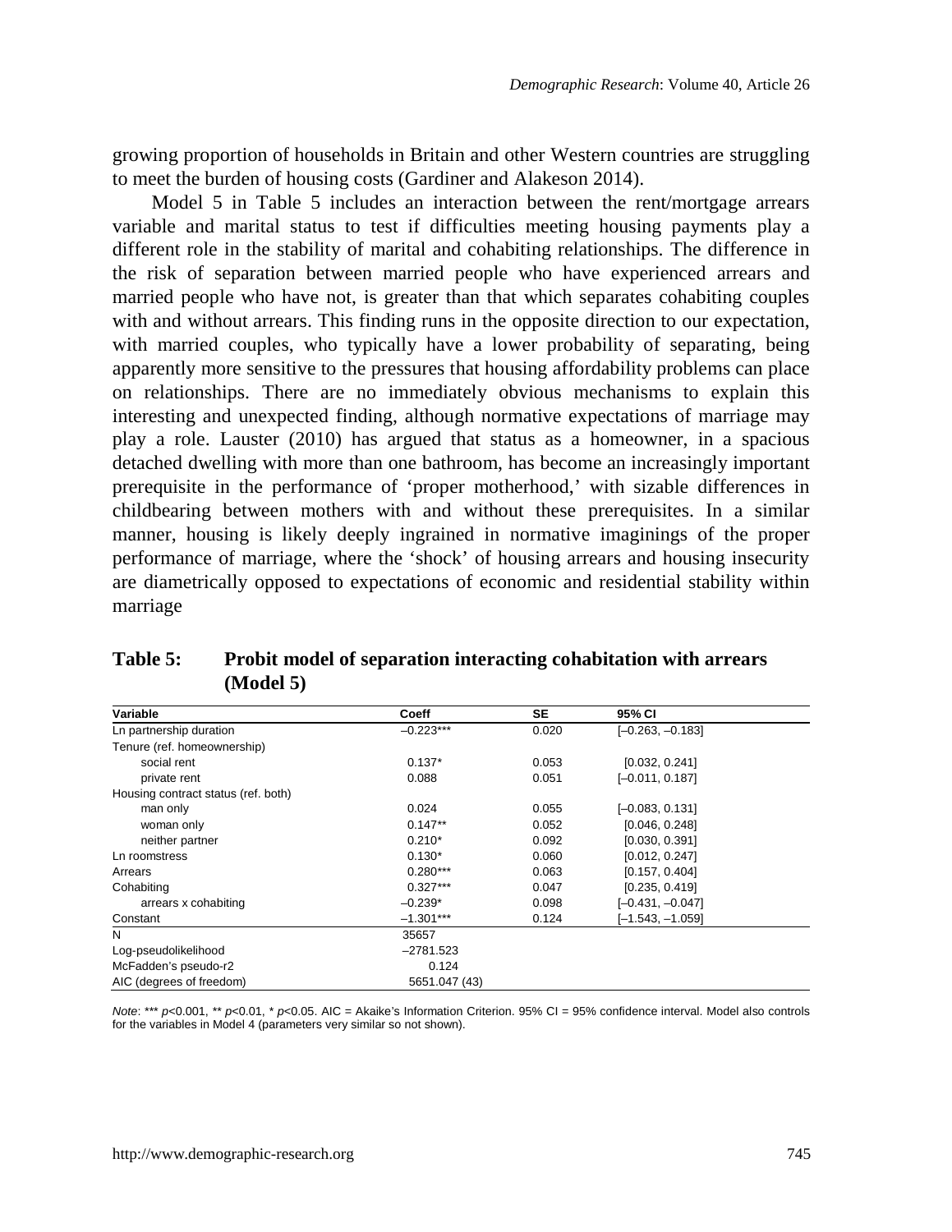In addition to housing, the models in Tables 4 and 5 support previous studies by demonstrating how other demographic and socioeconomic couple-level factors are linked to the propensity to separate. Separation is more likely for couples without the shared commitments of marriage or joint coresident children than for their less committed counterparts. However, the wide confidence intervals on the joint children coefficients indicate that these are imprecise estimates that do not meet conventional levels of statistical significance. Younger ages at partnership formation, previous marriages, and living with children from previous relationships all increase the risk of partnership dissolution (Lyngstad and Jalovaara 2010). The risk of separation is higher for couples where neither partner has bachelor degree level qualifications than for couples where both partners possess degrees or an equivalent qualification. In line with New Home Economics models and the housing contract results, greater female independence proxied by higher relative age and a larger share of couple labour income also predicts separation. Support is also found for hardship models positing that economic difficulties undermine partner relationships (Killewald 2016). Finally, the regional controls suggest that the risks of separation are particularly low in Northern Ireland, which may reflect the higher levels of religiosity in this part of the UK (ONS 2017b).

## **5. Conclusion**

Demographic scholarship linking partnership dissolution with housing dynamics has lagged behind research connecting housing conditions to fertility, migration, and health outcomes. When connections have been made between housing and relationship stability, separation has often been treated as an exogenous life event that has adverse impacts on housing careers and especially homeownership attainments (Dewilde 2008; Feijten and van Ham 2010). In this paper we argue that the reverse relationship is also relevant as several dimensions of housing conditions are influential antecedents of separation (Krapf and Wagner 2015; Lauster 2008). Understanding these antecedents is important as ongoing transformations in housing systems (for example declining levels of homeownership and intense housing affordability pressures in parts of many countries) could have ramifications for family stability, the life course development of children, and other demographic processes (Graham and Sabater 2015).

The results suggest that legal, budgetary, and dwelling-based dimensions of housing circumstances are associated with the relative risk of separation from coresidential partnerships. Furthermore, the magnitude of these associations is in line with many far more intensively studied predictors of partnership dissolution, such as gendered labour force status, hardship or having separated parents (Amato and DeBoer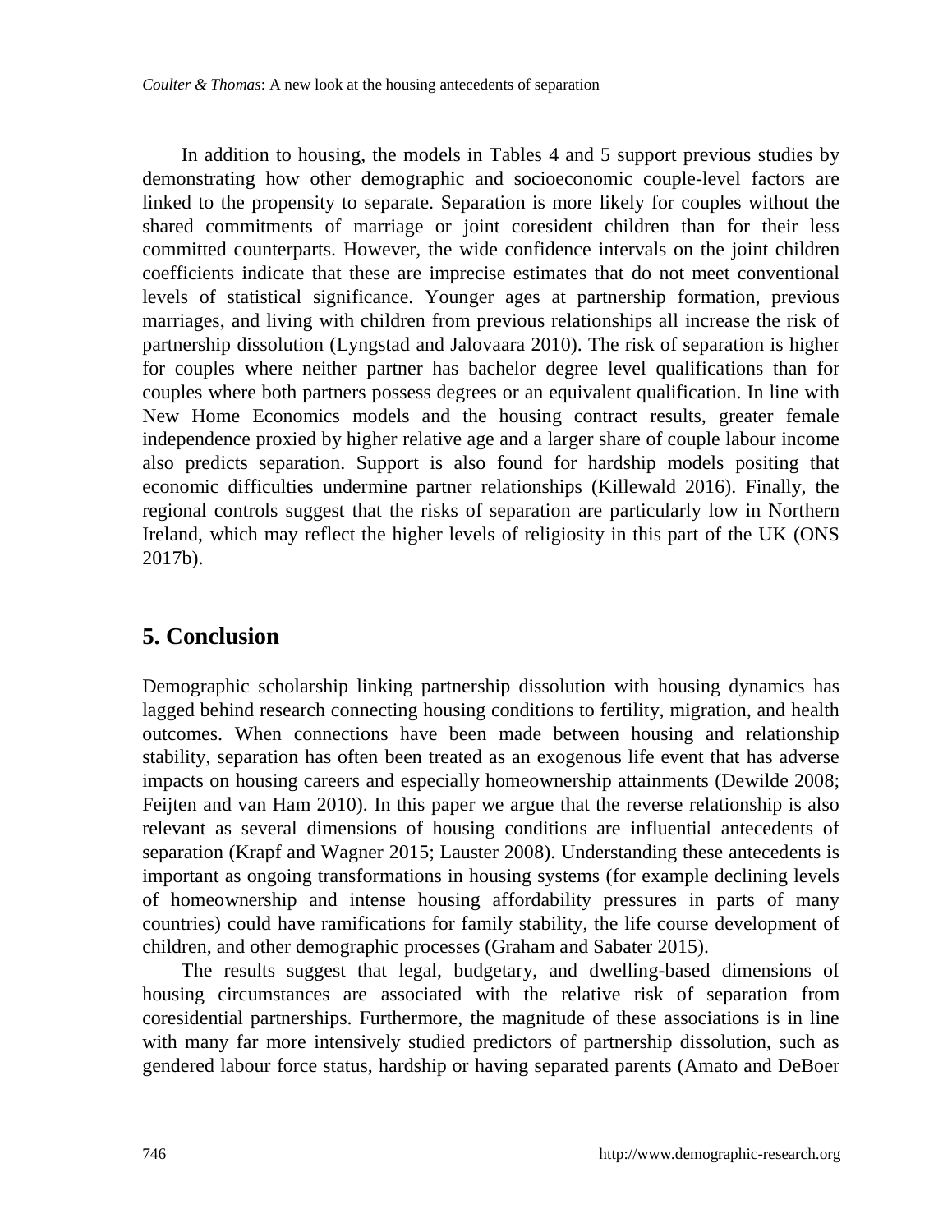2001; Lyngstad and Jalovaara 2010; Killewald 2016). Where greater relative levels of housing insecurity among renters may engender greater levels of stress and partnership instability, we find that homeowners have a much lower risk of separation than social and, to a lesser extent, private tenants. Of course, it is likely that selection processes are also at work whereby people in less secure 'trial' relationships disproportionately select into more flexible rental housing (Lersch and Vidal 2014). As such, it remains difficult to form compelling conclusions with regard to the effects of tenure flexibility/insecurity. Future empirical research might explore the utility of simultaneous equations approaches (see Steele 2008) as a strategy to 'control' for such selectivity. Alternatively, by treating selection as a substantively interesting topic in itself, these competing explanations could be the focus of in-depth qualitative analysis, potentially enabling us to gauge the effects that delayed and increasingly unequal transitions to homeownership are having on partnership dynamics and trajectories.

Moreover, despite not being the focus of this study, the characteristics and conditions associated with different tenure groups are sure to vary across increasingly divergent local and regional housing markets. While we included regional fixed effects, and tested a number of different types of regional housing-market geographies, a larger and more geographically extensive sample is required for sufficiently detailed geographical analysis. Population registers and multilevel statistical approaches could prove very useful in this regard, especially if conceptually appealing housing-market geographies can be linked to microdata.

The links between housing contracts and partnership dissolution are particularly interesting and also less likely to be influenced by unobserved selection. 'Ceteris paribus,' the relative risk of separation is highest among couples where neither partner is written into the housing contract. This could be due to the precarious and often transitory nature of this housing situation. The subsequent risk of separation is also considerably higher when the woman is the sole owner/renter than when both partners or only the man are written into the housing contract. Despite receiving little to no attention in previous studies of separation risks, this substantive pattern fits very closely to the New Home Economics perspective and the notion that greater female economic independence reduces the disincentives women face to ending unhappy relationships. As women have been shown to more often initiate divorce than men (Brinig and Allen 2000; Hewitt, Western, and Baxter 2006), bringing gendered property rights and perceptions of housing security into models of partnership stability may thus help us to better understand how access to resources, other than income, influence partnership dynamics and decision-making. Indeed, research into partners' gendered residential adjustments at separation needs to consider the possibility that gendered housing rights could influence not only inequalities in the outcome of separation, but also the decision-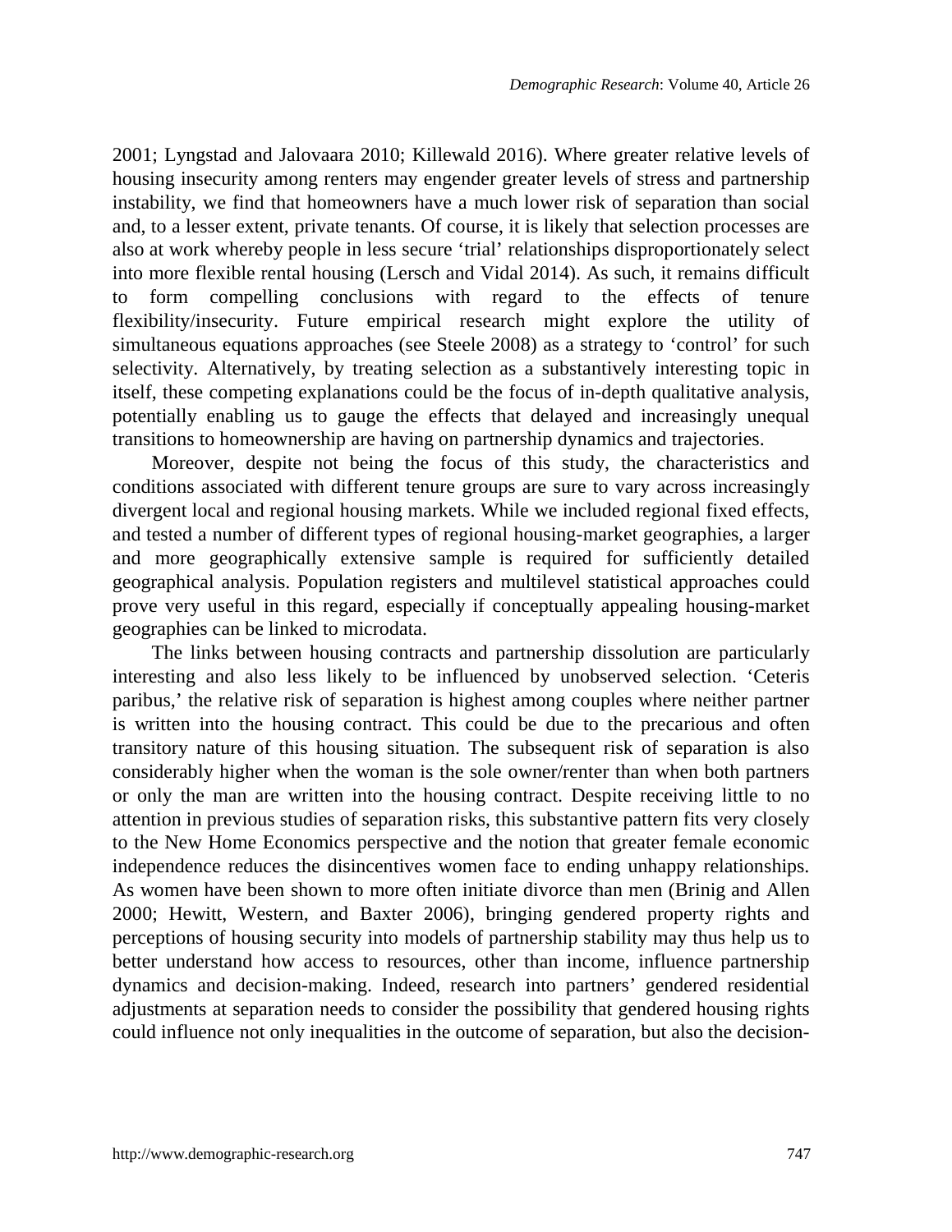making processes determining which couples actually split up in the first place (Lersch and Vidal 2014).

As a final and particularly important contribution, our results suggest that housing payment arrears have independent links to separation that are not just channelled through general economic hardship (Pleasence and Balmer 2012). Even after controlling for perceived financial difficulties, being behind with one's rent or mortgage payments is associated with a substantial increase in separation risk among British couples. Moreover, and contrary to our expectations, we find housing arrears to be a particularly potent predictor of separation for married couples. We suggest that normative expectations for economic and residential stability make the experience of arrears less acceptable for married couples than those in cohabiting partnerships. It would be useful to have follow-up studies examining the reliability of this finding and, if subsequently observed, work determining the mechanisms underpinning it.<sup>[15](#page-25-0)</sup> The particular importance of arrears may well arise from housing's fundamental role within everyday life and people's perceptions of 'ontological security.' Indeed, the centrality of housing to most people's lives means that any threats to residential security probably create significant stress, harm well-being, generate couple conflicts and hence reduce the quality of partner relationships (see Taylor, Pevalin, and Todd 2007). This is a troubling prospect as a large proportion of British households – especially those that are younger and poorer – currently have sizable consumer and student debts, and many also spend a significant proportion of their post-tax incomes on housing (particularly rent payments). It is not too far-fetched to envisage a scenario where further rent inflation and/or a hike in interest rates combines with reduced public welfare provision and anaemic income growth to push more couples into arrears, thereby fuelling partnership instability.

While coresidential separation can be a positive life event in enabling people to exit unhappy relationships, the vast body of existing work on partnership dissolution demonstrates that it also often has deleterious impacts on life course development, prosperity, and well-being. Bidirectional connections between housing 'precarity' and family instability are therefore worthy of further research to better understand the recursive and uneven links between demographic change and the restructuring of housing systems.

<span id="page-25-0"></span><sup>&</sup>lt;sup>15</sup> For instance, path analysis and structural equation models could also be used to examine whether the association between arrears and separation is mediated by levels of communication between partners.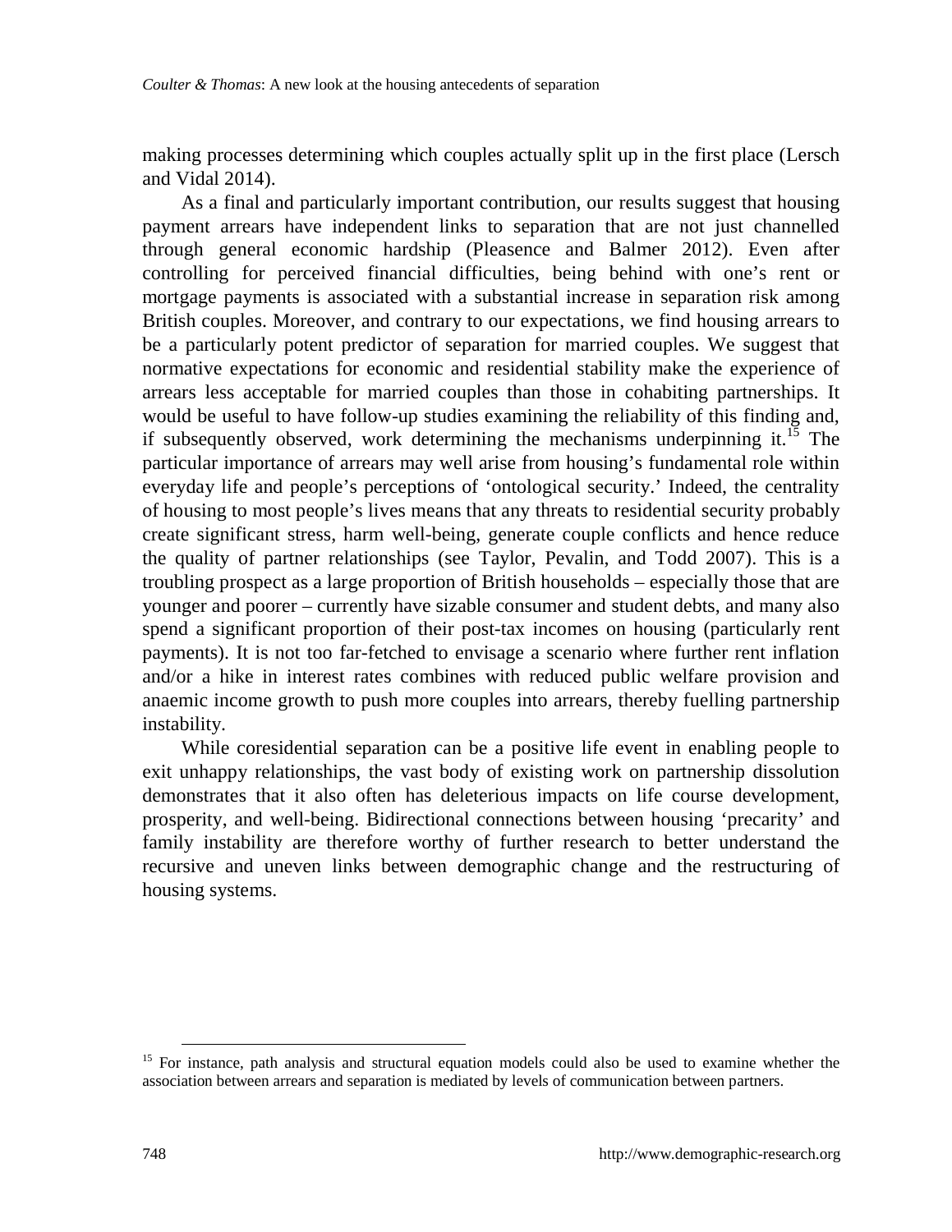## **6. Acknowledgements**

Understanding Society (UKHLS) is an initiative funded by the Economic and Social Research Council and various government departments, with scientific leadership by the Institute for Social and Economic Research, University of Essex, and survey delivery by NatCen Social Research and Kantar Public. The research data is distributed by the UK Data Service. The authors are solely responsible for all analyses and interpretations of the data.

Work by Michael Thomas was funded as part of the project 'Partner relationships, residential relocations and housing in the life course' (PartnerLife). Principal investigators: Clara H Mulder (University of Groningen), Michael Wagner (University of Cologne), and Hill Kulu (University of St Andrews). PartnerLife is supported by a grant from the Netherlands Organisation for Scientific Research (NWO, grant no. 464- 13-148), the Deutsche ForschungsGemeinschaft (DFG, grant no. WA1502/6-1), and the Economic and Social Research Council (ESRC, grant no. ES/L0166X/1) in the Open Research Area Plus scheme.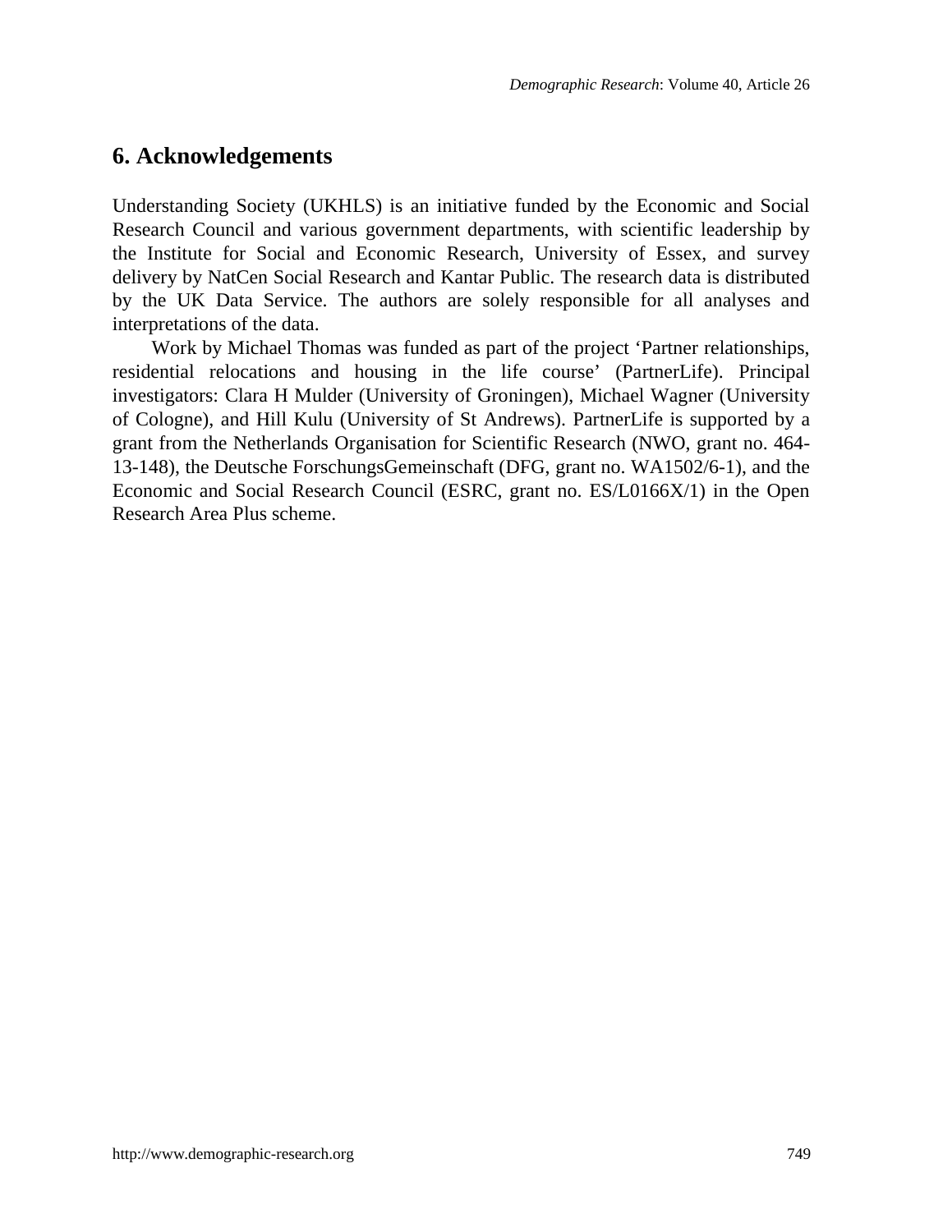### **References**

- Aassve, A., Betti, G., Mazzuco, S., and Mencarini, L. (2007). Marital disruption and economic well-being: A comparative analysis. *Journal of the Royal Statistical Society Series A: Statistics in Society* 170(3): 781–799. [doi:10.1111/j.1467-](https://doi.org/10.1111/j.1467-985X.2007.00483.x) [985X.2007.00483.x.](https://doi.org/10.1111/j.1467-985X.2007.00483.x)
- Allison, P.D. (2014). *Event history and survival analysis*. London: Sage. [doi:10.4135/9781452270029.](https://doi.org/10.4135/9781452270029)
- Amato, P.R. (2000). The consequences of divorce for adults and children. *Journal of Marriage and Family* 62(4): 1269–1287. [doi:10.1111/j.1741-3737.2000.0126](https://doi.org/10.1111/j.1741-3737.2000.01269.x) [9.x.](https://doi.org/10.1111/j.1741-3737.2000.01269.x)
- Amato, P.R. and DeBoer, D.D. (2001). The transmission of marital instability across generations: Relationship skills or commitment to marriage? *Journal of Marriage and Family* 63(4): 1038–1051. [doi:10.1111/j.1741-3737.2001.010](https://doi.org/10.1111/j.1741-3737.2001.01038.x) [38.x.](https://doi.org/10.1111/j.1741-3737.2001.01038.x)
- Amato, P.R. and Previti, D. (2003). People's reasons for divorcing: Gender, social class, the life course, and adjustment. *Journal of Family Issues* 24(5): 602–626. [doi:10.1177/0192513X03024005002.](https://doi.org/10.1177/0192513X03024005002)
- Atkinson, R. and Jacobs, K. (2016). *House, home and society*. London: Palgrave Macmillan. [doi:10.1007/978-1-137-29404-3.](https://doi.org/10.1007/978-1-137-29404-3)
- Bayrakdar, S. and Coulter, R. (2018). Parents, local house prices, and leaving home in Britain. *Population, Space and Place* 24(2): e2087. [doi:10.1002/psp.2087.](https://doi.org/10.1002/psp.2087)
- Becker, G.S., Landes, E.M., and Michael, R.T. (1977). An economic analysis of marital instability. *Journal of Political Economy* 85(6): 1141–1187. [doi:10.1086/260](https://doi.org/10.1086/260631) [631.](https://doi.org/10.1086/260631)
- Berrington, A. and Simpson, L. (2016). Housing composition and housing need in the UK. In: Champion, T. and Falkingham, J. (eds.). *Population change in the United Kingdom*. London: Rowman and Littlefield International: 105–124.
- Böheim, R. and Ermisch, J. (2001). Partnership dissolution in the UK: The role of economic circumstances. *Oxford Bulletin of Economics and Statistics* 63(2): 197–208. [doi:10.1111/1468-0084.00216.](https://doi.org/10.1111/1468-0084.00216)
- Brewer, M. and Nandi, A. (2014). Partnership dissolution: How does it affect income, employment and well-being? Colchester: Institute for Social and Economic Research (ISER Working Paper 2014-30).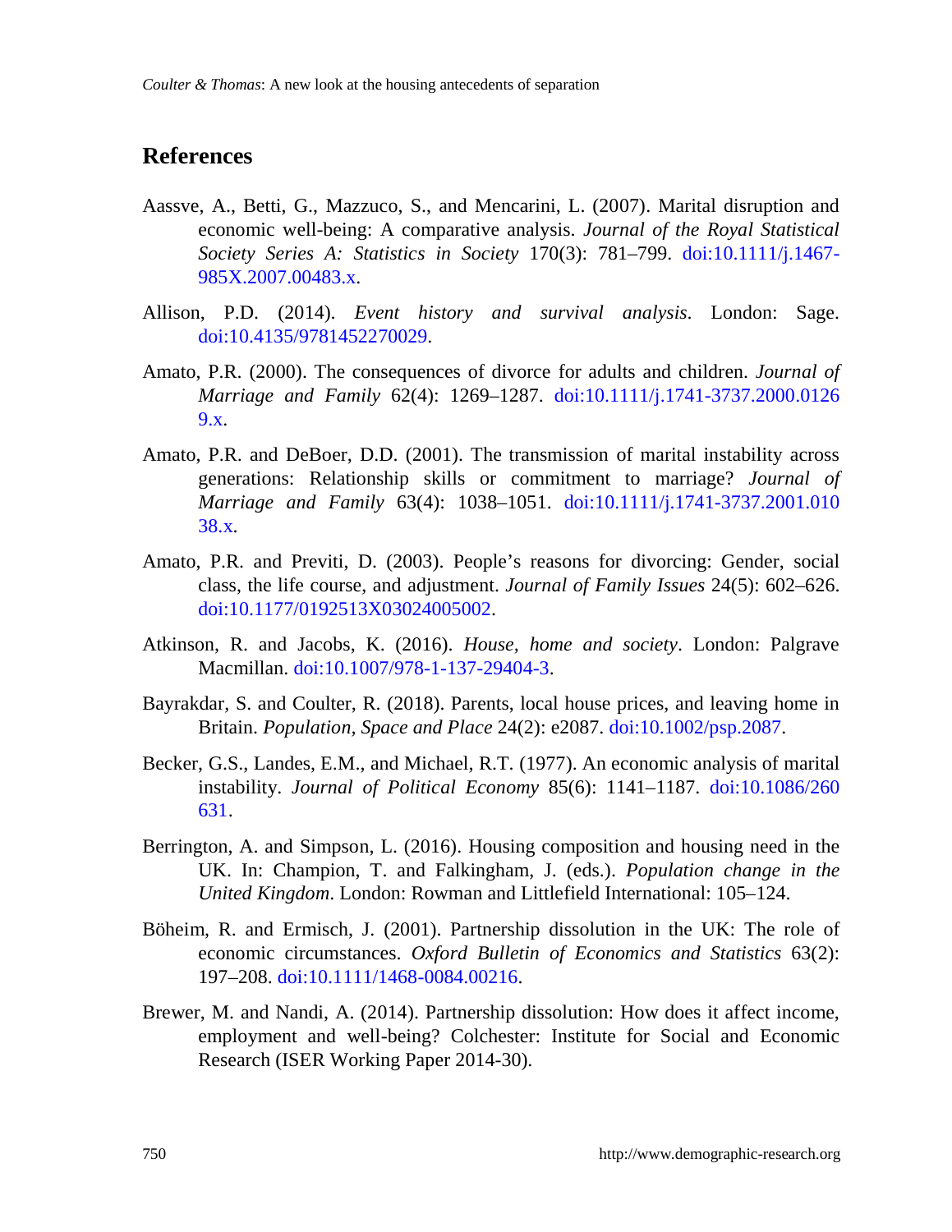- Bridges, S. and Disney, R. (2012). Household indebtedness and separation in Britain: Evidence from the Families and Children Survey. *Child and Family Law Quarterly* 24(1): 24–38.
- Brinig, M.F. and Allen, D.W. (2000). 'These boots are made for walking': Why most divorce filers are women. *American Law and Economics Review* 2(1): 126–169. [doi:10.1093/aler/2.1.126.](https://doi.org/10.1093/aler/2.1.126)
- Clark, W.A.V. (2012). Do women delay family formation in expensive housing markets? *Demographic Research* 27(1): 1–24. [doi:10.4054/DemRes.2012.27.1.](https://doi.org/10.4054/DemRes.2012.27.1)
- Clark, W.A.V. and Huang, Y. (2003). The life course and residential mobility in British housing markets. *Environment and Planning A* 35(2): 323–339. [doi:10.1068/](https://doi.org/10.1068/a3542) [a3542.](https://doi.org/10.1068/a3542)
- Conger, R.D., Elder Jr., G.H., Lorenz, F.O., Conger, K.J., Simons, R.L., Whitbeck, L.B., Huck, S., and Melby, J.N. (1990). Linking economic hardship to marital quality and instability. *Journal of Marriage and the Family* 52(3): 643–656. [doi:10.2307/352931.](https://doi.org/10.2307/352931)
- Conley, D. (2001). A room with a view or a room of one's own? Housing and social stratification. *Sociological Forum* 16(2): 263–280. [doi:10.1023/A:101105270](https://doi.org/10.1023/A:1011052701810) [1810.](https://doi.org/10.1023/A:1011052701810)
- Cooke, T.J., Mulder, C.H., and Thomas, M. (2016). Union dissolution and migration. *Demographic Research* 34(26): 741–759. [doi:10.4054/DemRes.2016.34.26.](https://doi.org/10.4054/DemRes.2016.34.26)
- Department for Communities and Local Government (DCLG) (2017). English Housing Survey 2015–2016: Headline report. London: DCLG. [https://www.gov.uk/](https://www.gov.uk/government/statistics/english-housing-survey-2015-to-2016-headline-report) [government/statistics/english-housing-survey-2015-to-2016-headline-report](https://www.gov.uk/government/statistics/english-housing-survey-2015-to-2016-headline-report) (accessed May 23, 2018).
- Dew, J. and Yorgason, J. (2010). Economic pressure and marital conflict in retirementaged couples. *Journal of Family Issues* 31(2): 164–188. [doi:10.1177/01925](https://doi.org/10.1177/0192513X09344168) [13X09344168.](https://doi.org/10.1177/0192513X09344168)
- Dewilde, C. (2008). Divorce and the housing movements of owner-occupiers: A European comparison. *Housing Studies* 23(6): 809–832. [doi:10.1080/026730](https://doi.org/10.1080/02673030802423151) [30802423151.](https://doi.org/10.1080/02673030802423151)
- Dewilde, C. and De Decker, P. (2016). Changing inequalities in housing outcomes across Western Europe. *Housing, Theory and Society* 33(2): 121–161. [doi:10.10](https://doi.org/10.1080/14036096.2015.1109545) [80/14036096.2015.1109545.](https://doi.org/10.1080/14036096.2015.1109545)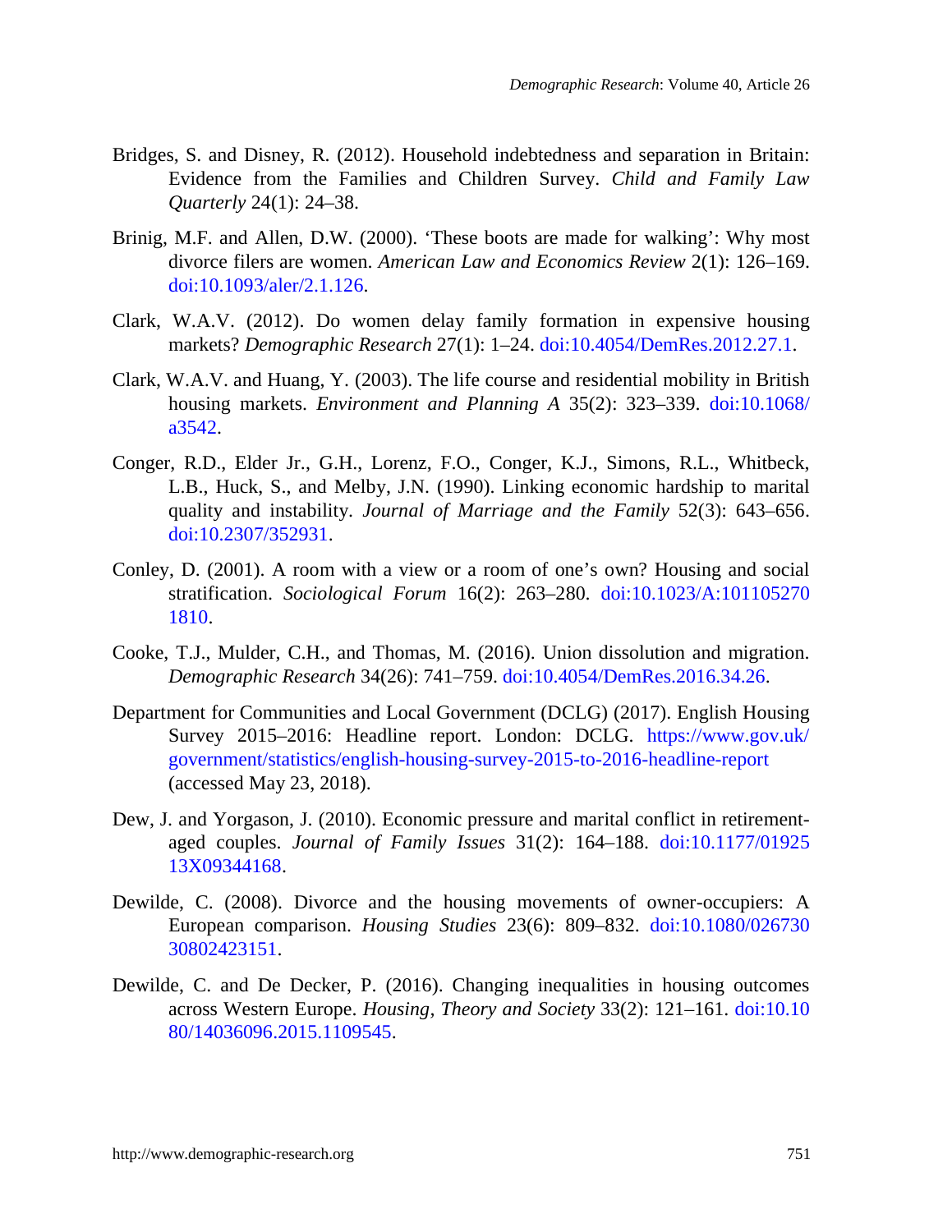- Dorling, D. (2014). *All that is solid: How the great housing disaster defines our times, and what we can do about it*. London: Penguin.
- Dupuis, A. and Thorns, D.C. (1998). Home, home ownership and the search for ontological security. *The Sociological Review* 46(1): 24–47. [doi:10.1111/1467-](https://doi.org/10.1111/1467-954X.00088) [954X.00088.](https://doi.org/10.1111/1467-954X.00088)
- Evans, G.W., Wells, N.M., and Moch, A. (2003). Housing and mental health: A review of the evidence and a methodological and conceptual critique. *Journal of Social Issues* 59(3): 475–500. [doi:10.1111/1540-4560.00074.](https://doi.org/10.1111/1540-4560.00074)
- Feijten, P. (2005). Union dissolution, unemployment and moving out of homeownership. *European Sociological Review* 21(1): 59–71. [doi:10.1093/esr/](https://doi.org/10.1093/esr/jci004) [jci004.](https://doi.org/10.1093/esr/jci004)
- Feijten, P. and van Ham, M. (2010). The impact of splitting up and divorce on housing careers in the UK. *Housing Studies* 25(4): 483–507. [doi:10.1080/026730310](https://doi.org/10.1080/02673031003711477) [03711477.](https://doi.org/10.1080/02673031003711477)
- Fitzpatrick, S. and Watts, B. (2017). Competing visions: Security of tenure and the welfareisation of English social housing. *Housing Studies* 32(8): 1021–1038. [doi:10.1080/02673037.2017.1291916.](https://doi.org/10.1080/02673037.2017.1291916)
- Forrest, R. and Hirayama, Y. (2015). The financialisation of the social project: Embedded liberalism, neoliberalism and home ownership. *Urban Studies* 52(2): 233–244. [doi:10.1177/0042098014528394.](https://doi.org/10.1177/0042098014528394)
- Gardiner, L. (2017). Homes sweet homes: The rise of multiple property ownership in Britain [electronic resource]. London: Resolution Foundation. [http://www.](http://www.resolutionfoundation.org/media/blog/homes-sweet-homes-the-rise-of-multiple-property-ownership-in-britain) [resolutionfoundation.org/media/blog/homes-sweet-homes-the-rise-of-multiple](http://www.resolutionfoundation.org/media/blog/homes-sweet-homes-the-rise-of-multiple-property-ownership-in-britain)[property-ownership-in-britain](http://www.resolutionfoundation.org/media/blog/homes-sweet-homes-the-rise-of-multiple-property-ownership-in-britain) (accessed May 23, 2018).
- Gardiner, L. and Alakeson, V. (2014). The home stretch: Coping with high housing costs. London: Resolution Foundation (RF Report). [http://www.resolution](http://www.resolutionfoundation.org/app/uploads/2014/12/The-home-stretch1.pdf) [foundation.org/app/uploads/2014/12/The-home-stretch1.pdf \(](http://www.resolutionfoundation.org/app/uploads/2014/12/The-home-stretch1.pdf)accessed May 23, 2018).
- Gerber, T.P. and Zavisca, J.R. (2015). *Housing and divorce in Russia, 1992–2013*. Paper presented at the Annual Meeting of the Population Association of America, San Diego, USA, April 30–May 2, 2015.
- Gove, W.R., Hughes, M., and Galle, O.R. (1979). Overcrowding in the home: An empirical investigation of its possible pathological consequences. *American Sociological Review* 44(1): 59–80. [doi:10.2307/2094818.](https://doi.org/10.2307/2094818)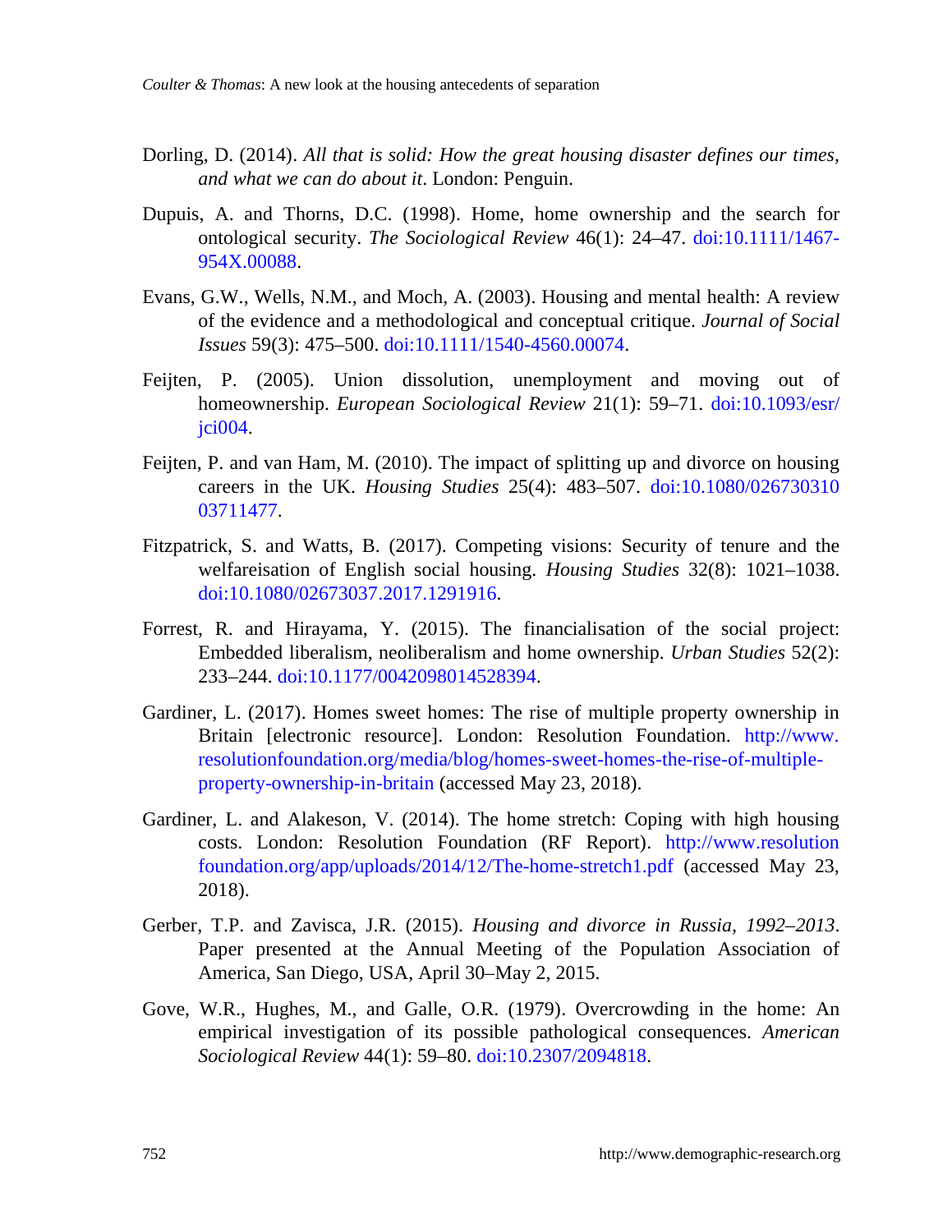- Graham, E. and Sabater, A. (2015). Population change and housing across the life course: Demographic perspectives, methodological challenges and emerging issues. Southampton: ESRC Centre for Population Change (CPC Working Paper 64).
- Gregg, F. (2006). Did unilateral divorce laws raise divorce rates? A reconciliation and new results. *The American Economic Review* 96(5): 1802–1820. [doi:10.1257/](https://doi.org/10.1257/aer.96.5.1802) [aer.96.5.1802.](https://doi.org/10.1257/aer.96.5.1802)
- Harknett, K.S. and Schneider, D.J. (2012). Is a bad economy good for marriage? The relationship between macroeconomic conditions and marital stability from 1998–2009. Ann Arbor: National Poverty Center, University of Michigan (National Poverty Center Working Paper 12-06).
- Hewitt, B., Western, M., and Baxter, J. (2006). Who decides? The social characteristics of who initiates marital separation. *Journal of Marriage and Family* 68(5): 1165–1177. [doi:10.1111/j.1741-3737.2006.00321.x.](https://doi.org/10.1111/j.1741-3737.2006.00321.x)
- Hoolachan, J., McKee, K., Moore, T., and Soaita, A.M. (2017). 'Generation rent' and the ability to 'settle down': Economic and geographical variation in young people's housing transitions. *Journal of Youth Studies* 20(1): 63–78. [doi:10.10](https://doi.org/10.1080/13676261.2016.1184241) [80/13676261.2016.1184241.](https://doi.org/10.1080/13676261.2016.1184241)
- Hulse, K. and Milligan, V. (2014). Secure occupancy: A new framework for analysing security in rental housing. *Housing Studies* 29(5): 638–656. [doi:10.1080/](https://doi.org/10.1080/02673037.2013.873116) [02673037.2013.873116.](https://doi.org/10.1080/02673037.2013.873116)
- Jalovaara, M. (2002). Socioeconomic differentials in divorce risk by duration of marriage. *Demographic Research* 7(16): 537–564. [doi:10.4054/DemRes.2002.](https://doi.org/10.4054/DemRes.2002.7.16) [7.16.](https://doi.org/10.4054/DemRes.2002.7.16)
- Jenkins, S.P. (2009). Marital splits and income changes over the longer term. In: Brynin, M. and Ermisch, J. (eds.). *Changing relationships*. Abingdon: Routledge: 217–236.
- Johnson, D.R. and Booth, A. (1990). Rural economic decline and marital quality: A panel study of farm marriages. *Family Relations* 39(2): 159–165. [doi:10.2307/](https://doi.org/10.2307/585718) [585718.](https://doi.org/10.2307/585718)
- Johnston, R., Owen, D., Manley, D., and Harris, R. (2016). House price increases and higher density housing occupation: The response of non-white households in London, 2001–2011. *International Journal of Housing Policy* 16(3): 357–375. [doi:10.1080/14616718.2015.1130607.](https://doi.org/10.1080/14616718.2015.1130607)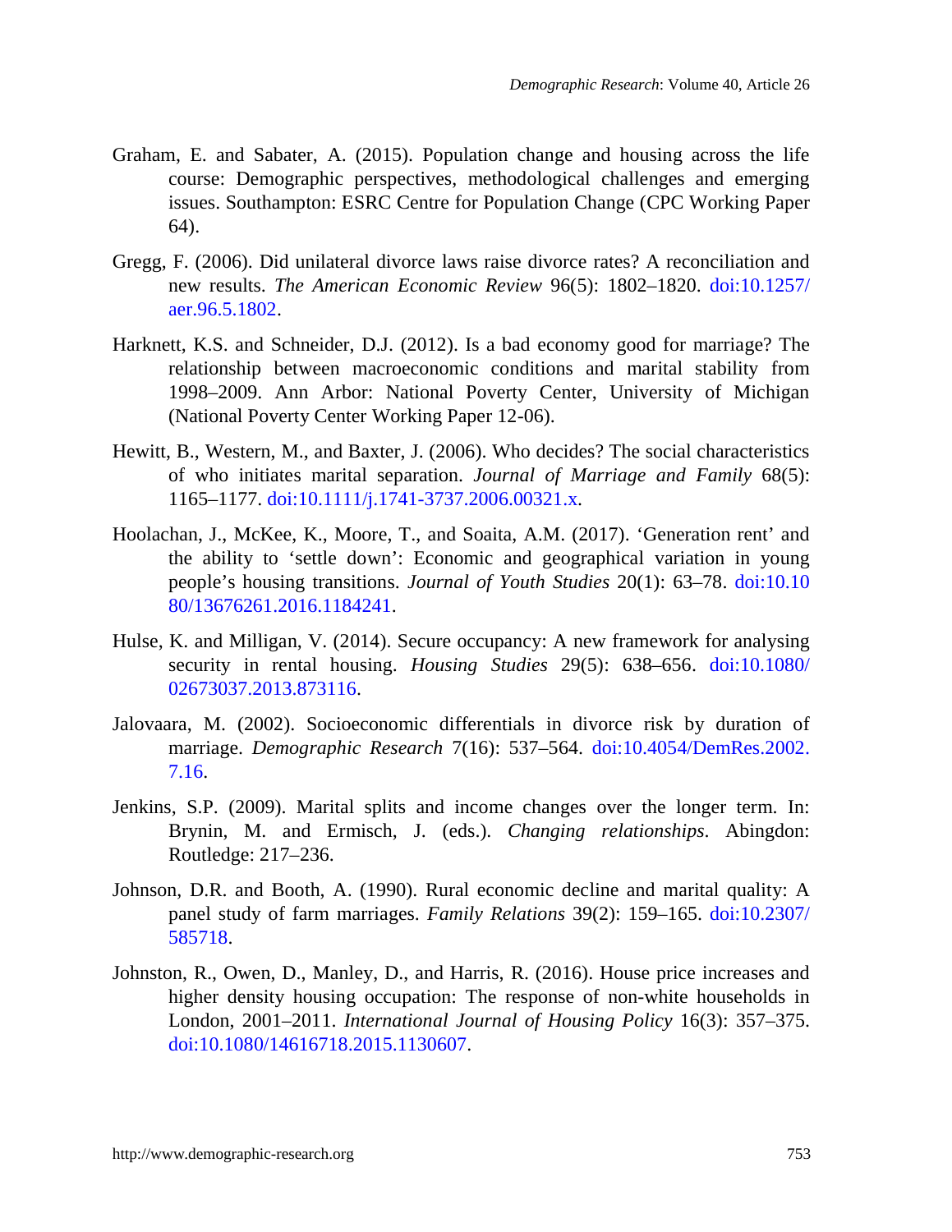- Kalmijn, M. (1998). Intermarriage and homogamy: Causes, patterns, trends. *Annual Review of Sociology* 24(1): 395–421. [doi:10.1146/annurev.soc.24.1.395.](https://doi.org/10.1146/annurev.soc.24.1.395)
- Kemp, P. (2015). Private renting after the global financial crisis. *Housing Studies* 30(4): 601–620. [doi:10.1080/02673037.2015.1027671.](https://doi.org/10.1080/02673037.2015.1027671)
- Killewald, A. (2016). Money, work, and marital stability: Assessing change in the gendered determinants of divorce. *American Sociological Review* 81(4): 696– 719. [doi:10.1177/0003122416655340.](https://doi.org/10.1177/0003122416655340)
- Kneale, D., Marjoribanks, D., and Sherwood, C. (2014). Relationships, recession and recovery: The role of relationships in generating social recovery. Doncaster: Relate (Relate Research Report). [https://www.relate.org.uk/sites/default/files/](https://www.relate.org.uk/sites/default/files/publication-social-recession-report-sept2014_0.pdf) [publication-social-recession-report-sept2014\\_0.pdf](https://www.relate.org.uk/sites/default/files/publication-social-recession-report-sept2014_0.pdf) (accessed November 5, 2018).
- Knies, G. (2017). *Understanding society*: *The UK Household Longitudinal Study: Waves 1–7, 2009–2016: User guide, Version 1.1*. Colchester: University of Essex.
- Krapf, S. and Wagner, M. (2015). *Housing conditions and union dissolution in Germany*. Paper presented at the Annual meeting of the British Society for Population Studies, Leeds, UK, 7–9 September, 2015.
- Kulu, H. and Steele, F. (2013). Interrelationships between childbearing and housing transitions in the family life course. *Demography* 50(5): 1687–1714. [doi:10.10](https://doi.org/10.1007/s13524-013-0216-2) [07/s13524-013-0216-2.](https://doi.org/10.1007/s13524-013-0216-2)
- Lauster, N.T. (2008). Better homes and families: Housing markets and young couple stability in Sweden. *Journal of Marriage and Family* 70(4): 891–903. [doi:10.1111/j.1741-3737.2008.00534.x.](https://doi.org/10.1111/j.1741-3737.2008.00534.x)
- Lauster, N.T. (2010). Housing and the proper performance of American motherhood, 1940–2005. *Housing Studies* 25(4): 543–557. [doi:10.1080/02673031003711485.](https://doi.org/10.1080/02673031003711485)
- Lersch, P.M. (2017). Individual wealth and subjective financial well-being in marriage: Resource integration or separation? *Journal of Marriage and Family* 79(5): 1211–1223. [doi:10.1111/jomf.12406.](https://doi.org/10.1111/jomf.12406)
- Lersch, P.M. and Vidal, S. (2014). Falling out of love and down the housing ladder: A longitudinal analysis of marital separation and home ownership. *European Sociological Review* 30(4): 512–524. [doi:10.1093/esr/jcu055.](https://doi.org/10.1093/esr/jcu055)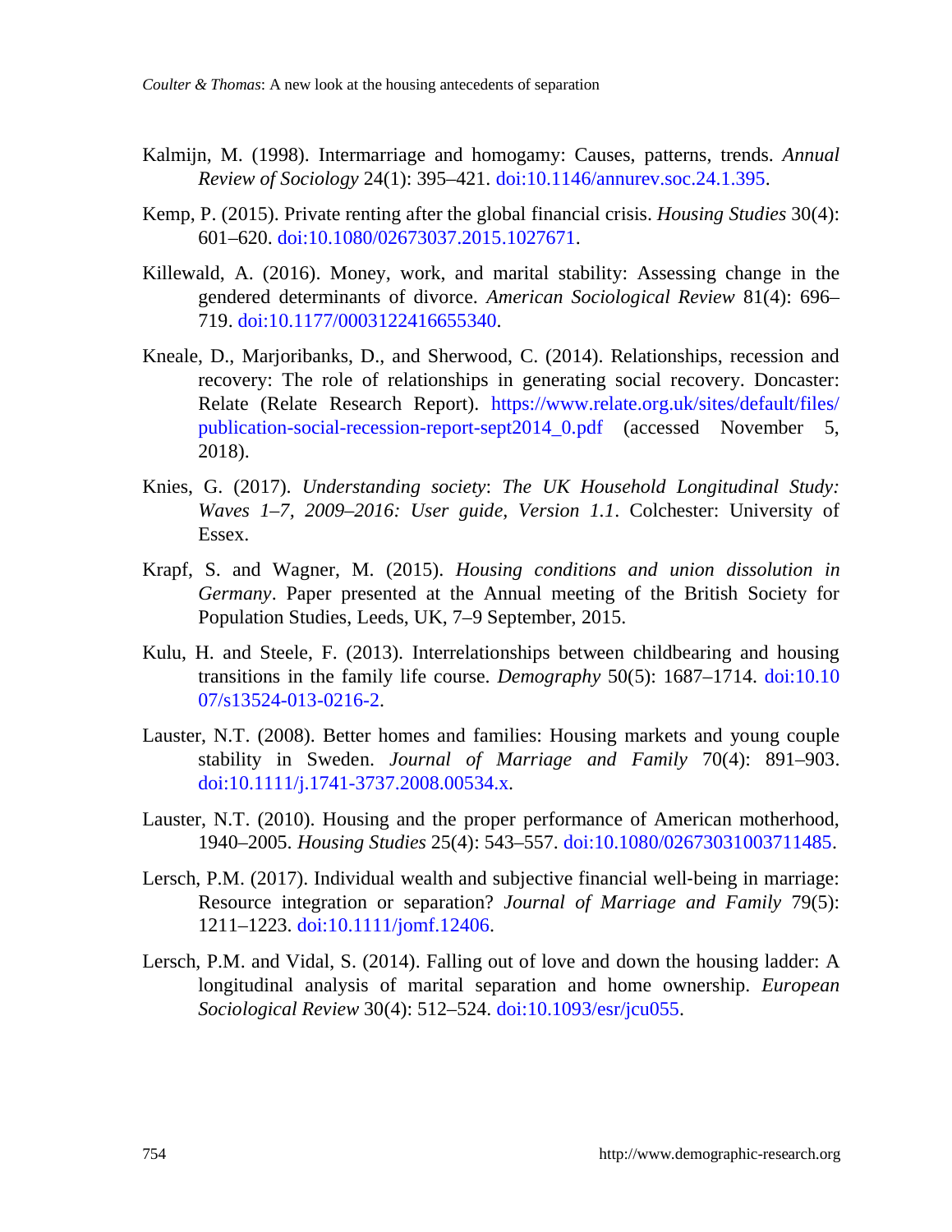- Lersch, P.M. and Vidal, S. (2016). My house or our home? Transitions into sole home ownership in British couples. *Demographic Research* 35(6): 139–166. [doi:10.40](https://doi.org/10.4054/DemRes.2016.35.6) [54/DemRes.2016.35.6.](https://doi.org/10.4054/DemRes.2016.35.6)
- Lyngstad, T.H. and Jalovaara, M. (2010). A review of the antecedents of union dissolution. *Demographic Research* 23(1): 257–292. [doi:10.4054/DemRes.2010.](https://doi.org/10.4054/DemRes.2010.23.10) [23.10.](https://doi.org/10.4054/DemRes.2010.23.10)
- McKee, K. (2012). Young people, homeownership and future welfare. *Housing Studies* 27(6): 853–862. [doi:10.1080/02673037.2012.714463.](https://doi.org/10.1080/02673037.2012.714463)
- McManus, P.A. and DiPrete, T.A. (2001). Losers and winners: The financial consequences of separation and divorce for men. *American Sociological Review* 66(2): 246–268. [doi:10.2307/2657417.](https://doi.org/10.2307/2657417)
- Meen, G. (2013). Homeownership for future generations in the UK. *Urban Studies* 50(4): 637–656. [doi:10.1177/0042098012458006.](https://doi.org/10.1177/0042098012458006)
- Mikolai, J. and Kulu, H. (2018). Divorce, separation, and housing changes: A multiprocess analysis of longitudinal data from England and Wales. *Demography* 55(1): 83–106. [doi:10.1007/s13524-017-0640-9.](https://doi.org/10.1007/s13524-017-0640-9)
- Ministry for Housing, Communities and Local Government (MCLG) (2018). Table 600: Numbers of households on local authorities' housing waiting lists, by district, England, from 1997 [electronic resource]. London: DCLG. [https://www.gov.uk/government/statistical-data-sets/live-tables-on-rents-lettings](https://www.gov.uk/government/statistical-data-sets/live-tables-on-rents-lettings-and-tenancies) [-and-tenancies \(](https://www.gov.uk/government/statistical-data-sets/live-tables-on-rents-lettings-and-tenancies)accessed May 23, 2018).
- Mulder, C.H. (2013). Family dynamics and housing: Conceptual issues and empirical findings. *Demographic Research* 29(14): 355–378. [doi:10.4054/DemRes.2013.](https://doi.org/10.4054/DemRes.2013.29.14) [29.14.](https://doi.org/10.4054/DemRes.2013.29.14)
- Nakonezny, P.A. and Denton, W.H. (2008). Marital relationships: A social exchange theory perspective. *The American Journal of Family Therapy* 36(5): 402–412. [doi:10.1080/01926180701647264.](https://doi.org/10.1080/01926180701647264)
- Office for National Statistics (ONS) (2015). Families and households: 2014 [electronic resource]. Newport: ONS. [http://www.ons.gov.uk/peoplepopulationandcommu](http://www.ons.gov.uk/peoplepopulationandcommunity/birthsdeathsandmarriages/families/bulletins/familiesandhouseholds/2015-01-28#lone-parents) [nity/birthsdeathsandmarriages/families/bulletins/familiesandhouseholds/2015-01](http://www.ons.gov.uk/peoplepopulationandcommunity/birthsdeathsandmarriages/families/bulletins/familiesandhouseholds/2015-01-28#lone-parents) [-28#lone-parents](http://www.ons.gov.uk/peoplepopulationandcommunity/birthsdeathsandmarriages/families/bulletins/familiesandhouseholds/2015-01-28#lone-parents) (accessed May 23, 2018).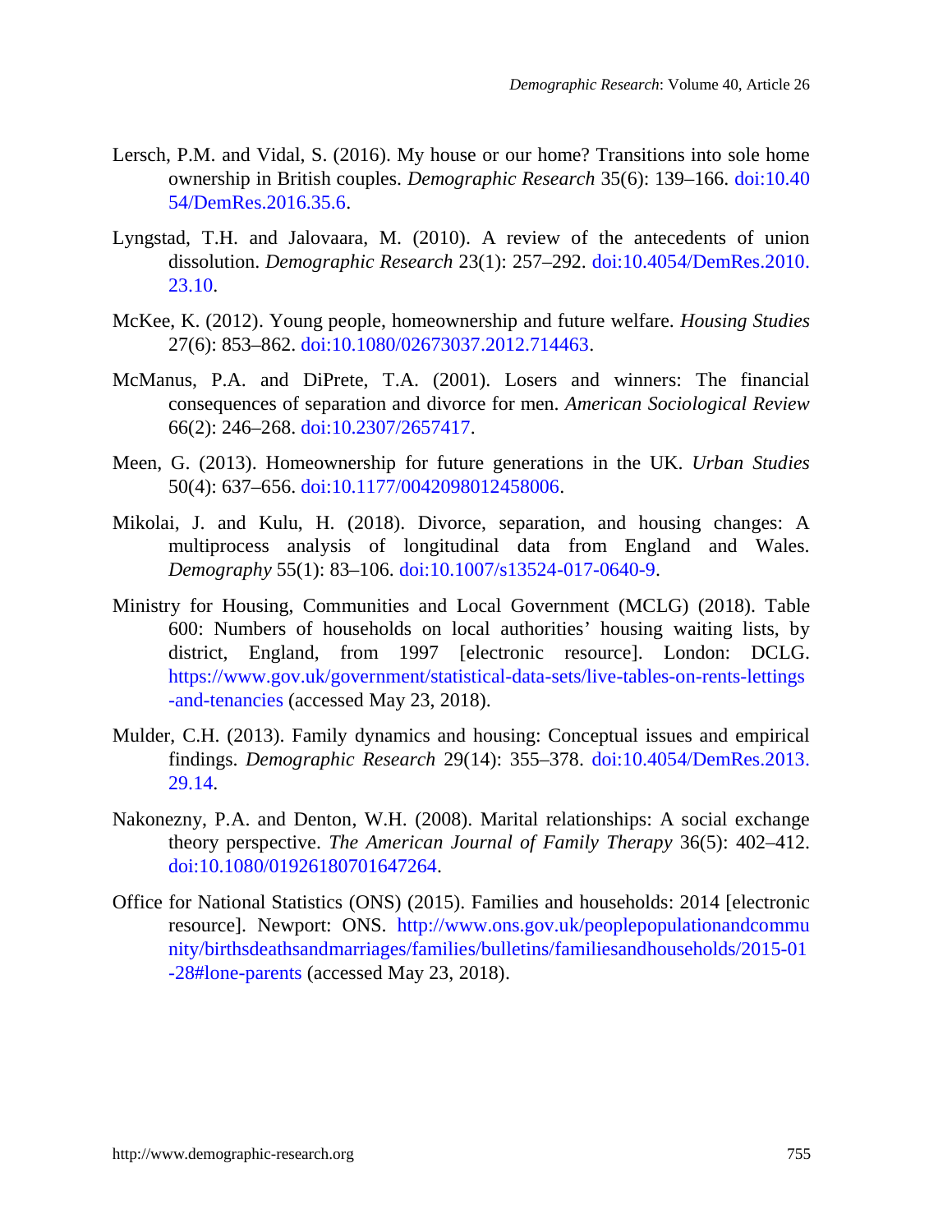- Office for National Statistics (ONS) (2017a). Divorces in England and Wales: 2016 [electronic resource]. Newport: ONS. [https://www.ons.gov.uk/peoplepopulation](https://www.ons.gov.uk/peoplepopulationandcommunity/birthsdeathsandmarriages/divorce/bulletins/divorcesinenglandandwales/2016) [andcommunity/birthsdeathsandmarriages/divorce/bulletins/divorcesinenglandan](https://www.ons.gov.uk/peoplepopulationandcommunity/birthsdeathsandmarriages/divorce/bulletins/divorcesinenglandandwales/2016) [dwales/2016](https://www.ons.gov.uk/peoplepopulationandcommunity/birthsdeathsandmarriages/divorce/bulletins/divorcesinenglandandwales/2016) (accessed May 23, 2018).
- Office for National Statistics (ONS) (2017b). 2011 Census aggregate data [electronic resource]. Colchester: UK Data Service. [doi:10.5257/census/aggregate-2011-2.](http://doi.org/10.5257/census/aggregate-2011-2)
- Padgett, D.K. (2007). There's no place like (a) home: Ontological security among persons with serious mental illness in the United States. *Social Science and Medicine* 64(9): 1925–1936. [doi:10.1016/j.socscimed.2007.02.011.](https://doi.org/10.1016/j.socscimed.2007.02.011)
- Painter, M.A. and Vespa, J. (2012). The role of cohabitation in asset and debt accumulation during marriage. *Journal of Family and Economic Issues* 33(4): 491–506. [doi:10.1007/s10834-012-9310-7.](https://doi.org/10.1007/s10834-012-9310-7)
- Papp, L.M., Cummings, E.M., and Goeke-Morey, M.C. (2009). For richer, for poorer: Money as a topic of marital conflict in the home. *Family Relations* 58(1): 91– 103. [doi:10.1111/j.1741-3729.2008.00537.x.](https://doi.org/10.1111/j.1741-3729.2008.00537.x)
- Pleasence, P. and Balmer, N.J. (2012). On the rocks: Recession-related life problems and relationship stability. *Child and Family Law Quarterly* 24(1): 39–59.
- Rainer, H. and Smith, I. (2010). Staying together for the sake of the home? House price shocks and partnership dissolution in the UK. *Journal of the Royal Statistical Society Series A: Statistics in Society* 173(3): 557–574. [doi:10.1111/j.1467-](https://doi.org/10.1111/j.1467-985X.2009.00628.x) [985X.2009.00628.x.](https://doi.org/10.1111/j.1467-985X.2009.00628.x)
- Ronald, R. (2008). *The ideology of home ownership: Homeowner societies and the role of housing*. Basingstoke: Palgrave Macmillan. [doi:10.1057/9780230582286.](https://doi.org/10.1057/9780230582286)
- Rusbult, C.E. (1983). A longitudinal test of the investment model: The development (and deterioration) of satisfaction and commitment in heterosexual involvements. *Journal of Personality and Social Psychology* 45(1): 101–117. [doi:10.1037/0022-3514.45.1.101.](https://doi.org/10.1037/0022-3514.45.1.101)
- Schwartz, A.F. (2014). *Housing policy in the United States*. New York: Routledge.
- Schwartz, H. and Seabrooke, L. (2008). Varieties of residential capitalism in the international political economy: Old welfare states and the new politics of housing. *Comparative European Politics* 6(3): 237–261. [doi:10.1057/cep.2008.](https://doi.org/10.1057/cep.2008.10) [10.](https://doi.org/10.1057/cep.2008.10)
- Shaw, M. (2004). Housing and public health. *Annual Review of Public Health* 25: 397– 418. [doi:10.1146/annurev.publhealth.25.101802.123036.](https://doi.org/10.1146/annurev.publhealth.25.101802.123036)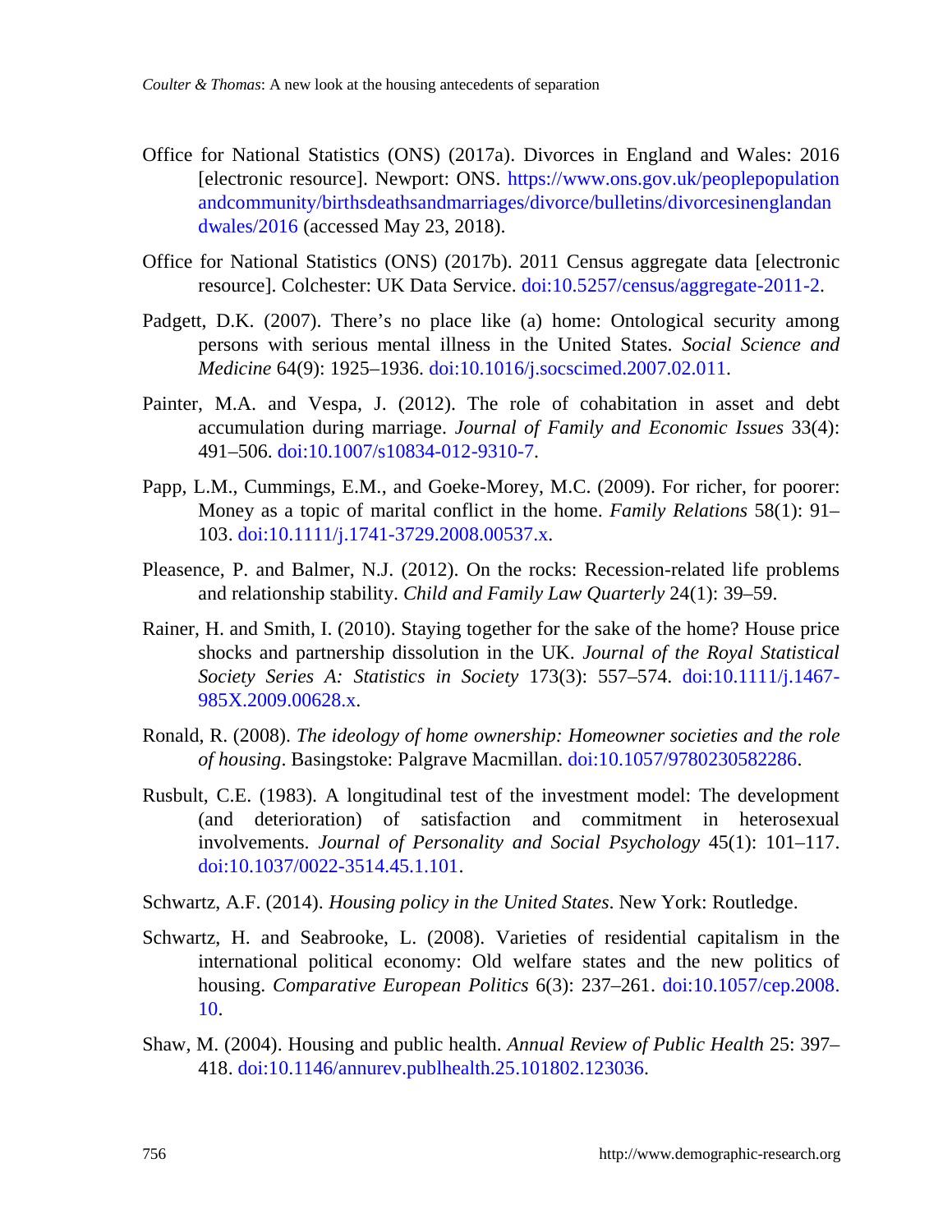- Shelter (2017). Support of last resort? Alternatives to local welfare schemes to prevent and relieve homelessness. London: Shelter (Report). [http://england.shelter.org.](http://england.shelter.org.uk/__data/assets/pdf_file/0006/1402656/2017_03_08_Support_of_last_resort_FINAL.pdf) uk/ $data/assets/pdf$  file/0006/1402656/2017 03 08 Support of last resort [FINAL.pdf](http://england.shelter.org.uk/__data/assets/pdf_file/0006/1402656/2017_03_08_Support_of_last_resort_FINAL.pdf) (accessed May 23, 2018).
- Shlay, A.B. (2015). Life and liberty in the pursuit of housing: Rethinking renting and owning in post-crisis America. *Housing Studies* 30(4): 560–579. [doi:10.1080/](https://doi.org/10.1080/02673037.2014.963521) [02673037.2014.963521.](https://doi.org/10.1080/02673037.2014.963521)
- Solari, C.D. and Mare, R.D. (2012). Housing crowding effects on children's wellbeing. *Social Science Research* 41(2): 464–476. [doi:10.1016/j.ssresearch.2011.09.012.](https://doi.org/10.1016/j.ssresearch.2011.09.012)
- Steele, F. (2008). Multilevel models for longitudinal data. *Journal of the Royal Statistical Society Series A: Statistics in Society* 171(1): 5–19.
- Stone, J., Berrington, A., and Falkingham, J. (2014). Gender, turning points, and boomerangs: Returning home in young adulthood in Great Britain. *Demography* 51(1): 257–276. [doi:10.1007/s13524-013-0247-8.](https://doi.org/10.1007/s13524-013-0247-8)
- Taylor, M.P., Pevalin, D.J., and Todd, J. (2007). The psychological costs of unsustainable housing commitments. *Psychological Medicine* 37(7): 1027–1036. [doi:10.1017/S0033291706009767.](https://doi.org/10.1017/S0033291706009767)
- Thibaut, J.W. and Kelley, H.H. (1959). *The social psychology of groups*. New York: John Wiley.
- Thomas, M.J., Mulder, C.H., and Cooke, T.J. (2017). Linked lives and constrained spatial mobility: The case of moves related to separation among families with children. *Transactions of the Institute of British Geographers* 42(4): 597–611. [doi:10.1111/tran.12191.](https://doi.org/10.1111/tran.12191)
- Tunstall, B. (2015). Relative housing space inequality in England and Wales, and its recent rapid resurgence. *International Journal of Housing Policy* 15(2): 105– 126. [doi:10.1080/14616718.2014.984826.](https://doi.org/10.1080/14616718.2014.984826)
- University of Essex, Institute for Social and Economic Research (2017). Understanding society: Waves 1–7, 2009–2016 and Harmonised BHPS: Waves 1–18, 1991– 2009 [data collection]. Colchester: UK Data Service. [https://beta.ukdataservice.](https://beta.ukdataservice.ac.uk/datacatalogue/studies/study?id=6614) [ac.uk/datacatalogue/studies/study?id=6614.](https://beta.ukdataservice.ac.uk/datacatalogue/studies/study?id=6614)
- Wagner, M. (1997). *Scheidung in Ost- und Westdeutschland: Zum Verhältnis von Ehestabilitat und Sozialstruktur seit den 30er Jahren*. Frankfurt and New York: Campus Verlag.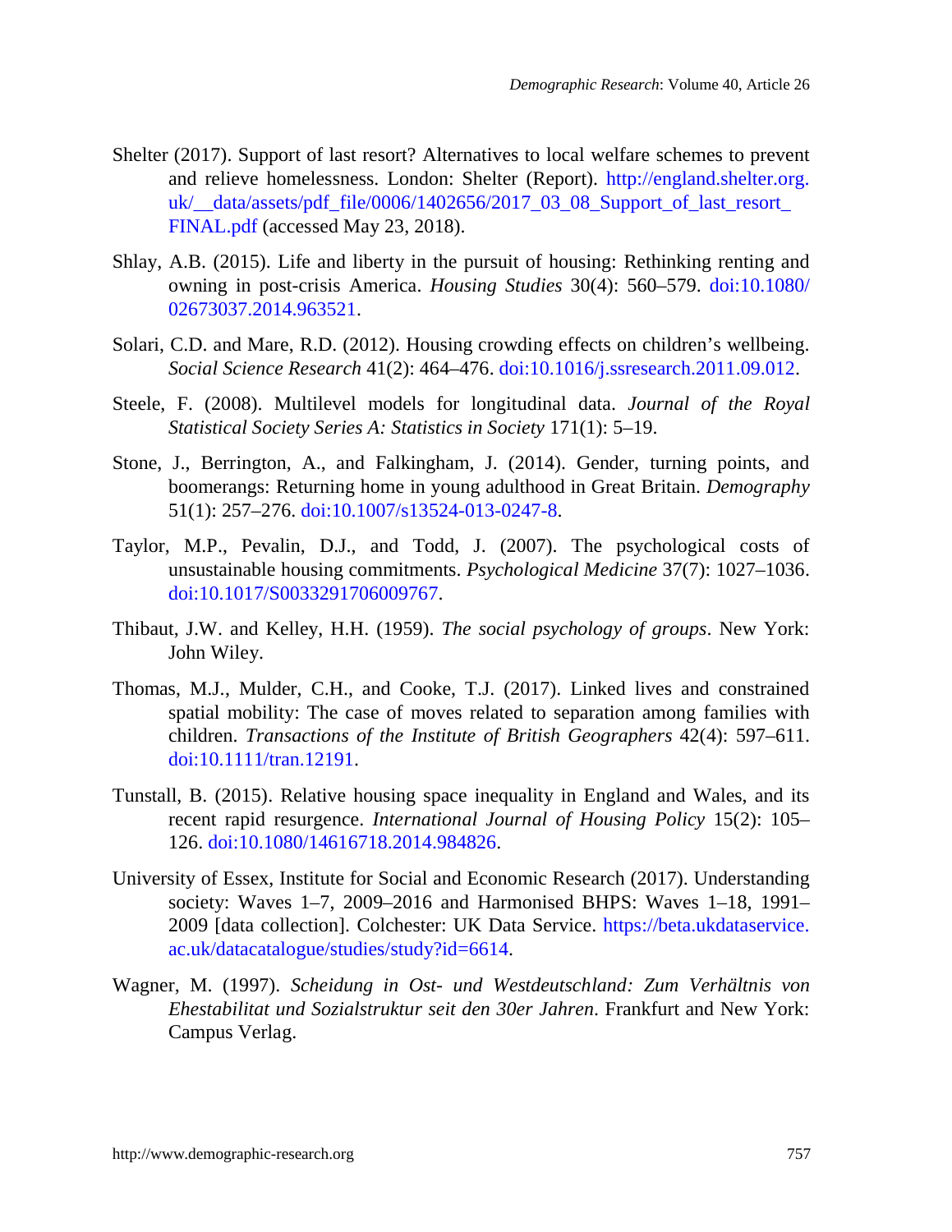- Wagner, M., Schmid, L., and Weiß, B. (2015). Exploring increasing divorce rates in West Germany: Can we explain the iron law of increasing marriage instability? *European Sociological Review* 31(2): 211–229. [doi:10.1093/esr/jcv014.](https://doi.org/10.1093/esr/jcv014)
- Wells, N.M. and Harris, J.D. (2007). Housing quality, psychological distress, and the mediating role of social withdrawal: A longitudinal study of low-income women. *Journal of Environmental Psychology* 27(1): 69–78. [doi:10.1016/j.jen](https://doi.org/10.1016/j.jenvp.2006.11.002) [vp.2006.11.002.](https://doi.org/10.1016/j.jenvp.2006.11.002)
- Wilkinson, E. and Ortega-Alcázar, I. (2017). A home of one's own? Housing welfare for 'young adults' in times of austerity. *Critical Social Policy* 37(3): 329–349. [doi:10.1177/0261018317699804.](https://doi.org/10.1177/0261018317699804)
- Zavisca, J.R. and Gerber, T.P. (2016). The socioeconomic, demographic, and political effects of housing in comparative perspective. *Annual Review of Sociology* 42: 347–367. [doi:10.1146/annurev-soc-081715-074333.](https://doi.org/10.1146/annurev-soc-081715-074333)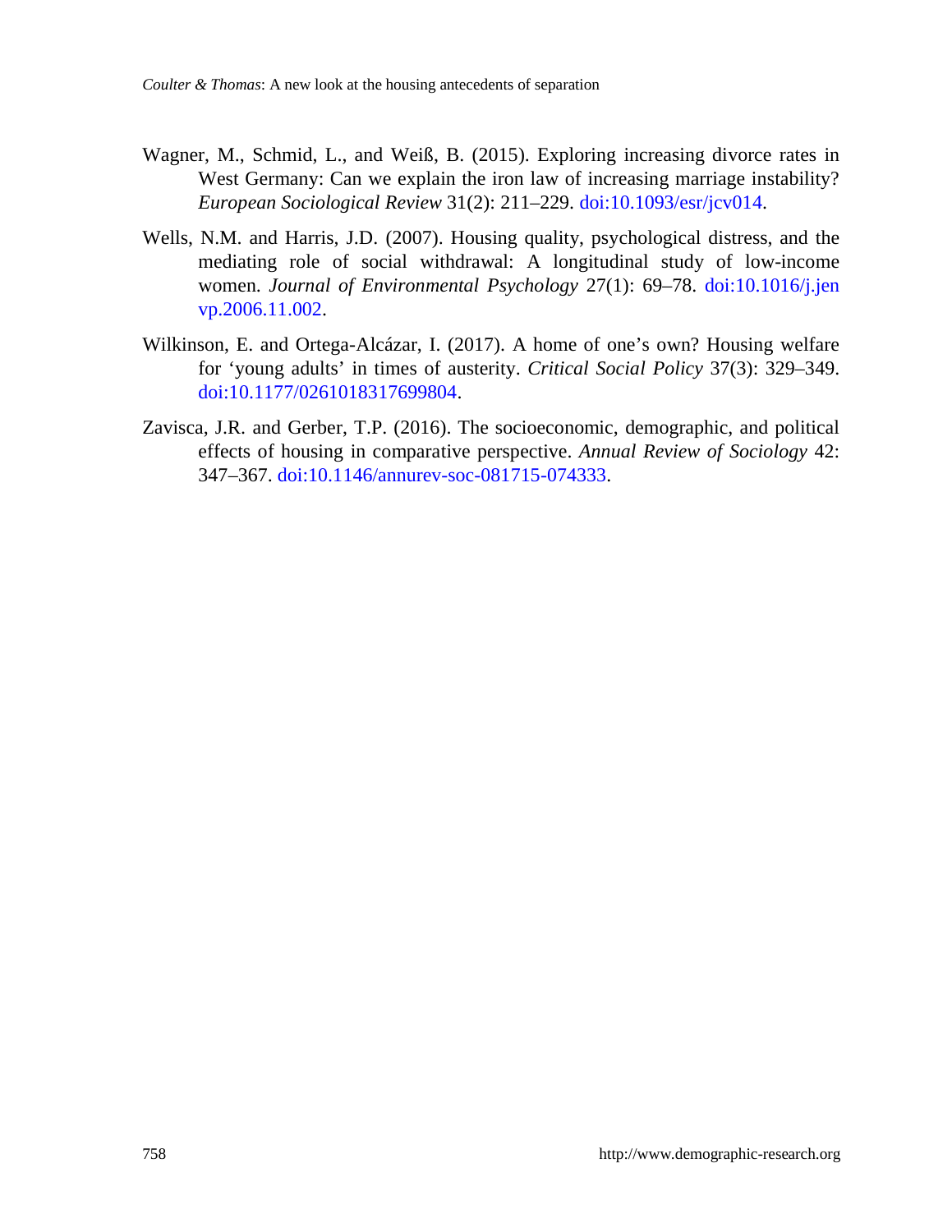# **Appendix**

|                                                 | Model       |       |                    | Arrears x cohabitation interaction |       |                    |  |
|-------------------------------------------------|-------------|-------|--------------------|------------------------------------|-------|--------------------|--|
| Variable                                        | Coeff.      | SE    | 95% CI             | Coeff.                             | SE    | 95% CI             |  |
| Separation model                                |             |       |                    |                                    |       |                    |  |
| Ln partnership duration                         | $-0.229***$ | 0.024 | $[-0.276, -0.183]$ | $-0.227***$                        | 0.020 | $[-0.267, -0.187]$ |  |
| Tenure (ref. homeownership)                     |             |       |                    |                                    |       |                    |  |
| social rent                                     | $0.130*$    | 0.054 | [0.024, 0.236]     | $0.134*$                           | 0.054 | [0.029, 0.239]     |  |
| private rent                                    | 0.097       | 0.050 | $[-0.002, 0.195]$  | 0.093                              | 0.050 | $[-0.006, 0.191]$  |  |
| Housing contract status (ref. both)             |             |       |                    |                                    |       |                    |  |
| man only                                        | 0.026       | 0.055 | $[-0.081, 0.133]$  | 0.026                              | 0.055 | $[-0.081, 0.133]$  |  |
| woman only                                      | $0.149**$   | 0.053 | [0.046, 0.252]     | $0.150**$                          | 0.052 | [0.049, 0.252]     |  |
| neither partner                                 | $0.227*$    | 0.093 | [0.045, 0.409]     | $0.226*$                           | 0.092 | [0.046, 0.406]     |  |
| Ln roomstress                                   | $0.134*$    | 0.060 | [0.016, 0.252]     | $0.133*$                           | 0.060 | [0.015, 0.251]     |  |
| Arrears                                         | $0.178***$  | 0.052 | [0.075, 0.280]     | $0.267***$                         | 0.063 | [0.143, 0.390]     |  |
| Cohabiting                                      | $0.288***$  | 0.045 | [0.200, 0.377]     | $0.324***$                         | 0.047 | [0.232, 0.416]     |  |
| arrears x cohabiting                            |             |       |                    | $-0.225*$                          | 0.097 | $[-0.416, -0.034]$ |  |
| Age at union form~25                            | $-0.020***$ | 0.003 | $[-0.026, -0.013]$ | $-0.020***$                        | 0.003 | $[-0.026, -0.013]$ |  |
| Age gap between partners (ref. similar)         |             |       |                    |                                    |       |                    |  |
| man > 5years older                              | $-0.007$    | 0.044 | $[-0.094, 0.080]$  | $-0.008$                           | 0.044 | $[-0.094, 0.079]$  |  |
| woman > 5 years older                           | $0.223**$   | 0.082 | [0.061, 0.384]     | $0.225**$                          | 0.082 | [0.064, 0.385]     |  |
| Country of birth (ref. both UK)                 |             |       |                    |                                    |       |                    |  |
| man overseas                                    | $-0.062$    | 0.080 | $[-0.219, 0.094]$  | $-0.067$                           | 0.080 | $[-0.224, 0.089]$  |  |
| woman overseas                                  | $0.139*$    | 0.067 | [0.008, 0.270]     | $0.137*$                           | 0.067 | [0.005, 0.268]     |  |
| both overseas                                   | $-0.133$    | 0.069 | $[-0.267, 0.001]$  | $-0.138*$                          | 0.069 | $[-0.272, -0.003]$ |  |
| Joint coresident children (ref. none)           |             |       |                    |                                    |       |                    |  |
| youngest aged < 5 years                         | $-0.076$    | 0.052 | $[-0.179, 0.026]$  | $-0.075$                           | 0.052 | $[-0.177, 0.026]$  |  |
| youngest aged ≥ 5 years                         | $-0.032$    | 0.055 | $[-0.139, 0.075]$  | $-0.031$                           | 0.055 | $[-0.139, 0.076]$  |  |
| Other coresident children                       | $0.129*$    | 0.056 | [0.018, 0.239]     | $0.132*$                           | 0.056 | [0.022, 0.243]     |  |
| Previously married                              | $0.123*$    | 0.051 | [0.023, 0.223]     | $0.121*$                           | 0.051 | [0.021, 0.221]     |  |
| Education (ref. neither has degree)             |             |       |                    |                                    |       |                    |  |
| man has degree                                  | $-0.028$    | 0.062 | $[-0.149, 0.093]$  | $-0.025$                           | 0.062 | $[-0.147, 0.096]$  |  |
| woman has degree                                | 0.002       | 0.056 | $[-0.108, 0.113]$  | 0.002                              | 0.056 | $[-0.108, 0.112]$  |  |
| both have degrees                               | $-0.118*$   | 0.058 | $[-0.232, -0.005]$ | $-0.117*$                          | 0.058 | $[-0.230, -0.004]$ |  |
| Woman's share of labour income (ref. < 40%)     |             |       |                    |                                    |       |                    |  |
| 40-60%                                          | 0.027       | 0.041 | $[-0.052, 0.107]$  | 0.027                              | 0.040 | $[-0.052, 0.106]$  |  |
| >60%                                            | $0.155***$  | 0.049 | [0.058, 0.251]     | $0.152**$                          | 0.049 | [0.056, 0.248]     |  |
| Financial situation (ref. alright or<br>better) |             |       |                    |                                    |       |                    |  |
| getting by                                      | $0.142***$  | 0.042 | [0.060, 0.224]     | $0.140***$                         | 0.042 | [0.059, 0.222]     |  |
| difficulties                                    | $0.220***$  | 0.053 | [0.115, 0.324]     | $0.214***$                         | 0.053 | [0.110, 0.318]     |  |
| Region (ref. South East)                        |             |       |                    |                                    |       |                    |  |
| North East                                      | $-0.095$    | 0.098 | $[-0.288, 0.097]$  | $-0.092$                           | 0.097 | $[-0.283, 0.099]$  |  |
| North West                                      | $-0.026$    | 0.068 | $[-0.160, 0.108]$  | $-0.026$                           | 0.068 | $[-0.159, 0.108]$  |  |
| Yorkshire and the Humber                        | $-0.080$    | 0.076 | $[-0.229, 0.068]$  | $-0.080$                           | 0.075 | $[-0.226, 0.067]$  |  |
| East Midlands                                   | $-0.043$    | 0.079 | $[-0.197, 0.111]$  | $-0.043$                           | 0.078 | $[-0.197, 0.110]$  |  |
| <b>West Midlands</b>                            | $-0.129$    | 0.080 | $[-0.285, 0.027]$  | $-0.125$                           | 0.079 | $[-0.281, 0.030]$  |  |
| East of England                                 | 0.000       | 0.075 | $[-0.147, 0.147]$  | 0.003                              | 0.075 | $[-0.144, 0.149]$  |  |
| London                                          | $-0.024$    | 0.072 | $[-0.166, 0.117]$  | $-0.028$                           | 0.072 | $[-0.169, 0.113]$  |  |
| South West                                      | 0.039       | 0.075 | $[-0.108, 0.185]$  | 0.039                              | 0.075 | $[-0.108, 0.186]$  |  |
| Wales                                           | $-0.027$    | 0.087 | $[-0.198, 0.144]$  | $-0.030$                           | 0.087 | $[-0.200, 0.140]$  |  |
| Scotland                                        | $-0.026$    | 0.082 | $[-0.186, 0.135]$  | $-0.025$                           | 0.082 | $[-0.185, 0.135]$  |  |
| Northern Ireland                                | $-0.280*$   | 0.122 | $[-0.518, -0.042]$ | $-0.281*$                          | 0.121 | $[-0.518, -0.043]$ |  |

**Table A-1: Probit models of separation with correction for sample selection**